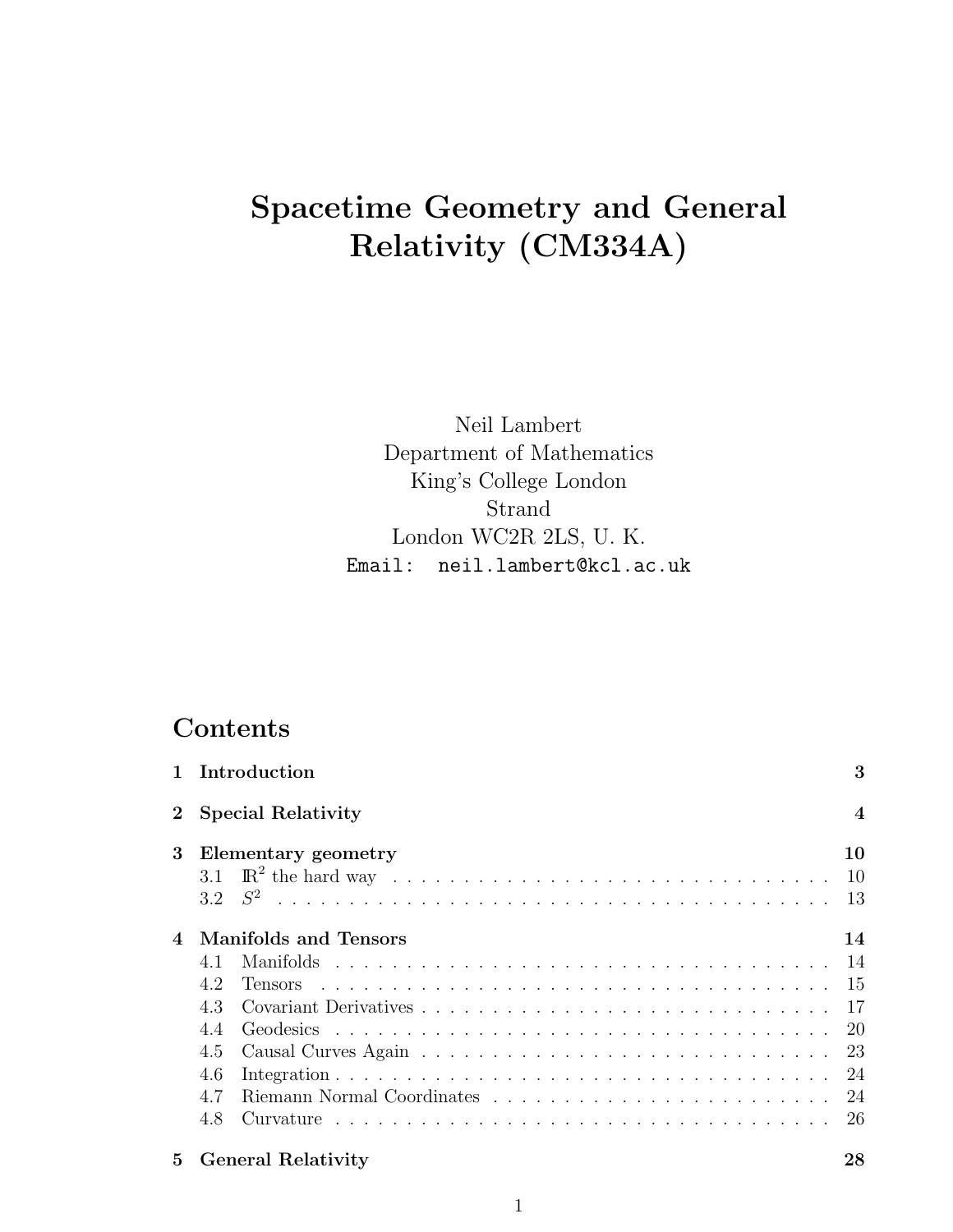| 6 Schwarzschild Solution |                  |  |  |
|--------------------------|------------------|--|--|
|                          |                  |  |  |
|                          |                  |  |  |
|                          |                  |  |  |
|                          |                  |  |  |
|                          |                  |  |  |
|                          |                  |  |  |
|                          | 7 Cosmology: FRW |  |  |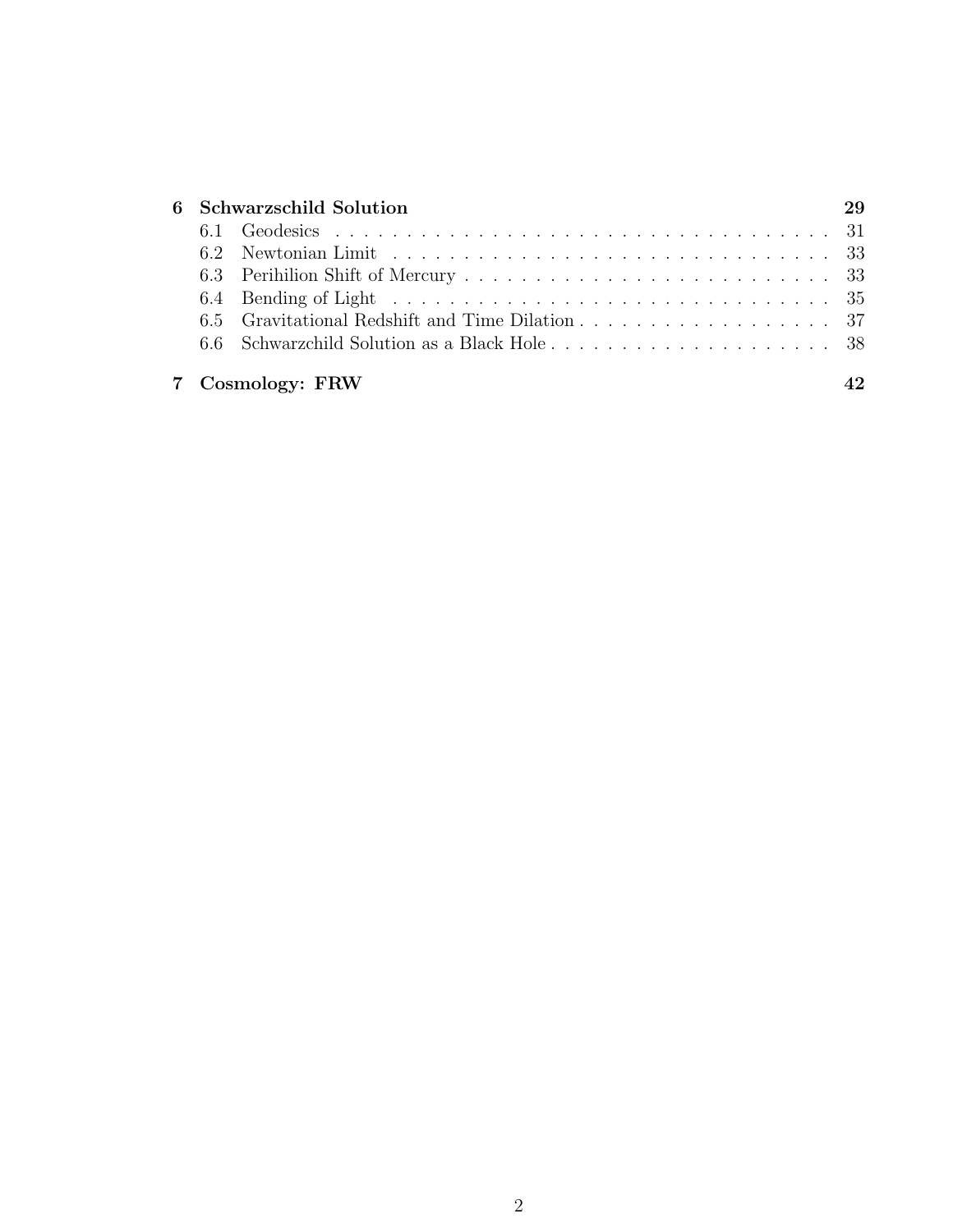### 1 Introduction

This course is meant as introduction to what is widely considered to be the most beautiful and imaginative physical theory ever devised: General Relativity.<sup>1</sup> It is well-known as the brain-child of Einstein who developed it most or less single-handedly in the years leading up to its publication in 1915. It seems that everyone knows something about it. Perhaps most impressively the theory was developed without any experimental input (although it immediately explained at least one known observational anomaly). Rather Einstein made 'thought experiments' <sup>2</sup> which led him to the notion of the equivalence principle and then the hypothesis that spacetime is curved. From here one simply adapts Newton's famous  $F = ma$  law to predict Newton's gravitational law  $F = -G_Nm_1m_2/r^2$ along with corrections. In this way the motion of falling apples, astronauts, moons, planets and stars are simply tracing the natural 'straight lines' of a curved spacetime. Furthermore it opened up the entire Universe and its history to study in the form of Cosmology which is now a highly developed scientific field.

The plan of the course is as follows. We will first review Special Relativity. It is assumed that you have a reasonable knowledge of this as well as tensors such as those encountered in Electromagnetism (*e.g.*  $F_{\mu\nu}$ ). We will review (or perhaps introduce) covariant index notation and spacetime. Next we will discuss Einstein's famous thought experiment and follow his logic that leads to the notion that, in the presence of gravity, spacetime is curved. We will then spend some time developing the mathematics needed to understand curved spaces. These are known as manifolds in the mathematical literature although we will try to avoid using the abstract mathematical machinery. We will then have to spend some getting used to tensors in curved spacetime. This includes the all important notions of covariant derivative and curvature.

We can then write down Einstein's theory. For the rest of the course we will examine two classic solutions. The first is the Schwarzchild solution that models the curvature about a spherical mass. Here we can derive Newton's gravitational law as the leading order effect. However we will see that there are corrections which lead to new predictions. The first is the so called perihelion shift. This is where the planets depart slightly from a pure elliptical orbit about the sun. This explained observational anomaly of Mercury that was known already since the 1800's (although a triumph in retrospect at the time it was not clear that there wasn't another explanation, such as a new planet). Secondly we will see that light is bent as it passes by the sun. This was a signature prediction of General Relativity and was confirmed in 1919 thereby establishing the theory and confirming the picture of spacetime as curved.The second solution that we will discuss is the Freedman-Robertson-Walker (FRW) metric which describes the cosmological structure of the entire Universe, predicting that it started with a Big Bang.

Thats quite a lot for one idea!

<sup>&</sup>lt;sup>1</sup>WARNING: this course can make you want to do theoretical physics for the rest of your life.

<sup>2</sup>Unfortunately this has inspired generations of crackpots ever since.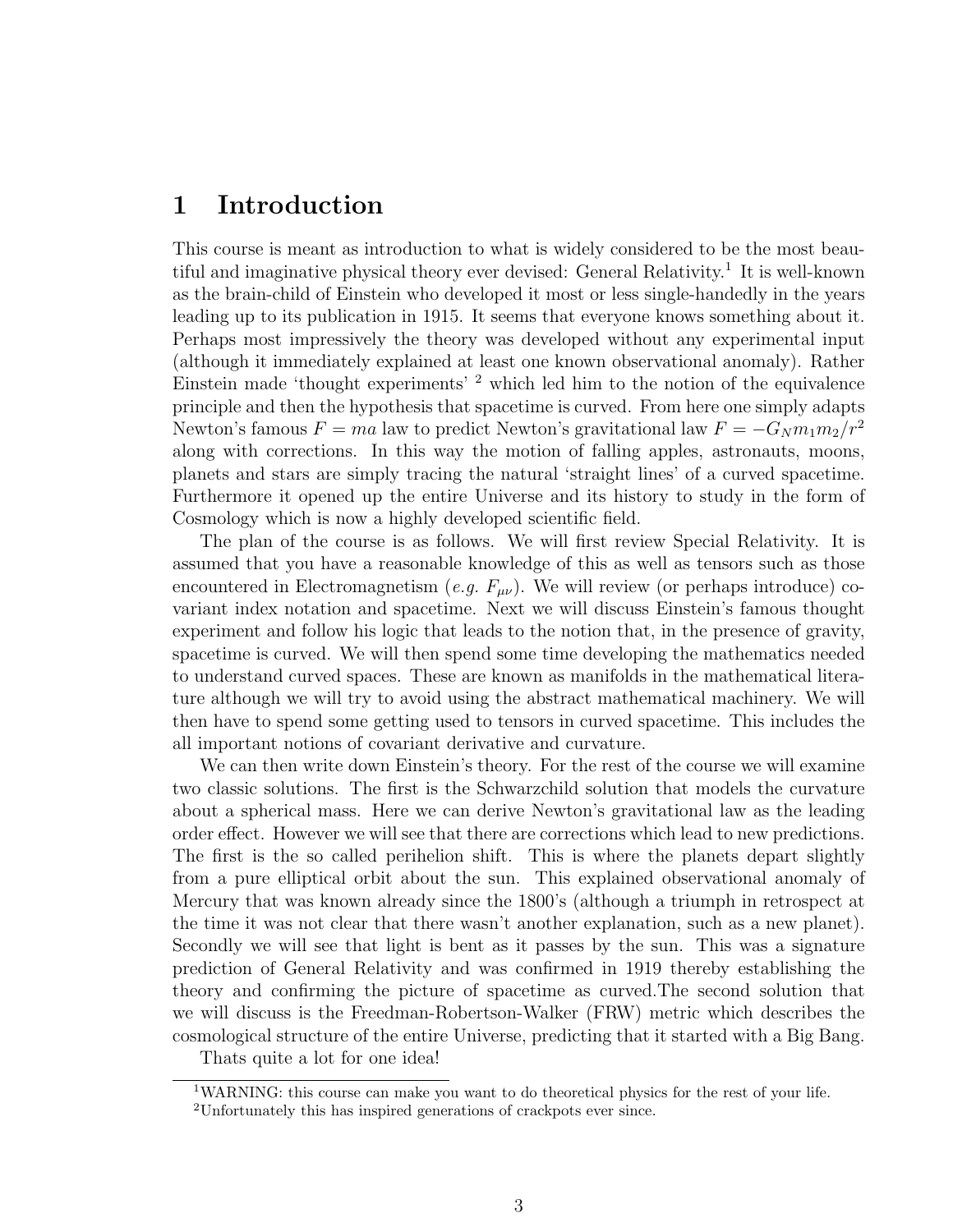### 2 Special Relativity

Let us start by a review of Special Relativity. To do physics one introduces a coordinate system typically  $x, y, z$  and t. Using such a coordinate system one can measure positions and velocities, make predictions and test them. That is physics. Here  $t$  of course represents time and  $x, y, z$  space. Before Einstein it was thought that time was absolute. And space was absolute. That meant that everyone surely agreed on the passage of time. And space was, in some sense, a solid object that we all play around in. Of course the coordinate systems that people use need not agree. However there are well defined rules that tell you how to convert quantities in one coordinate system (sometimes called a frame) to those of another. But time was always just time and measured in seconds, minutes, hours, days,.... and we surely all agree on the absolute passage of time no?...

A fundamental idea of special relativity is that the law of physics do not depend on any particular choice of frame. This is so much a part of modern physics that its hard to think otherwise. It is formulated in the so-called principle of relativity. To quote Einstein himself:

• *Principle of Relativity:* If a system of coordinates K is chosen so that, in relation to it, physical laws hold good in their simplest form, the same laws hold good in relation to any other system of coordinates K' moving in uniform translation relatively to K.

Here moving in uniform translation relatively to K means that it moves with a constant velocity with respect to K. In the modern parlance we'd say that the laws of physics are covariant with respect to coordinate transformations.

One important feature of the principle of relativity is that there is no preferred frame that the universe uses. Although it is now almost forgotten the prevailing view in the 19th century was that there must be some medium throughout space and time, called the ether, where electromagnetic waves 'wave' in. This then defines a preferred reference frame. However it is well-known that the famous Michelson-Morley experiment failed to detect any motion of the earth through the ether. Einstein's theory simply did away with the ether.

Apart from this the Principle of Relativity alone is not so new and the older theory theories of Newton and others satisfy a form of relativity known as Galilean relativity. In Galilean relativity if the coordinates of K are  $(x, y, z, t)$  and those of K'  $(x', y', z', t')$ and K' is moving along the x-axis with speed  $v$  then the relation is

$$
t' = t
$$
  
\n
$$
x' = x + vt
$$
  
\n
$$
y' = y
$$
  
\n
$$
z' = z
$$
\n(2.1)

There are also other possible transformations, for example the spatial coordinates  $(x', y', z')$ could be related to those of K by a rotation. But  $t' = t$  assuming you measure time in seconds in both frames!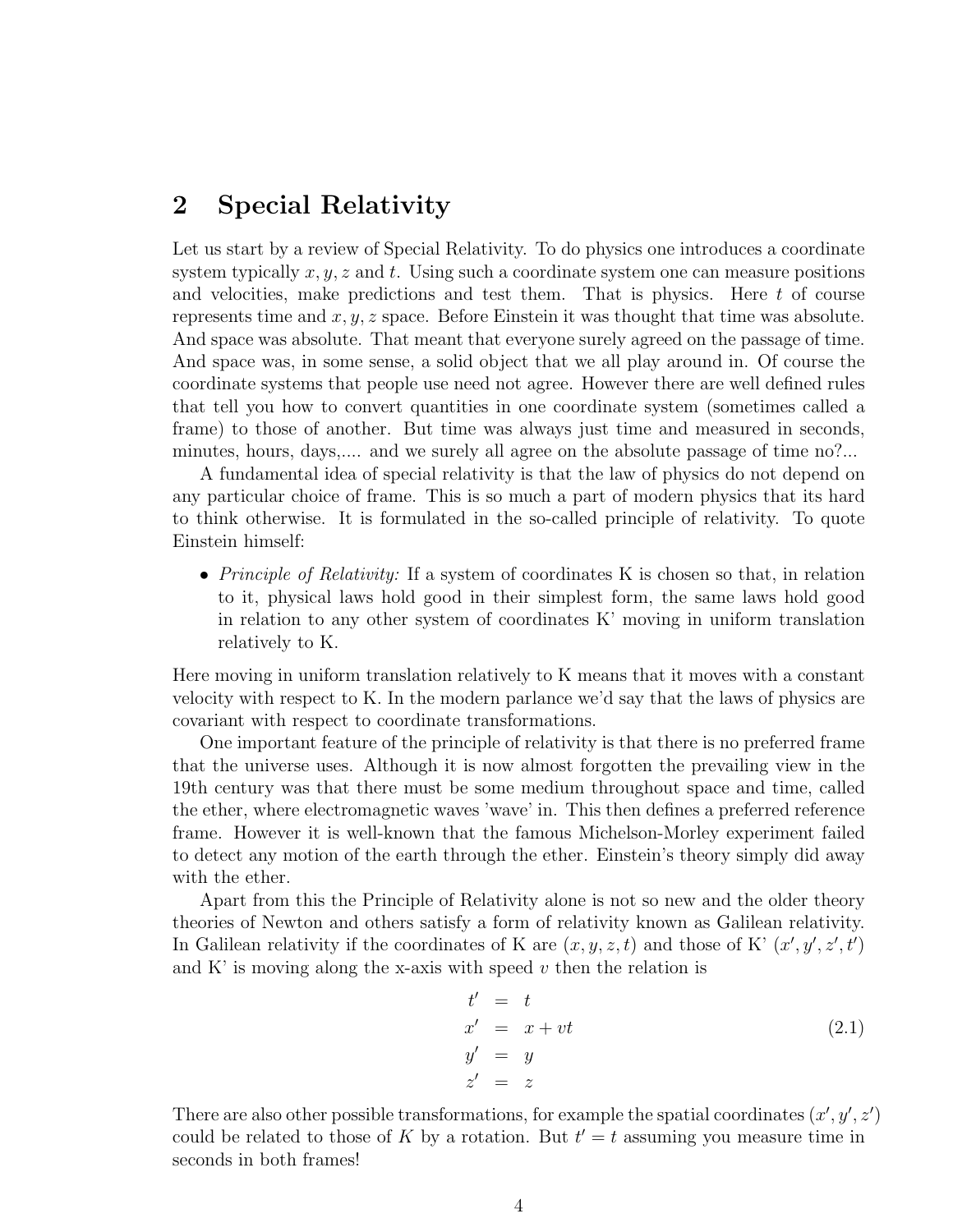Note that with this change of coordinates we can compute the 'addition' rule of velocities. Suppose in frame K a particle is moving with speed  $u$  along the x-axis. If at  $t_1 = 0$  it is at  $x_1 = 0$  then at time  $t_2$  it will be at  $x_2 = ut_2$ . In frame K' we find that it is still at  $x_1' = 0$  when  $t_1' = 0$  but now at time  $t_2' = t_2$  it is at  $x_2' = ut_2 + vt_2$ . Thus in the frame K' one observes the speed

$$
u^{\prime}=x_2^{\prime}/t_2^{\prime}=u+v
$$

which of course is the familiar rule for addition of velocities.

The second idea is more radical and defines Special Relativity:

• Principle of a constant speed of light: The speed of light as measured in any two frames that are move with constant velocity respect to each other is the same universal constant called c

What made Einstein think of this? Well the answer is that Maxwell's equations of electromagnetism (developed while Maxwell was at King's) have a factor of  $c^{-1}$  on the right-hand-side. Thus they don't make any sense in a frame where  $c = 0$ . Thus they can't be Galilean invariant.

Clearly this violates the usual rules of changing frames where one would simply adds the velocities. This leads to a new set of rules about how to transform between K and K'. In fact Maxwell's equations were known to be invariant under a set of coordinate transformations known Lorentz transformations which predates Einstein. However Einstein saw that Maxwell's equations and Lorentz transformations were fundamental (thus in a sense King's College is the birth place of Relativity). In particular for a frame K' moving along the x-axis of a frame K the Lorentz transformations are

$$
x' = \gamma(x + vt)
$$
  
\n
$$
t' = \gamma(t + vx/c^2)
$$
  
\n
$$
y' = y \qquad z' = z
$$
\n(2.2)

where  $\gamma = 1/\sqrt{1 - v^2/c^2}$ .

Problem: Show that the addition law for velocities is

$$
u' = \frac{u+v}{1+uv/c^2}
$$

Indeed one sees from this that  $c' = c$  and also  $u' < c$  provided that  $u, v < c$ . Thus one can never go faster than the speed of light by switching from one frame to another (assuming no frame is moving faster than the speed of light). This transformation also leads to the well-known effects of time-dilation and length contraction. We will not review these calculations here as they appear in any course on Special Relativity.

Soon afterwards a deeper geometrical structure was shown by Minkowski to underlie Special Relativity. In particular one sees from the Lorentz transformations that  $t' \neq t$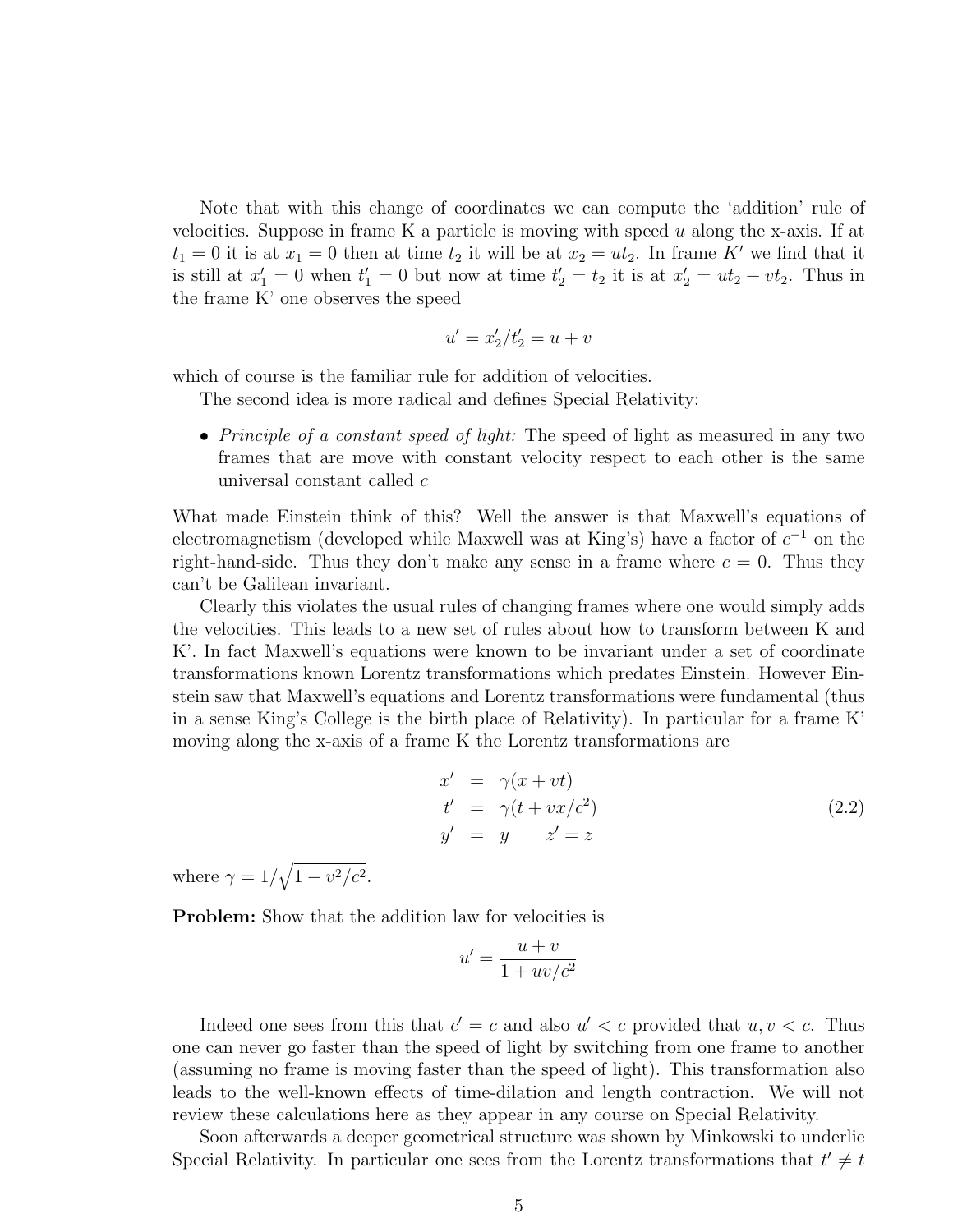and furthermore  $t'$  is mixed into  $t$  and  $x$ . Thus time is no longer separate and distinct from space. Indeed given the principle of relativity one cannot even pick frame with a preferred or absolute notion of time.

Rather Minkowski introduced spacetime which consists of all four coordinates together:  $(t, x, y, z)$ . It is helpful (on dimensional grounds) to introduce the coordinates

$$
x^0 = ct
$$

along with  $x^1 = x$ ,  $x^2 = y$  and  $x^3 = z$ . Now three-dimensional Euclidean space can be thought of as  $\mathbb{R}^3$  where the rule for calculating lengths is

$$
\Delta l^2 = (\Delta x)^2 + (\Delta y)^2 + (\Delta z)^2
$$

It is important to note that length is a 'scalar' quantity, meaning that in any admissible frame all observers will agree on the length of an object. Minkowski generalized this to spacetime with

$$
\Delta s^2 = -c^2(\Delta t)^2 + (\Delta x)^2 + (\Delta y)^2 + (\Delta z)^2 = \eta_{\mu\nu} \Delta x^{\mu} \Delta x^{\nu}
$$

where

$$
\eta_{\mu\nu} = \begin{pmatrix} -1 & 0 & 0 & 0 \\ 0 & 1 & 0 & 0 \\ 0 & 0 & 1 & 0 \\ 0 & 0 & 0 & 1 \end{pmatrix}
$$

The key idea now is that  $\Delta s$  is a scalar quantity that all observers will agree on. Note the minus sign. Although time can be, in some sense, be rotated into space, it is also clearly different.

An important part of Minkowski spacetime is that  $(\Delta s)^2$  can be negative, positive or zero. Vectors with such lengths are called timelike, spacelike or null respectively In particular the set of vectors with null length defines a surface known as the lightcone centred at the origin. Thus spacetime is split into two distinct areas that are separated by the lightcone.

The point is that signals can only travel at or below the speed of light and thus must be timelike. This means that an event located at the origin can only be seen in the  $t > 0$  timelike (interior of the light cone) region. And conversely only events in the  $t < 0$ timelike (interior of the lightcone) can be seen by an observer at the origin. The rest of Minksowski space (the spacelike region outside the lightcone) cannot communicate with the origin. It is said to not be in causal contact with the origin whereas the interior region is in causal contact.

In ordinary three-dimensional space observers do not agree on the length of an object along along a given axis, such as the x-axis, because they disagree on what they've called the x-axis. For example if you take a rod and rotate it you can change its 'length' along any given axis that is, for example defined by the walls of the room you are in. The overall length, as measured by  $\Delta l$  is of course invariant but the projection of the length onto a particular axis can be changed by a choice of frame.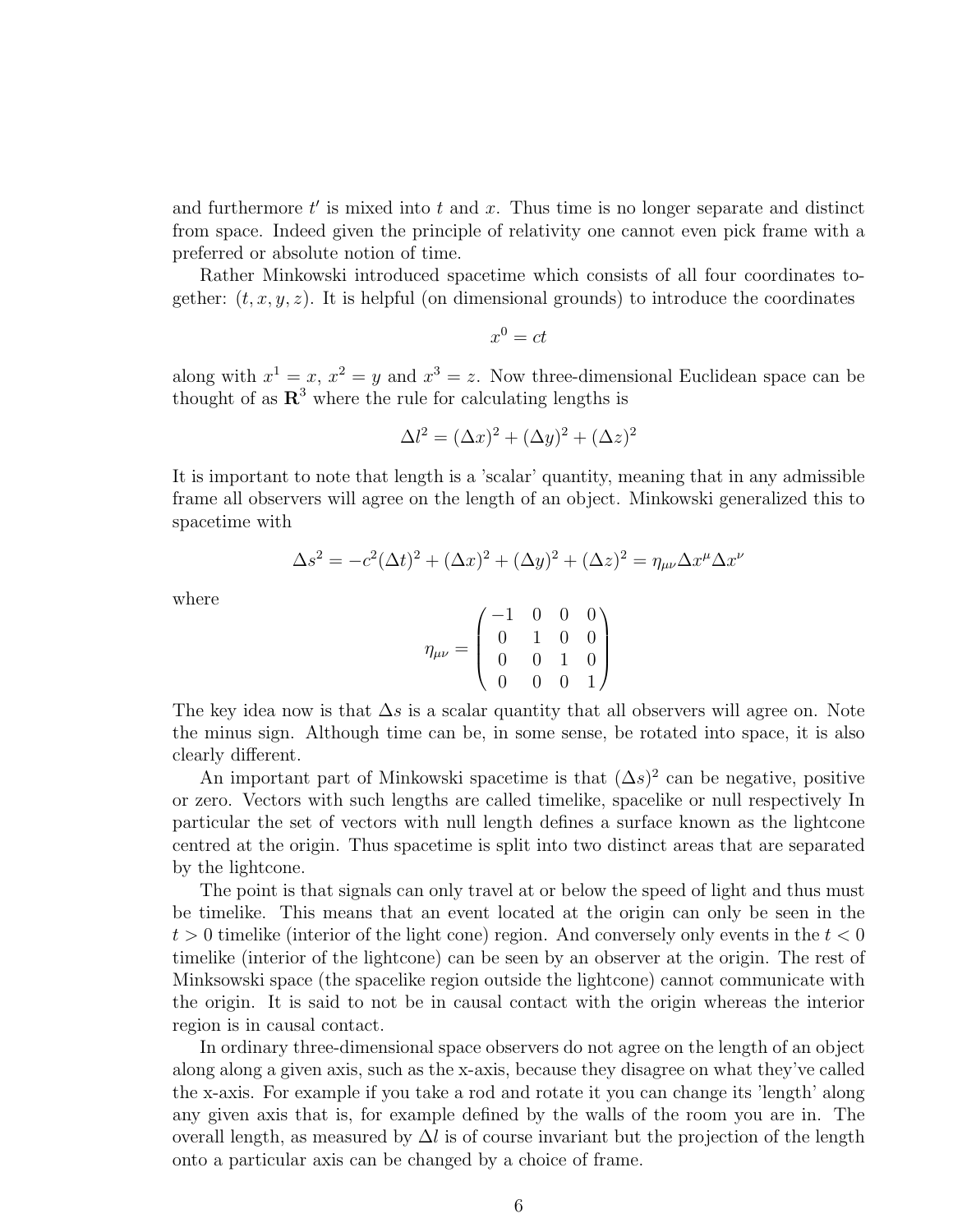This all happens in Minkowski space too. The only difference is now time is another coordinate that can be 'rotated' in to the spatial directions. Thus the projection of the length of a rod onto a spatial or temporal axis can change. This is the origin of length contraction and time dilation. However there are invariant notions of length defined by  $\Delta s$ .

From this perspective the Lorentz transformations arise from requiring that  $\Delta s$  is the same in all frames. Thus if  $x^{\prime \mu} = \Lambda^{\mu}{}_{\nu} x^{\nu}$  then we must have that

$$
(\Delta s')^2 = \eta_{\mu\nu} \Delta x'^{\mu} \Delta x'^{\nu}
$$
  
=  $\eta_{\mu\nu} \Lambda^{\mu}{}_{\sigma} \Lambda^{\nu}{}_{\rho} \Delta x^{\sigma} \Delta x^{\rho}$   
=  $(\Delta s)^2$   
=  $\eta_{\sigma\rho} \Delta x^{\sigma} \Delta x^{\rho}$  (2.3)

Here we have used Einstein's summation convention whereby a repeat upstairs and downstairs index is summed over. Thus we must have, since  $\Delta x^{\mu}$  is arbitrary,

$$
\eta_{\sigma\rho} = \eta_{\mu\nu} \Lambda^{\mu}{}_{\sigma} \Lambda^{\nu}{}_{\rho} .
$$

If we think in term of matrices then this equation is simply  $\eta = \Lambda^T \eta \Lambda$  where we have used matrix multiplication.

More generally a tensor, such as the electromagnetic field strength, transforms in the same, covariant, way:  $F'_{\lambda\sigma} = F_{\mu\nu} \Lambda^{\mu}{}_{\sigma} \Lambda^{\nu}{}_{\rho}$ . Thus in a sense the rule Special Relativity is that the metric tensor is invariant under Lorentz transformations (however other tensors are not).

Problem: Consider a transformation of the form

$$
x'^0 = ax^0 + bx^1
$$
  
\n
$$
x'^1 = cx^0 + dx^1
$$
  
\n
$$
x'^2 = x^2 \t x'^3 = x^3
$$
\n(2.4)

Show that the condition (2) implies that we can parameterize (for simplicity assume that  $a, d > 0$ 

$$
a = d = \cosh \beta \qquad b = c = \sinh \beta
$$

for some parameter  $\beta$ . Using this rederive the Lorentz transformations by writing  $\tanh \beta = v/c$ .

This was the situation about just before 1915. However it has the problem in that it cannot describe acceleration and therefore, according to Newtons laws, any force. Although if will work in situations where the acceleration is small and also for electromagnetism which is relativistic. Thus Einstein was led to a more general principle of relatively.

The new principle is motivated by the following thought experiment (slightly modernised): You've seen pictures of the astronauts in the space shuttle. They are weightless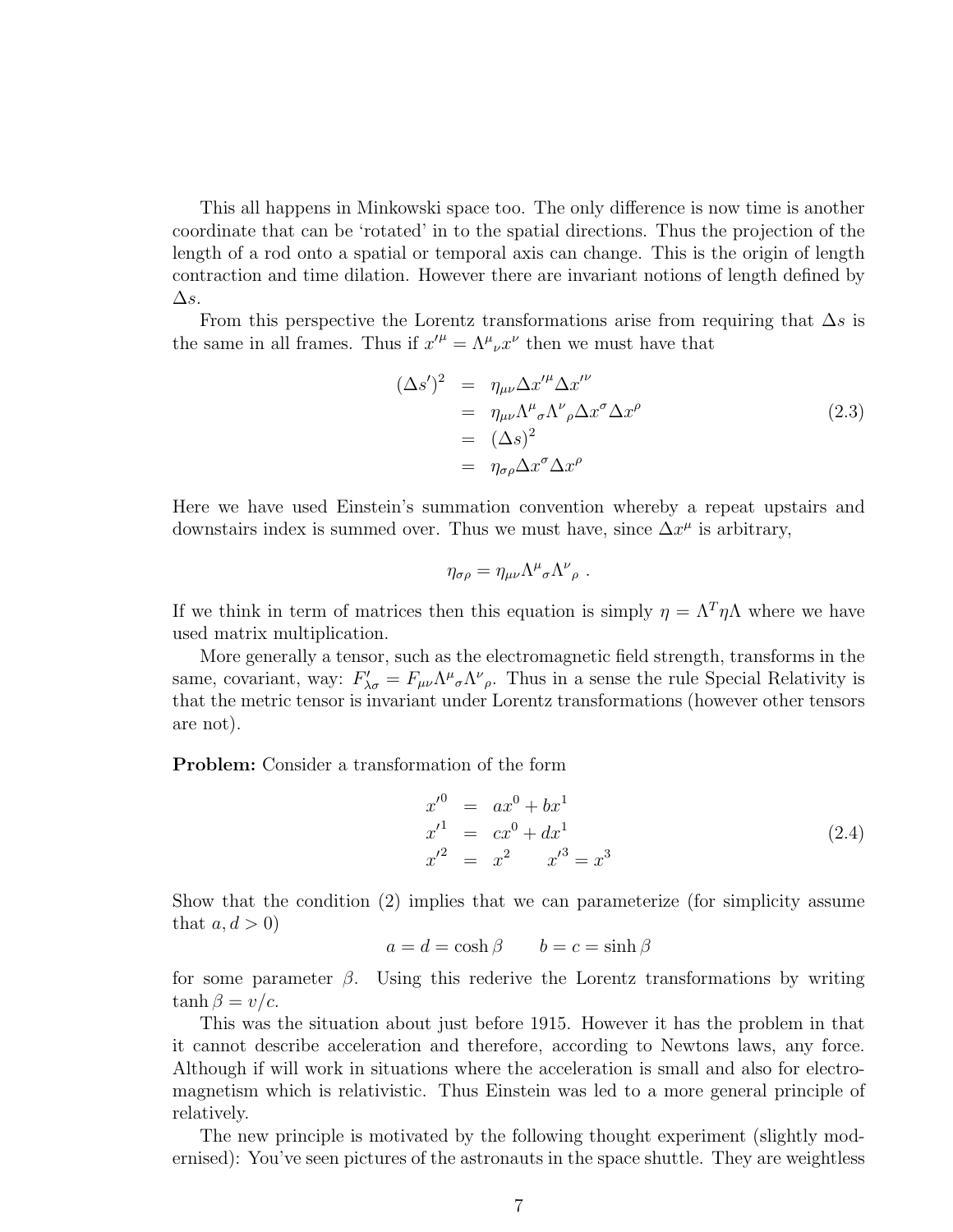but why? The naive answer is that it is because they are in outer space away from the pull of earth's gravity. But then if this is the case, why do they say in orbit about the earth? This is clearly not the case. Rather what happens is that in Newtons laws one has

$$
F = ma = -\frac{G_N M m}{r^2}
$$

where  $M$  is the mass of the earth,  $G_N$  is Newtons constant,  $r$  the distance from the centre of the earth and m the mass of the astronaut. But m is also the mass of anything else in the space shuttle. The point is that  $m$  drops out from this equations and one simply has

$$
a = -\frac{G_N M}{r^2}
$$

for all objects, astronauts or otherwise. Thus, in free fall, they all follow the same path, i.e. there is a universal path valid for all observers in free fall. This of course is essentially just the famous leaning tower of Pisa experiment of Galileo, revisited many many years later. Einstein;s genius (amoung other things) was to notice that this is a rather strange feature that points to a deeper more fundamental interpretation.

There is a well-known issue here that I am not going to give much time to. It could be argued that the m that appears in  $F = ma$  is different from the m that appears in  $F = -G_N M m/r^2$ . The former is known as the inertial mass  $m_i$  whereas the later is called the gravitational mass  $m_q$ . It should clear from our discussion that we are heavily relying on the assumption that

$$
m_i = m_g
$$

for all objects. All I can say is: "yes we are". But all evidence, to a high degree of accuracy suggests that this is true. So let us say no more about this.

Conversely if we sit in a car and it accelerates we feel a force, just like the force of gravity, only it acts to push us backwards, rather than down. The great realisation of Einstein was that a single observer cannot perform any local experiment which can tell if s/he is in free fall in a gravitational field or if there is no gravitational force at all. Conversely they also cannot tell, using local experiments, the differences between acceleration and a gravitational field.

The important concept here is locally. Obviously a freely falling observer can tell that they are in the gravitation field of the earth if they can see the whole earth, along with their orbit. Certainly they will know if they ever hit the earth. The point is that the laws of physics should be local, i.e. they should only depend on the properties of spacetime and fields as evaluated at each single point independently. This leads to the 'happiest thought of Einsteins life', the famous principle of equivalence

• *Principle of Equivalance:* The the laws of physics cannot distinguish between motion in a gravitational field and acceleration

Thus we aim to reconcile the following observation. A particle which is freely falling in a gravitational field is physically equivalent to a particle which feels no force. And furthermore the paths followed by all free-falling object are the same. Now by Newton's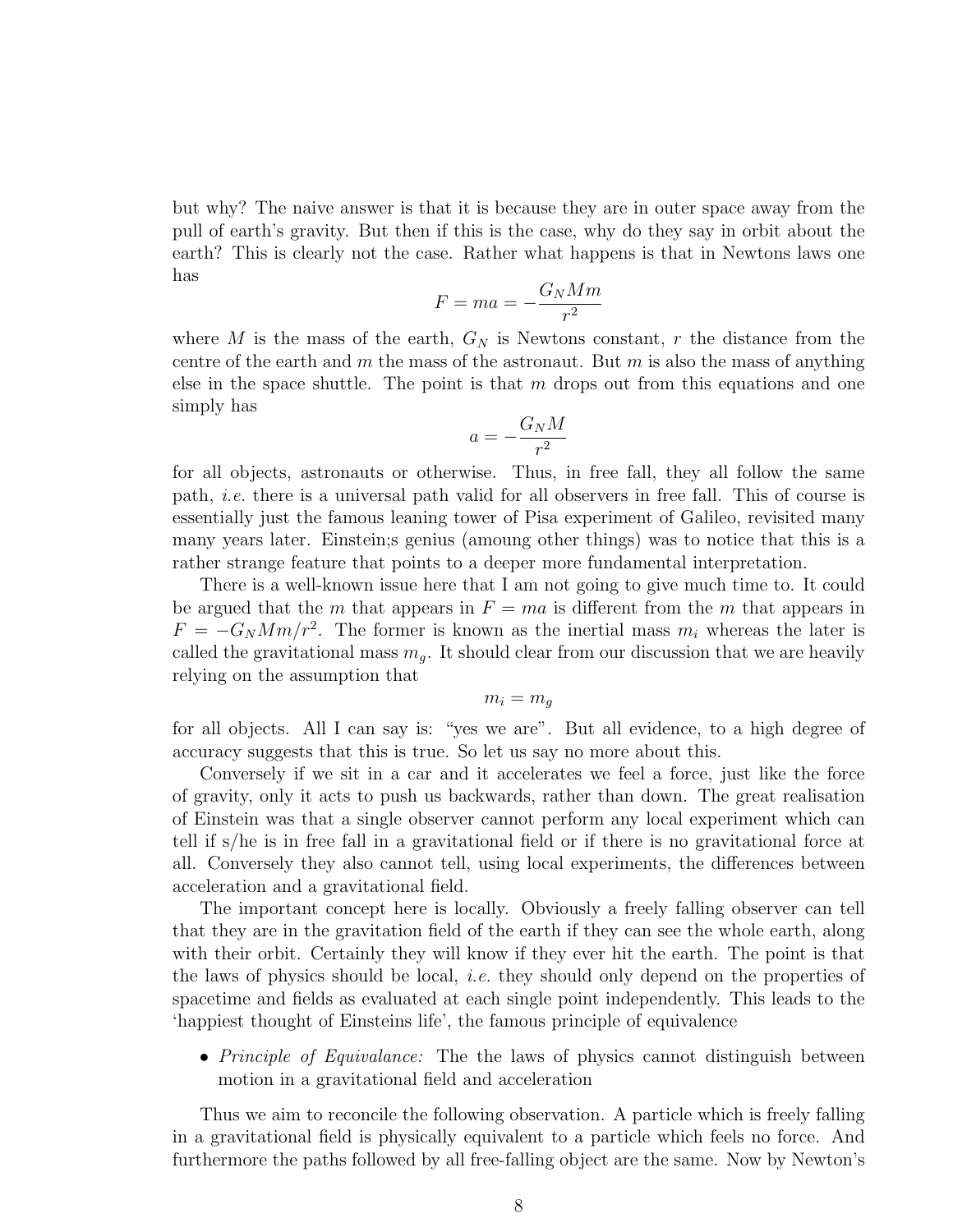law no force should mean that the particle does not accelerate, that it moves in a 'straight line'. The key idea here is to realise that spacetime must therefore be curved and that 'straight lines' are not actually straight in the familiar sense of the word. The space shuttle moves in orbit around the earth because locally, that is from one instant to the next, it is following a straight path - the path of shortest length - in a spacetime that is curved. Just as an airplane travels in a great circle that passes over Greenland whenever it flies from Washington DC to London.

Mathematically we can impose these ideas by noting that a curved space is described by the concept of a manifold. Roughly speaking a manifold is a space that in a neighbourhood of each point looks like  $\mathbb{R}^n$  for some n. Here we have  $n = 4$ . For infinitessimal variations  $dx^{\mu}$  the proper distance is

$$
ds^2 = g_{\mu\nu} dx^{\mu} dx^{\nu}
$$
\n(2.5)

where  $g_{\mu\nu}$  is called the metric and locally determines the geometry of spacetime be determining the lengths and angles in an infinitessimal neighbourhood of each point. By definition  $g_{\mu\nu}$  is symmetric:  $g_{\mu\nu} = g_{\nu\mu}$ . We will review manifolds and their tensors in more detail soon.

The general principle of relativity states that the laws of physics are invariant under an arbitrary - but invertable - coordinate transformation (not just linear)

$$
x^{\mu} \longrightarrow x^{\prime \mu} = x^{\prime \mu} (x^{\nu}) \tag{2.6}
$$

under which we have that  $ds^2$  is invariant. The same calculation as above leads to

$$
ds^{\prime 2} = g'_{\mu\nu} dx^{\prime \mu} dx^{\prime \nu} \tag{2.7}
$$

$$
= g'_{\mu\nu} \frac{\partial x'^{\mu}}{\partial x^{\rho}} dx^{\rho} \frac{\partial x'^{\nu}}{\partial x^{\sigma}} dx^{\sigma}
$$
\n(2.8)

$$
= g_{\rho\sigma} dx^{\rho} dx^{\sigma} \tag{2.9}
$$

Note that the transformation needs to be invertable so that the Jacobian

$$
\Lambda^{\mu}{}_{\rho} = \frac{\partial x^{\prime \mu}}{\partial x^{\rho}} \tag{2.10}
$$

is an invertable 4 matrix whose inverse is

$$
\Lambda_{\sigma}{}^{\nu} = \frac{\partial x^{\nu}}{\partial x^{\prime \sigma}} \tag{2.11}
$$

since

$$
\delta^{\mu}_{\lambda} = \frac{\partial x'^{\mu}}{\partial x^{\rho}} \frac{\partial x^{\rho}}{\partial x'^{\lambda}} \quad \text{and} \quad \delta^{\mu}_{\lambda} = \frac{\partial x'^{\rho}}{\partial x^{\lambda}} \frac{\partial x^{\mu}}{\partial x'^{\rho}}
$$
(2.12)

Such a change of variables is called a diffeomorhism. We now see that the invariance of the infinitessimal proper distance implies that

$$
g'_{\rho\sigma} = \frac{\partial x^{\mu}}{\partial x'^{\rho}} \frac{\partial x^{\nu}}{\partial x'^{\sigma}} g_{\mu\nu}
$$
\n(2.13)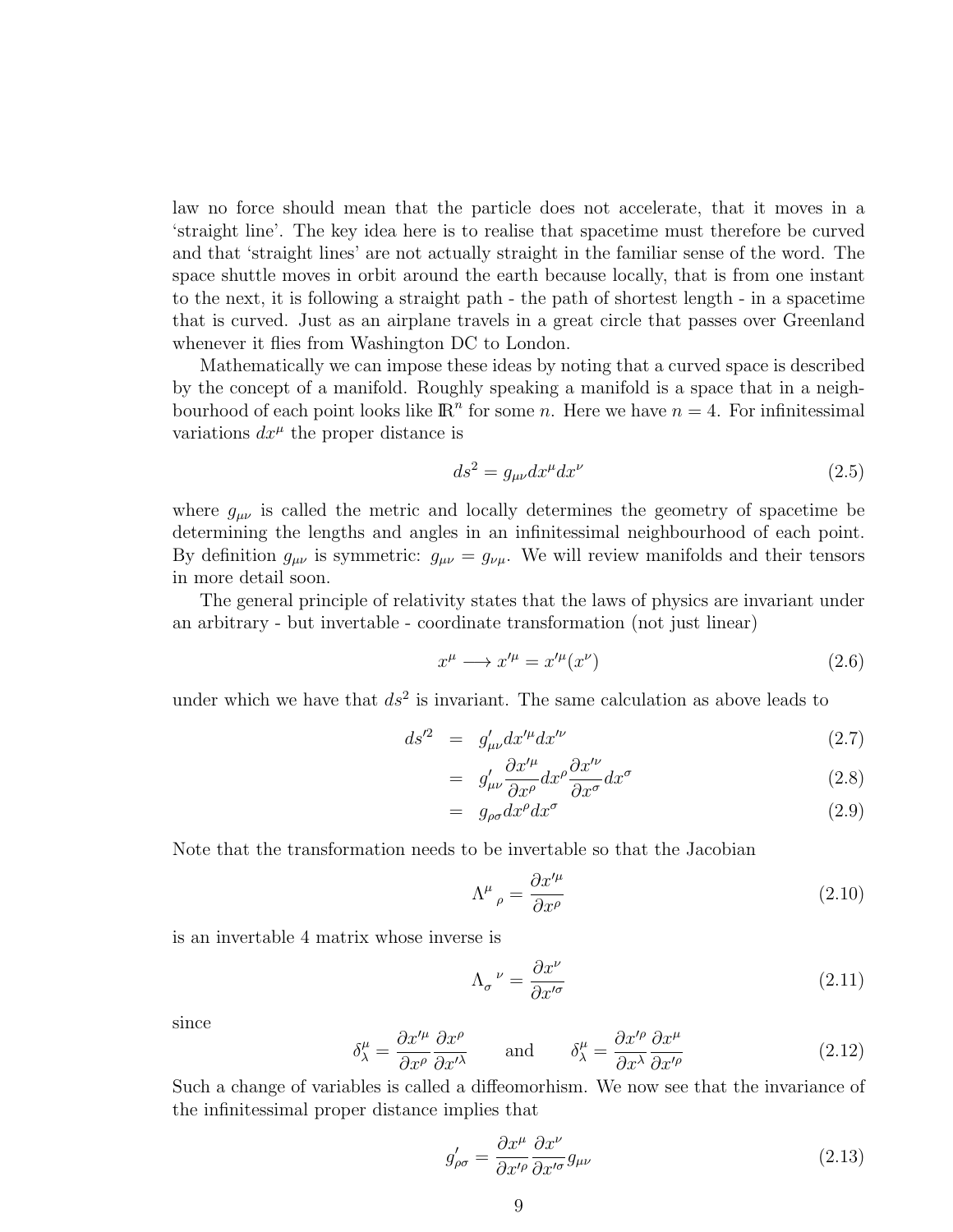This is the defining property of a tensor field and we will discuss these in more detail soon.

Thus we see that we have generalised the linear transformation property  $x^{\prime \mu} = \Lambda^{\mu}{}_{\nu} x^{\nu}$ of Special Relativity to arbitrary, but invertable, transformations by including a general metric  $g_{\mu\nu}(x)$  rather than a fixed one  $\eta_{\mu\nu}$  (this is essentially the same as gauging in a gauge theory). The theory of General Relativity treats the metric  $g_{\mu\nu}$  as a dynamical object and its evolution is obtained from Einstein's equation.

### 3 Elementary geometry

### 3.1  $\mathbb{R}^2$  the hard way

To understand these ideas we need to get used to metrics and curved spaces. We will start with an example that we all know, where there is a non-constant metric, although the space is not curved: polar coordinates for  $\mathbb{R}^2$ . The Euclidean rule for lengths is

$$
ds^2 = dx^2 + dy^2
$$

So here the metric is (using matrix notation)

$$
g=\begin{pmatrix} 1 & 0 \\ 0 & 1 \end{pmatrix}
$$

However one frequently wants to use so-called polar coordinates:

$$
x = r \cos \theta \qquad y = r \sin \theta
$$

What is the metric in these coordinates? Well we can easily compute that

$$
dx = dr \cos \theta - r \sin \theta d\theta \qquad dy = dr \sin \theta + r \cos \theta d\theta
$$

and thus we see that

$$
ds^{2} = (dr \cos \theta - r \sin \theta d\theta)^{2} + (dr \sin \theta + r \cos \theta d\theta)^{2}
$$
  
=  $dr^{2} + r^{2} d\theta^{2}$ . (3.1)

We now have (again using matrix notation)

$$
g = \begin{pmatrix} 1 & 0 \\ 0 & r^2 \end{pmatrix}
$$

and thus has non-constant components. But we are clearly still just taking about Euclidean  $\mathbb{R}^2$ !

These coordinates are good for somethings, but not everything. Indeed they actually suffer a pathology at  $r = 0$ . Here  $\theta$  is not defined. In particular the inverse map is

$$
r = \sqrt{x^2 + y^2} \qquad \theta = \arctan(y/x)
$$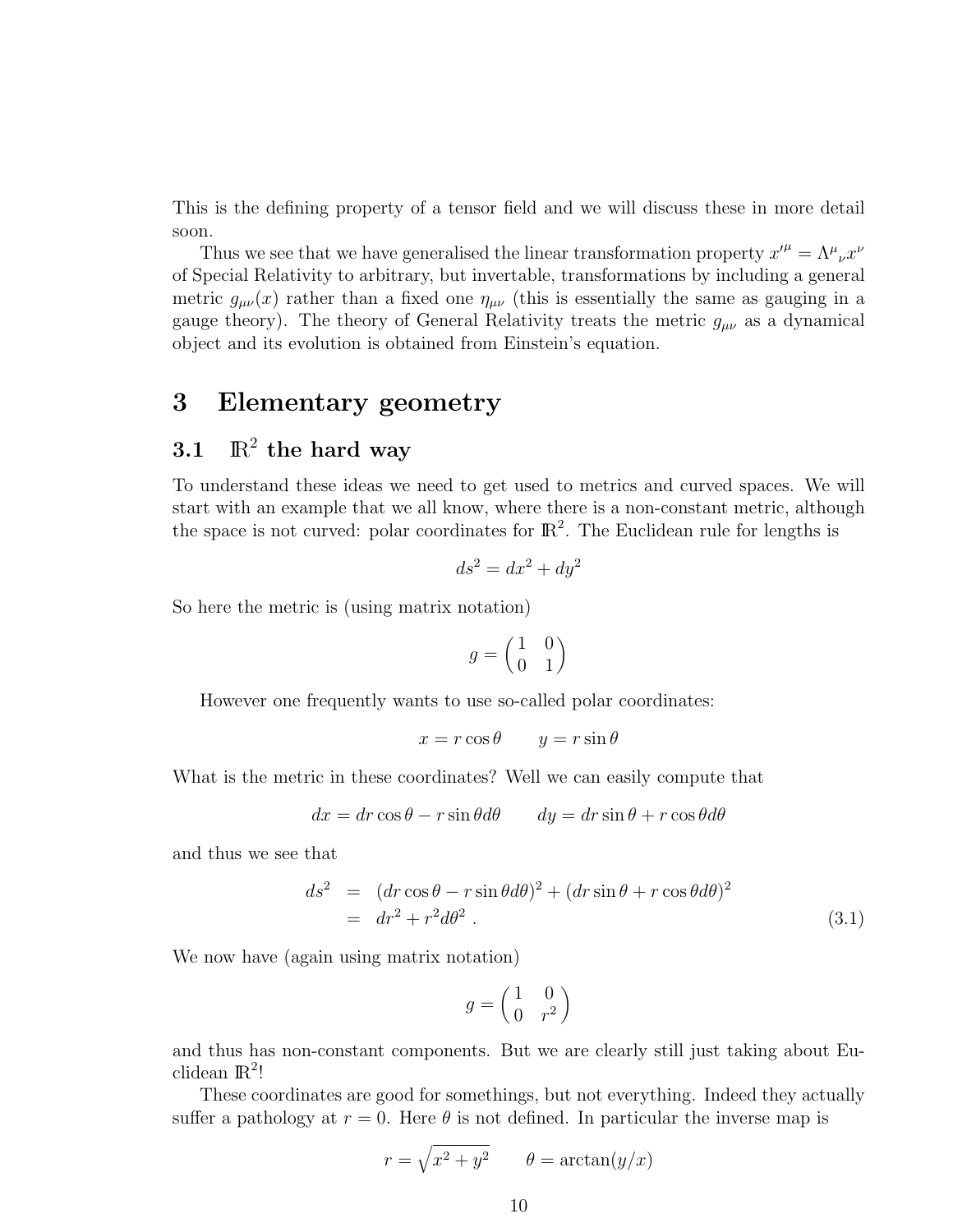but  $y/x$  is ambiguous at  $r = 0$  *i.e.*  $x = y = 0$  (you might object to  $x = 0$  but it is clear that  $\theta = \pm \pi/2$  there, depending on the sign of y). Thus this coordinate system is not 'global' meaning that it does not cover all of the space one is interested in. In particular it doesn't cover  $r = 0$ . However this is sufficiently simple that one can work around it and pretend as if all is okay.

In physics we are often interested in two types of computation. The first is to solve differential equations such as

$$
\nabla^2 \Phi = J
$$

where  $\Phi$  is some field and  $J$  is some source. For example in electrostatics Maxwell's equation for the time-component of the vector potential is  $\nabla^2 A_0 = \rho$ , where  $\rho$  is the charge density. In Cartesian coordinates we have  $(in \mathbb{R}^2)$ 

$$
\nabla^2\Phi=\left(\frac{\partial^2}{\partial x^2}+\frac{\partial^2}{\partial y^2}\right)\Phi
$$

let us see what this is in polar coordinates. We first note that, by the chain rule,<sup>3</sup>

$$
\frac{\partial}{\partial x} = \frac{\partial r}{\partial x} \frac{\partial}{\partial r} + \frac{\partial \theta}{\partial x} \frac{\partial}{\partial \theta} \n= \frac{x}{r} \frac{\partial}{\partial r} - \frac{y}{x^2} \frac{1}{1 + y^2/x^2} \frac{\partial}{\partial \theta} \n= \cos \theta \frac{\partial}{\partial r} - \frac{1}{r} \sin \theta \frac{\partial}{\partial \theta}
$$
\n(3.2)

Similarly

$$
\frac{\partial}{\partial y} = \sin \theta \frac{\partial}{\partial r} + \frac{1}{r} \cos \theta \frac{\partial}{\partial \theta}
$$

Next we find

$$
\frac{\partial^2}{\partial x^2} = \left( \cos \theta \frac{\partial}{\partial r} - \frac{1}{r} \sin \theta \frac{\partial}{\partial \theta} \right) \left( \cos \theta \frac{\partial}{\partial r} - \frac{1}{r} \sin \theta \frac{\partial}{\partial \theta} \right)
$$
  

$$
= \cos^2 \theta \frac{\partial^2}{\partial r^2} + \frac{1}{r^2} \sin^2 \theta \frac{\partial^2}{\partial \theta^2} + \frac{2}{r^2} \sin \theta \cos \theta \frac{\partial}{\partial \theta} + \frac{1}{r} \sin^2 \theta \frac{\partial}{\partial r}
$$
(3.3)

and similarly

$$
\frac{\partial^2}{\partial y^2} = \left( \sin \theta \frac{\partial}{\partial r} + \frac{1}{r} \cos \theta \frac{\partial}{\partial \theta} \right) \left( \sin \theta \frac{\partial}{\partial r} + \frac{1}{r} \cos \theta \frac{\partial}{\partial \theta} \right)
$$
  

$$
= \sin^2 \theta \frac{\partial^2}{\partial r^2} + \frac{1}{r^2} \cos^2 \theta \frac{\partial^2}{\partial \theta^2} - \frac{2}{r^2} \sin \theta \cos \theta \frac{\partial}{\partial \theta} + \frac{1}{r} \cos^2 \theta \frac{\partial}{\partial r}
$$
(3.4)

Thus we find

$$
\nabla^2 = \frac{\partial^2}{\partial r^2} + \frac{1}{r} \frac{\partial}{\partial r} + \frac{1}{r^2} \frac{\partial^2}{\partial \theta^2}
$$

<sup>3</sup>As well as the fact that  $(\arctan z)' = 1/(1 + z^2)$ .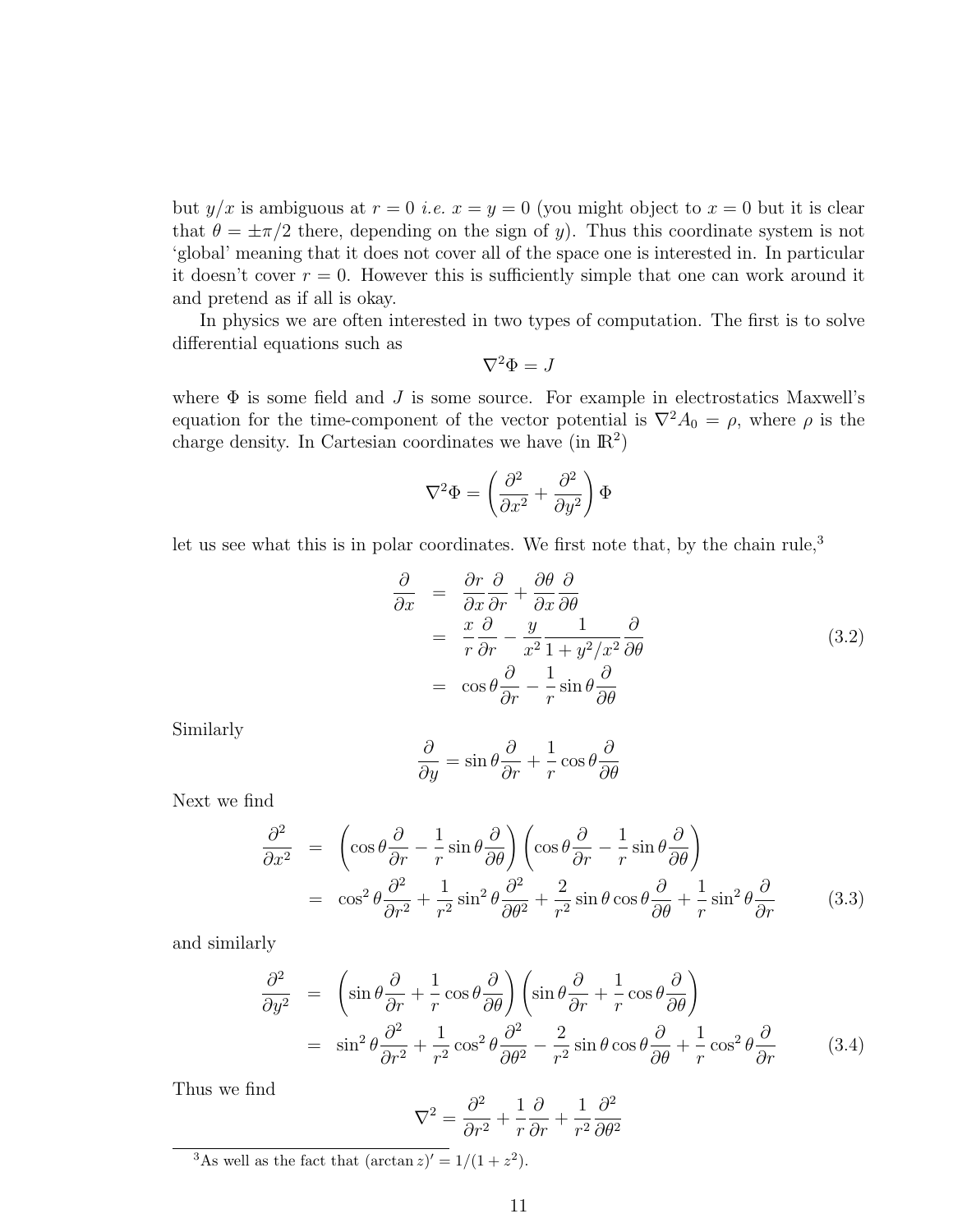which is often rewritten as

$$
\nabla^2 = \frac{1}{r} \frac{\partial}{\partial r} \left( r \frac{\partial}{\partial r} \right) + \frac{1}{r^2} \frac{\partial^2}{\partial \theta^2}
$$

Hopefully you've seen that (or maybe the 3D version) before.

The second thing one needs to do is compute integrals of some quantity over some region of space. Suppose that one has some function  $f(x, y)$  that we want to integrate over some region:

$$
\int f = \int \int dx dy f(x, y)
$$

But let us now do it in polar coordinates. We have already computed  $dx$  and  $dy$  in terms of dr and  $d\theta$ . From calculus you know that to change the integration measure you must introduce the jacobian factor

$$
\int f = \int \int dr d\theta \left| \det \left( \frac{\partial(x, y)}{\partial(r, \theta)} \right) \right| f(r, \theta)
$$

Here  $\partial(x, y)/\partial(r, \theta)$  is the matrix formed by taking all derivatives:

$$
\begin{array}{rcl}\n\left(\frac{\partial(x,y)}{\partial(r,\theta)}\right) & = & \begin{pmatrix}\n\frac{\partial x}{\partial r} & \frac{\partial x}{\partial \theta} \\
\frac{\partial y}{\partial r} & \frac{\partial y}{\partial \theta}\n\end{pmatrix} \\
 & = & \begin{pmatrix}\n\cos\theta & -r\sin\theta \\
\sin\theta & r\cos\theta\n\end{pmatrix}\n\end{array} \tag{3.5}
$$

Thus we see that

$$
\det\left(\frac{\partial(x,y)}{\partial(r,\theta)}\right) = r
$$

and so

$$
\int f = \int \int dr d\theta r f(r, \theta)
$$

The thing to notice here is that  $r =$  $\overline{\det g}$  (using a matrix notation for the metric).

Why am I bothering to go through this, what's it got to do with curved space? Well although this space is not curved, in these coordinates the Laplacian and volume form have non-trivial form due to the non-constant metric. We will recover these forms later from so-called covariant derivatives and more general considerations of Riemannian geometry.

**Problem:** Consider spherical coordinates on  $\mathbb{R}^3$ :

$$
x = r \sin \theta \cos \varphi \qquad y = r \sin \theta \sin \varphi \qquad z = r \cos \theta
$$

Following the same steps show that

$$
\nabla^2 = \frac{1}{r^2} \frac{\partial}{\partial r} \left( r^2 \frac{\partial}{\partial r} \right) + \frac{1}{r^2 \sin \theta} \frac{\partial}{\partial \theta} \left( \sin \theta \frac{\partial}{\partial \theta} \right) + \frac{1}{r^2 \sin^2 \theta} \frac{\partial^2}{\partial \varphi^2}
$$

and

$$
\int f = \int \int \int dr d\theta d\varphi \sqrt{\det g} f(r, \theta, \varphi)
$$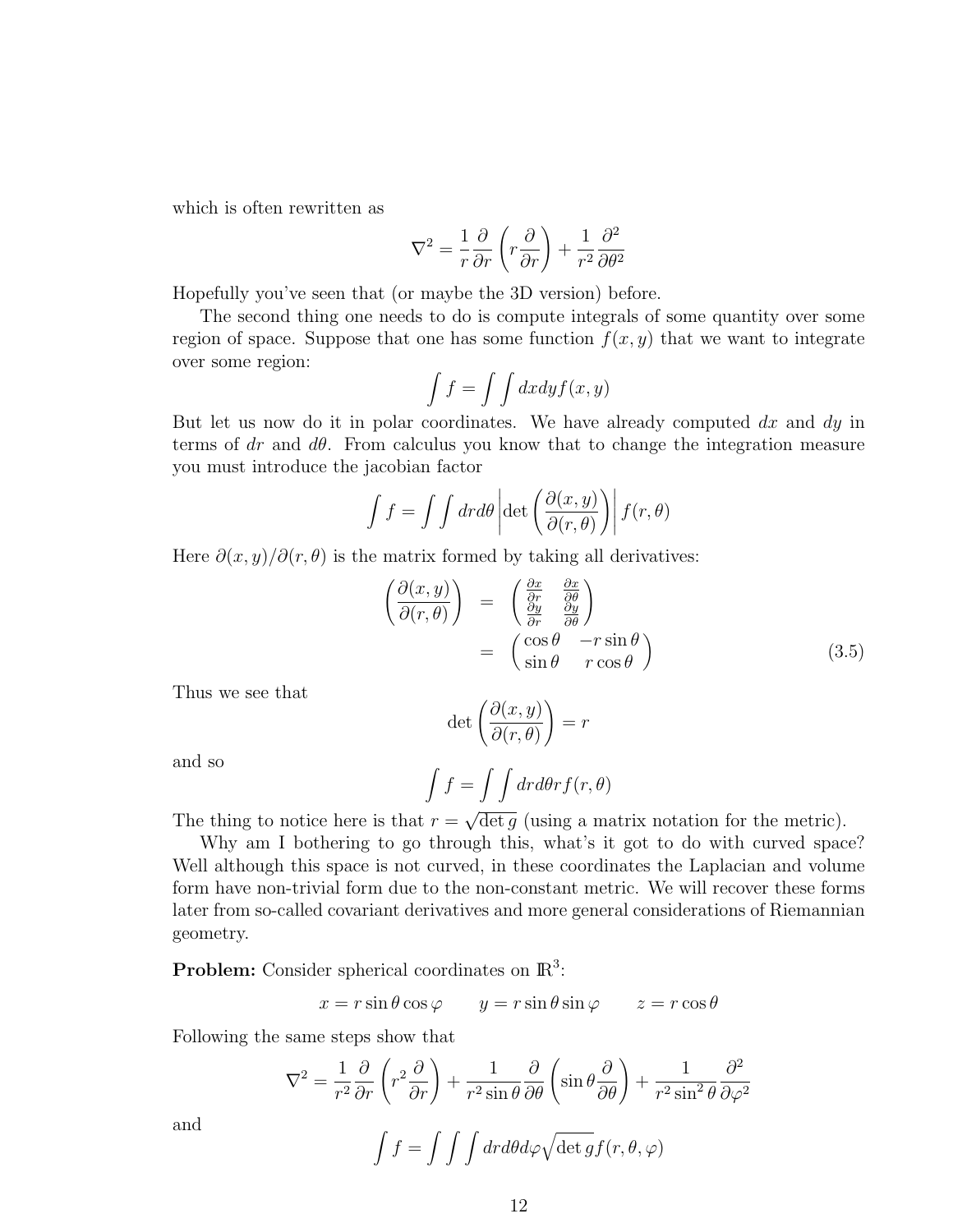#### 3.2  $S^2$

Let us next consider something slightly less trivial that is curved:  $S^2$ . To construct  $S^2$ of radius R we start in  $\mathbb{R}^3$  and impose the constraint

$$
x^2 + y^2 + z^3 = R^2
$$

We can solve this by taking

$$
x = R\sin\theta\cos\varphi \qquad y = R\sin\theta\sin\varphi \qquad z = R\cos\theta
$$

**Problem:** Show that the entire space is covered by taking  $\theta \in [0, \pi]$  and  $\varphi \in [0, 2\pi)$ . Show that the coordinates break down at  $\theta = 0, \pi$ .

We start with the normal Euclidean metric on  $\mathbb{R}^3$ :

$$
ds^3 = dx^2 + dy^2 + dz^2
$$

We now substitute in

 $dx = R \cos \theta \cos \varphi d\theta - \sin \theta \sin \varphi d\varphi$   $dy = R \cos \theta \sin \varphi d\theta + \sin \theta \cos \varphi d\varphi$   $dz = -R \sin \theta d\theta$ 

to find (note first that the cross  $d\theta d\varphi$  terms cancel)

$$
ds^{2} = R^{2} \left( \cos^{2} \theta d\theta^{2} + \sin^{2} \theta d\varphi^{2} + \sin^{2} \theta d\theta^{2} \right)
$$
  
=  $R^{2} (d\theta^{2} + \sin^{2} \theta d\varphi^{2})$  (3.6)

This looks similar to polar coordinates on  $\mathbb{R}^2$  with  $r = \theta$  except that the metric coefficient of  $d\varphi^2$  is  $\sin^2 r$  and not  $r^2$ . Thus in effect there are two origins: one at  $\theta = 0$  and the other at  $\theta = \pi$ . Both of these are so-called coordinate singularities where  $\varphi$  is not well-defined.

Another way to think of this is that at a fixed value of  $\theta$  there is a circle defined by the  $\varphi \in [0, 2\pi)$  coordinate with radius  $R \sin \theta$ . At  $\theta = 0$  this circle has shrunk to zero size. As we increase  $\theta$  the circle grows until it reaches at maximum size at  $\theta = \pi/2$  and then it shrinks again until it disappears at  $\theta = \pi$ 

Let us see now why airplanes take the paths they do when flying. Suppose we consider a flight path defined by a curve  $\theta = f(\varphi)$ . The infinitessimal length of a segment of this curve is

$$
ds = R\sqrt{f'^2 + \sin^2 f} d\varphi
$$

and hence the total length is

$$
l = R \int \sqrt{f'^2 + \sin^2 f} d\varphi
$$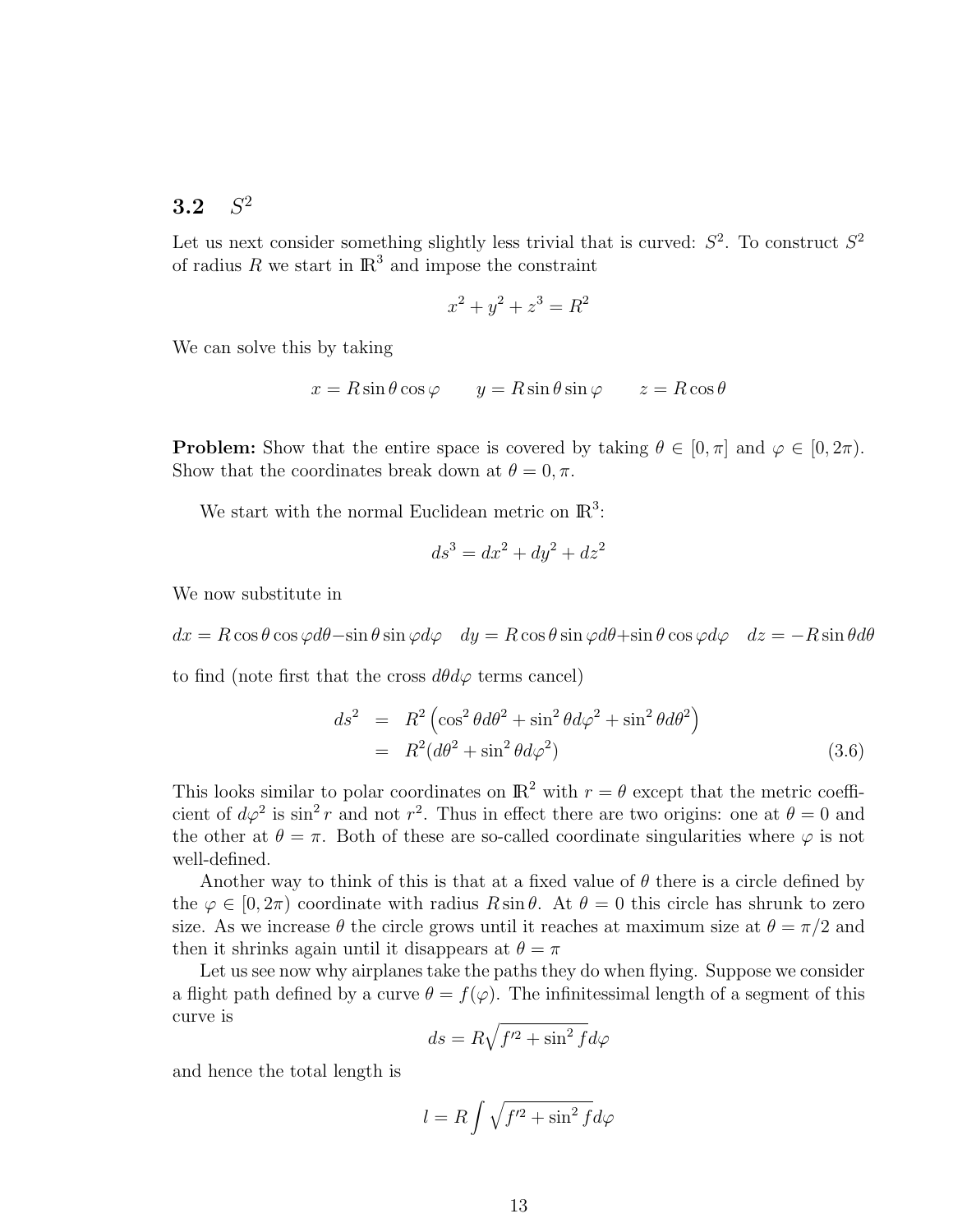We wish to minimize this integral. To do this we can simply use the Euler-Lagrange equation which gives:

$$
-\frac{d}{d\varphi}\left(\frac{f'}{\sqrt{f'^2+\sin^2f}}\right)+\frac{\sin f\cos f}{\sqrt{f'^2+\sin^2f}}=0
$$

This is clearly a rather tough looking equation. However we can find at least one solution by setting f to a constant. This implies  $f = 0, \pi/2, \pi$ . The first and last case mean that there is no curve at all: the plane is stuck at the north or south pole (in fact the coordinates break down there and also the denominator vanishes so we should ignore it). The middle case implies that it circles the equator.

In fact, with a little thought, this is enough. Since the sphere has an  $SO(3)$  symmetry we can always pick our coordinates so that Washington DC and London both lie on the 'equator' defined by  $\theta = \pi/2$ .<sup>4</sup> We see that the shortest path is then a so-called 'great circle' between two points. That is a circle whose circumference is  $R$ . That is indeed the path that planes take (when air traffic control lets them and without volcanoes). We will return to this example later when we have some more experience.

### 4 Manifolds and Tensors

Warning: This is a physicists version of a deep and beautiful mathematical subject. You won't need to know more in the course but if you'd like to know more you can take Manifolds (CM437Z/CMMS18). No apologies will be made here for brutalizing this subject, I will just say a few words in passing before we simply go ahead and develop tensor calculus without knowing what we are really doing.

#### 4.1 Manifolds

We have studied some elementary examples of differential geometry. However in the  $S<sup>2</sup>$ case we thought of it as embedded inside  $\mathbb{R}^3$ . It then inherited its geometry from the Euclidean metric of  $\mathbb{R}^3$ . This is said to be extrinsic geometry. However one need not think this way. One can simply through away the embedding and think if  $S<sup>2</sup>$  as its own object with its own intrinsic geometry.

An *n*-dimensional manifold is a space that locally looks like  $\mathbb{R}^n$ .

Formally the definition involves taking an open cover of a topological space  $\mathcal{M}$ , that is a set of pairs  $(U_i, \phi_i)$  where  $U_i$  is an open set of M and  $\phi_i : U_i \to \mathbb{R}^n$  is a homeomorphsm onto its image, *i.e.* it is continuous, invertable (when restricted to its image in  $\mathbb{R}^n$ ) and its inverse is continuous. These are subject to two key constraints:

i)  $\mathcal{M} = \cup_i U_i$ 

<sup>4</sup>This of course is not the standard equator that is used in geography. It may seem politically motivated but we simply want to find the simplest mathematical solution.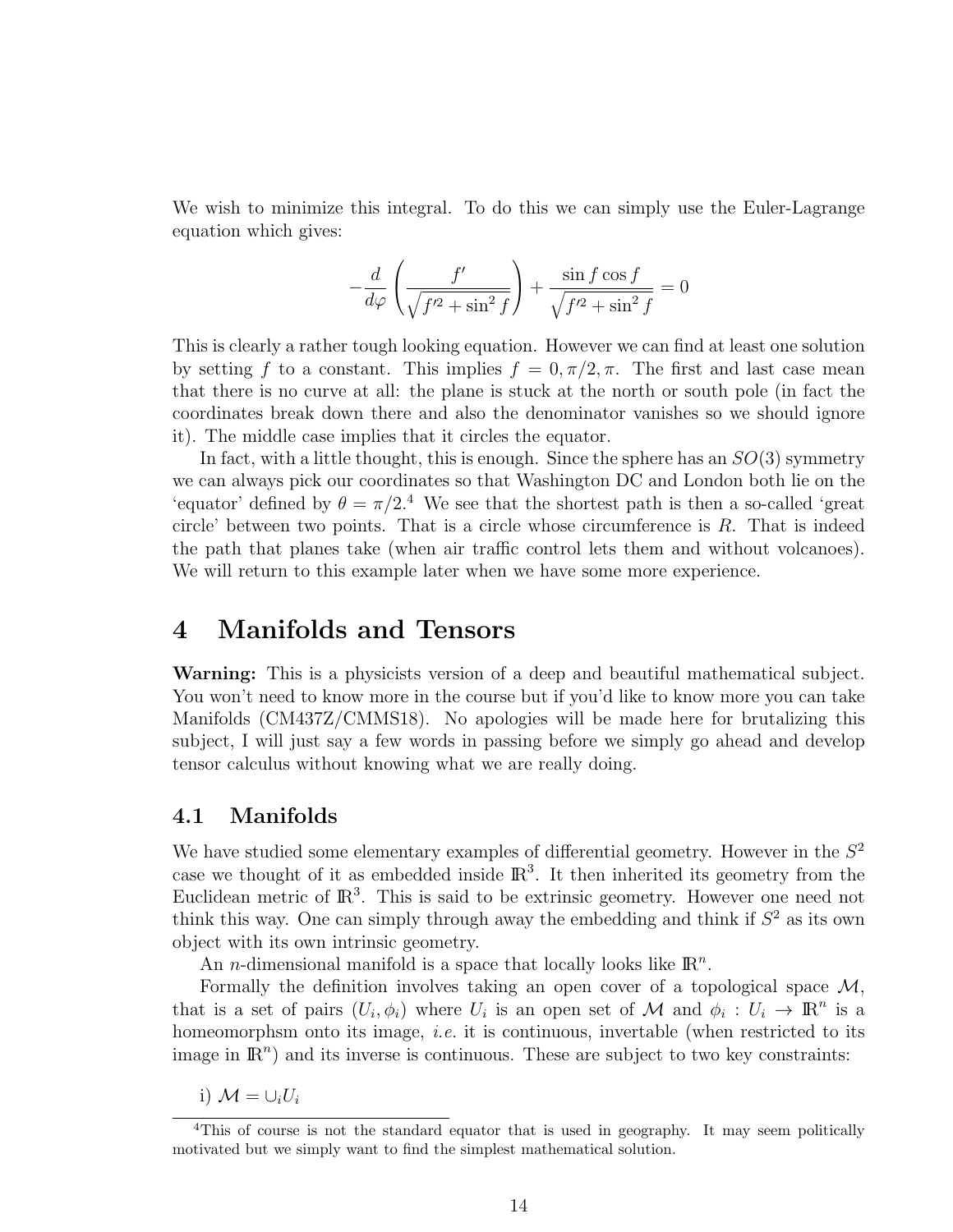ii) If  $U_i \cap U_j \neq \emptyset$  then  $\phi_j \circ \phi_i^{-1} : \phi_i(U_i \cap U_j) \subset \mathbb{R}^n \to \phi_j(U_i \cap U_j) \subset \mathbb{R}^n$  is differentiable (for our purpose we assume that all the partial derivatives exist to all orders).

What does this mean? Each point  $p \in \mathcal{M}$  is contained in an open set  $U_i \subset \mathcal{M}$  called a neighbourhood. The map  $\phi_i$  then provides coordinates for the point p and all the other points in that neighbourhood:

$$
\phi_i(p) = (x^1(p), x^2(p), x^3(p), ..., x^n(p)) \in \mathbb{R}^n
$$
\n(4.1)

The key point of manifolds is that there can be many possible coordinate systems for the same point and its neighbourhood, corresponding to different choices of  $\phi_i$ . Furthermore a particular coordinate system does not have to (and in general won't) cover the whole manifold. The second point guarantees that if two coordinate systems overlap then the transformation between one and the other is smooth.

The classic example of a manifold is the surface of a sphere, such as the earth.

Common coordinates are longitude and lattitude. However these don't cover the whole space as the north and south poles do not have a well defined longitude.

We are in addition interested in Riemannian (or technically pseudo-Riemannian) manifold which means that we also have a metric  $g_{\mu\nu}$  this is an invertable matrix located at each point which determines lengths and angles of vector fields at that point, viz:

$$
||V(x)||^2 = g_{\mu\nu}(x)V^{\mu}(x)V^{\nu}(x)
$$
\n(4.2)

Thus if we think of  $V^{\mu}(x)$  as the infinitessimal variation of a curve  $V^{\mu} = dx^{\mu}$  then we recover the definition above for the lenght of an infinitessimally small curve passing through the point  $x^{\mu}$ 

$$
ds^2 = g_{\mu\nu} dx^{\mu} dx^{\nu}
$$
\n(4.3)

#### 4.2 Tensors

We now need to develop the rules that the 'good' (covariant) objects will obey whenwe pass from one coordinate system to another. Such objects are called tensors. A tensor is 'something that transforms like a vector'. Indeed it is just a generalisaton of a vector field. You have probably already encountered these in a course on Electromagetism ( $F_{\mu\nu}$ ) is a tensor) but in the special case that the transformation between coordinates is linear (i.e. Lorentz trnasformations).

We saw earlier that for the notion of the proper distance to be invariant under coordinate transformations, i.e. diffeomorphisms, the metric had to transform as

$$
g'_{\rho\sigma} = \frac{\partial x^{\mu}}{\partial x'^{\rho}} \frac{\partial x^{\nu}}{\partial x'^{\sigma}} g_{\mu\nu}
$$
\n(4.4)

This is an example of a  $(0, 2)$ -tensor. We could also consider the inverse metric, that is the object  $g^{\rho\sigma}$  which is the matix inverse of  $g_{\mu\nu}$ :

$$
g_{\mu\nu}g^{\nu\sigma} = \delta^{\sigma}_{\mu} \tag{4.5}
$$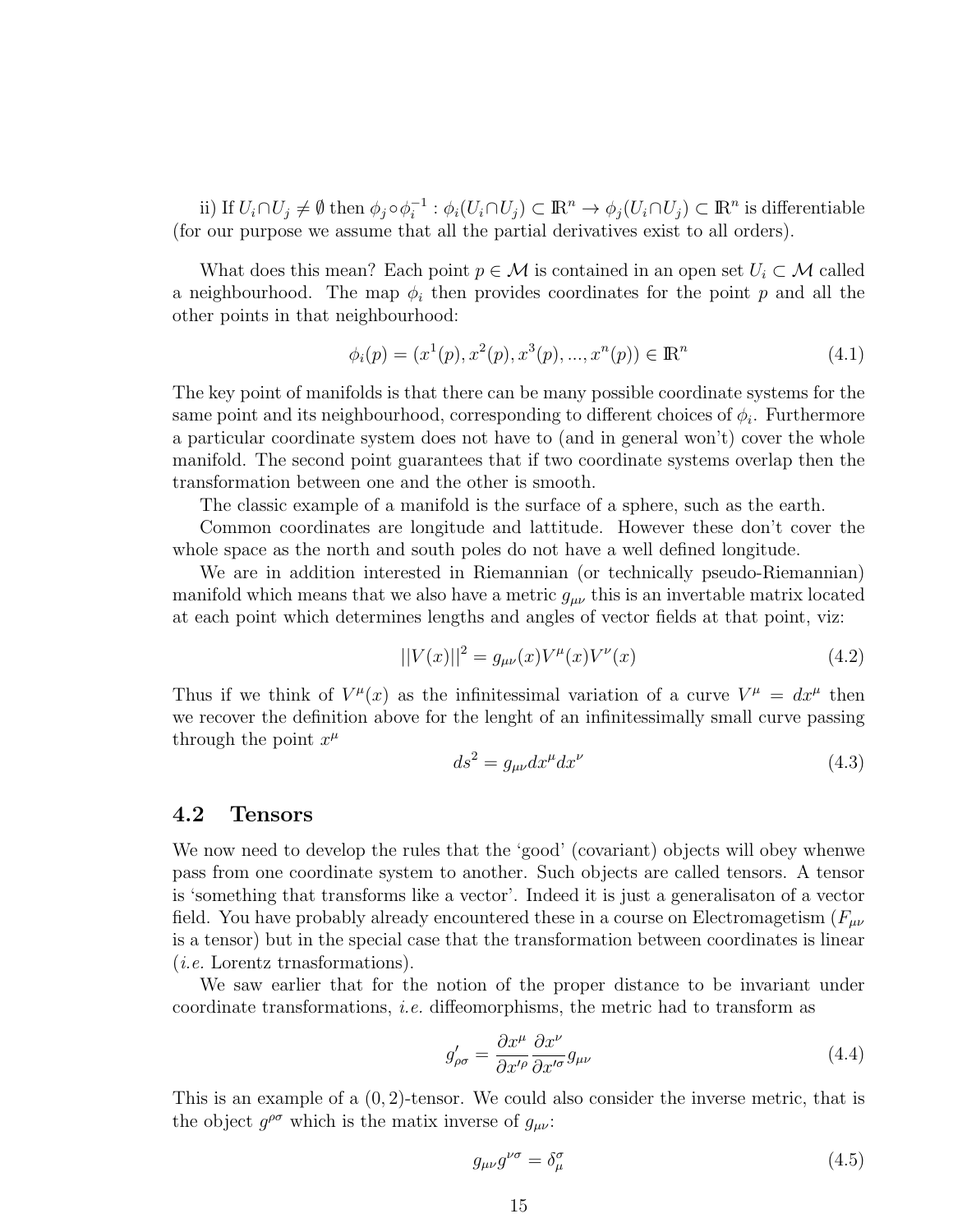Problem: Show that

$$
g^{\prime\nu\sigma} = \frac{\partial x^{\prime\nu}}{\partial x^{\mu}} \frac{\partial x^{\prime\sigma}}{\partial x^{\lambda}} g^{\mu\lambda}
$$
\n(4.6)

Thus we can define a  $(p, q)$ -tensor, or rank  $(p, q)$  tensor, on a manfold to be an object  $T^{\mu_1\mu_2\mu_3...\mu_p}$ <sub> $\nu_1\nu_2\nu_3...\nu_q$ </sub> with p upstair indices and q downstairs indices that transforms under a diffeomorphsm  $x^{\mu} \longrightarrow x'^{\mu}(x^{\nu})$  as

$$
T'(x')^{\mu_1\mu_2\mu_3\dots\mu_p} \underset{\partial x^{\rho_1}}{\longrightarrow} \frac{\partial x'^{\mu_2}}{\partial x^{\rho_1}} \frac{\partial x'^{\mu_2}}{\partial x^{\rho_2}} \cdots \frac{\partial x'^{\mu_q}}{\partial x^{\rho_q}} \bigg) \left(\frac{\partial x^{\lambda_1}}{\partial x'^{\nu_1}} \frac{\partial x^{\lambda_2}}{\partial x'^{\nu_2}} \frac{\partial x^{\lambda_3}}{\partial x'^{\nu_3}} \cdots \frac{\partial x^{\lambda_q}}{\partial x'^{\nu_q}}\right) T(x)^{\rho_1 \rho_2 \rho_3 \dots \rho_p} \underset{\lambda_1 \lambda_2 \lambda_3}{\longrightarrow} \frac{\lambda_1 \lambda_2 \lambda_3 \lambda_3 \lambda_4 \lambda_4 \lambda_5 \lambda_6 \lambda_7 \lambda_8 \lambda_9 \lambda_9 \lambda_9 \lambda_1 \lambda_1 \lambda_2 \lambda_3 \lambda_1 \lambda_1 \lambda_2 \lambda_3 \lambda_1 \lambda_1 \lambda_2 \lambda_3 \lambda_1 \lambda_1 \lambda_2 \lambda_3 \lambda_1 \lambda_1 \lambda_2 \lambda_3 \lambda_1 \lambda_1 \lambda_2 \lambda_3 \lambda_1 \lambda_1 \lambda_2 \lambda_3 \lambda_1 \lambda_2 \lambda_3 \lambda_1 \lambda_2 \lambda_3 \lambda_1 \lambda_2 \lambda_3 \lambda_1 \lambda_3 \lambda_1 \lambda_2 \lambda_3 \lambda_1 \lambda_3 \lambda_1 \lambda_2 \lambda_3 \lambda_1 \lambda_2 \lambda_3 \lambda_1 \lambda_3 \lambda_1 \lambda_2 \lambda_3 \lambda_1 \lambda_3 \lambda_1 \lambda_2 \lambda_3 \lambda_1 \lambda_2 \lambda_3 \lambda_1 \lambda_2 \lambda_3 \lambda_1 \lambda_2 \lambda_3 \lambda_1 \lambda_3 \lambda_1 \lambda_2 \lambda_3 \lambda_1 \lambda_2 \lambda_3 \lambda_1 \lambda_2 \lambda_3 \lambda_1 \lambda_2 \lambda_3 \lambda_1 \lambda_2 \lambda_3 \lambda_1 \lambda_2 \lambda_3 \lambda_1 \lambda_2 \lambda_3 \lambda_1 \lambda_2 \lambda_3 \lambda_1 \lambda_2 \lambda_3 \lambda_1 \lambda_2 \lambda_3 \lambda_1 \lambda_2 \lambda_3 \lambda_1 \lambda_2 \lambda_3 \lambda_1 \lambda_2 \lambda_3 \lambda_1 \lambda_2 \lambda_3 \lambda_1 \lambda_2 \lambda_3 \lambda_1 \lambda_2 \lambda_3
$$

N.B.: Note the positions of the primed and unprimed coordinates! So the inverse metric is an example of a  $(2,0)$ -tensor.

A tensor field is simply a tensor which is defined at each point on the manifold.

Thus a scalar is a  $(0, 0)$ -tensor;

$$
\phi'(x') = \phi(x) \tag{4.8}
$$

a vector is a  $(1, 0)$ -tensor;

$$
V^{\prime \mu}(x') = \frac{\partial x^{\prime \mu}}{\partial x^{\nu}} V^{\nu}(x)
$$
\n(4.9)

and a covector is a (0, 1)-tensor;

$$
A'_{\mu}(x') = \frac{\partial x^{\nu}}{\partial x'^{\mu}} A_{\nu}(x)
$$
\n(4.10)

In older books the upstairs and downstairs indices are referred to as contravariant and covariant respectively.

Given two tensors we can obtain a new one is various ways. If they have the same rank then any linear combination of them is also a tensor.

In addition a  $(p, q)$ -tensor can be multiplied by an  $(r, s)$ -tensor to produce a  $(p +$  $r, q + s$ -tensor.

Finally a  $(p, q)$ -tensor  $T(x)^{\rho_1 \rho_2 \rho_3...\rho_p}$   $\lambda_1 \lambda_2 \lambda_3...\lambda_q$  with  $p, q \ge 1$  can be contracted to form a  $(p-1, q-1)$ -tensor:

$$
T(x)^{\rho_2 \rho_3 \dots \rho_p} \lambda_2 \lambda_3 \dots \lambda_q = T(x)^{\mu \rho_2 \rho_3 \dots \rho_p} \mu_2 \lambda_3 \dots \lambda_q \tag{4.11}
$$

Clearly this can be done in pq ways depending on which pair of indices we sum over

Also since we have a metric  $g_{\mu\nu}$  and its inverse  $g^{\mu\nu}$  we can lower and raise indices on a tensor (this doesn't really create a new tensor so it keeps the same symbol). For example if  $V^{\mu}$  is a vector then

$$
V_{\mu} = g_{\mu\nu} V^{\nu} \tag{4.12}
$$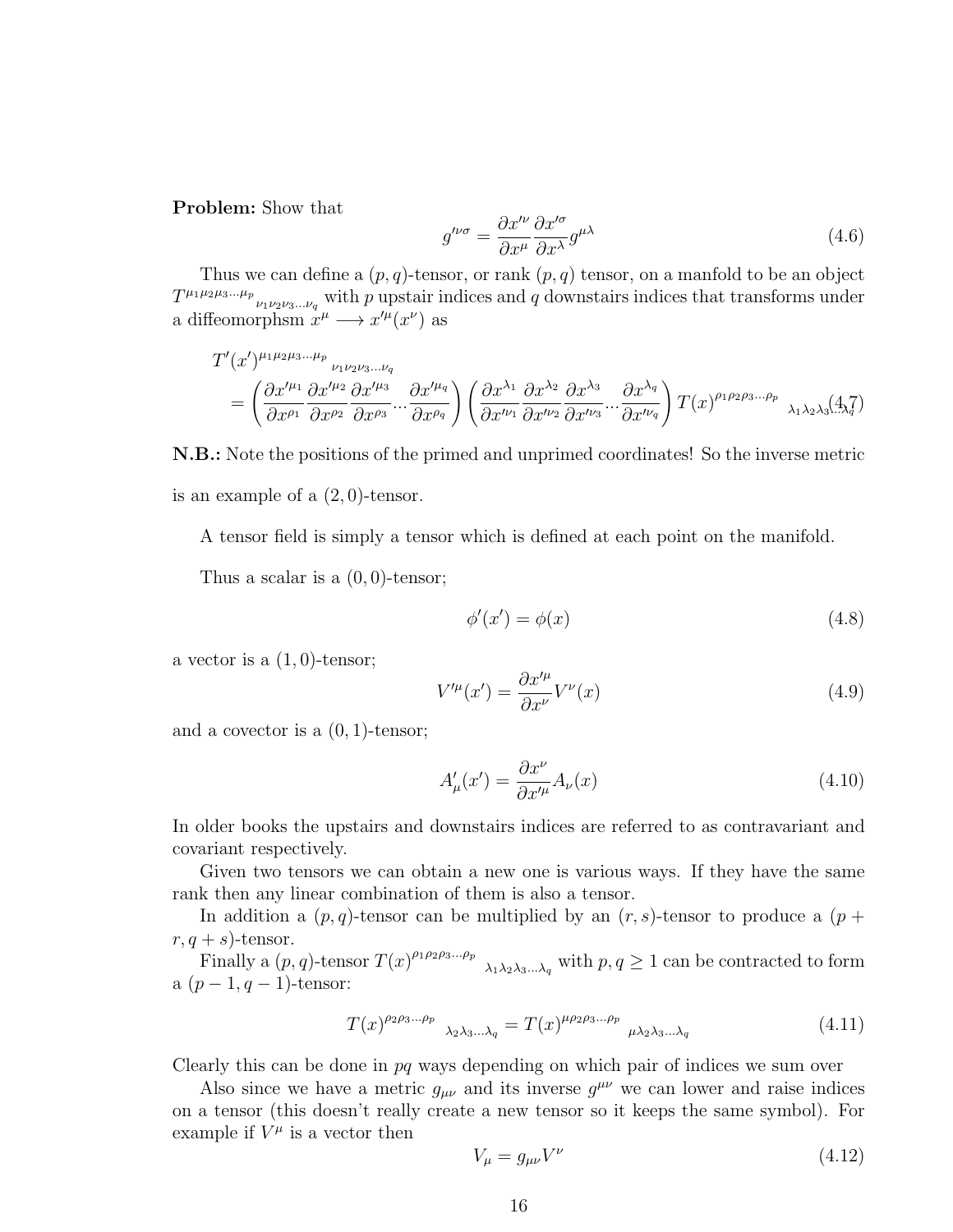is a covector.

Problem: What are the mistakes in the following equation:

$$
A_{\mu\nu}^{\ \ \nu\lambda}B_{\rho\nu\pi\rho}^{\ \ \mu\sigma} - 34C_{\mu\rho\pi}^{\ \ \lambda\sigma} = D_{\rho\pi}^{\ \ \sigma} \tag{4.13}
$$

We can also take the symmetric and anti-symmetric parts of a tensor. Consider a  $(0, q)$ -tensor  $T_{\mu_1 \mu_2 \mu_3 \dots \mu_q}$  then we have

$$
T_{(\mu_1\mu_2\mu_3...\mu_q)} = \frac{1}{q!} \left( T_{\mu_1\mu_2\mu_3...\mu_q} + T_{\mu_2\mu_1\mu_3...\mu_q} + ...\right)
$$
  

$$
T_{[\mu_1\mu_2\mu_3...\mu_q]} = \frac{1}{q!} \left( T_{\mu_1\mu_2\mu_3...\mu_q} - T_{\mu_2\mu_1\mu_3...\mu_q} + ...\right)
$$
(4.14)

where the sum is over all permutations of the indices and in the second line the plus (minus) sign occurs for even (odd) permutations.

#### 4.3 Covariant Derivatives

Having introduced tensors we can consider their derivatives. However the partial derivative of a tensor is not a tensor. To see this we can consider a vector field:

$$
\frac{\partial}{\partial x'^{\nu}} V'^{\mu} = \frac{\partial x^{\lambda}}{\partial x'^{\nu}} \frac{\partial}{\partial x^{\lambda}} \left( \frac{\partial x'^{\mu}}{\partial x^{\rho}} V^{\rho} \right)
$$

$$
= \frac{\partial x^{\lambda}}{\partial x'^{\nu}} \frac{\partial x'^{\mu}}{\partial x^{\rho}} \frac{\partial}{\partial x^{\lambda}} V^{\rho} + \frac{\partial x^{\lambda}}{\partial x'^{\nu}} \frac{\partial^{2} x'^{\mu}}{\partial x^{\rho} \partial x^{\lambda}} V^{\rho}
$$
(4.15)

The first term is fine but the second one isn't. Although we note that the derivative of a scalar is a vector, *i.e.* a  $(0, 1)$ -tensor. To correct for this we must introduce the notion of a covariant derivative which respect the tensorial property.

The solution to this is well-known in physics. We introduce a so-called connection which modifies the derivative into a so-called covariant derivative and transforms in such a way that the covariant derivative of a tensor is again a tensor. Thus we introduce  $\Gamma^{\mu}_{\lambda\rho}$ - called a connection - and define

$$
D_{\nu}V^{\mu} = \partial_{\nu}V^{\mu} + \Gamma^{\mu}_{\nu\rho}V^{\rho}
$$
\n(4.16)

We then require that under a diffeomorphism  $\Gamma^{\mu}_{\lambda\rho}$  transforms as

$$
\Gamma^{\prime \lambda}_{\mu \nu} = \frac{\partial x^{\rho}}{\partial x^{\prime \mu}} \frac{\partial x^{\sigma}}{\partial x^{\prime \nu}} \frac{\partial x^{\prime \lambda}}{\partial x^{\tau}} \Gamma^{\tau}_{\rho \sigma} - \frac{\partial x^{\sigma}}{\partial x^{\prime \mu}} \frac{\partial x^{\rho}}{\partial x^{\nu}} \frac{\partial^{2} x^{\prime \lambda}}{\partial x^{\sigma} \partial x^{\rho}} \tag{4.17}
$$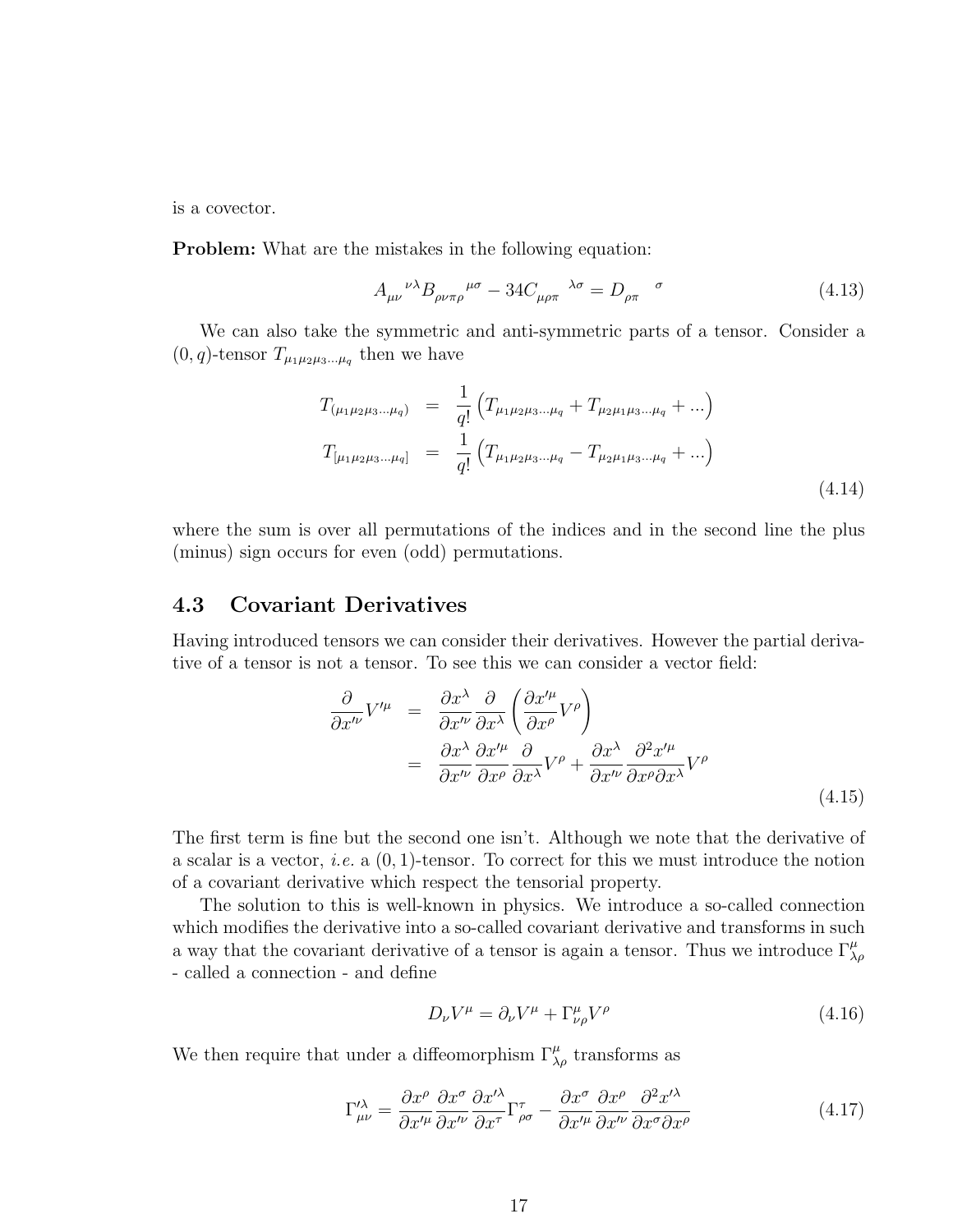We then see that

$$
D'_{\nu}V'^{\mu} = \frac{\partial x^{\lambda}}{\partial x^{\mu}} \frac{\partial x'^{\mu}}{\partial x^{\rho}} \frac{\partial}{\partial x^{\lambda}} V^{\rho} + \frac{\partial x^{\lambda}}{\partial x^{\nu}} \frac{\partial^{2} x'^{\mu}}{\partial x^{\rho} \partial x^{\lambda}} V^{\rho} + \left( \frac{\partial x^{\lambda}}{\partial x^{\nu}} \frac{\partial x^{\sigma}}{\partial x^{\prime \mu}} \frac{\partial x'^{\mu}}{\partial x^{\rho}} \Gamma^{\rho}_{\lambda \sigma} - \frac{\partial x^{\sigma}}{\partial x^{\prime \mu}} \frac{\partial x^{\rho}}{\partial x^{\nu \nu}} \frac{\partial^{2} x'^{\lambda}}{\partial x^{\sigma} \partial x^{\rho}} \right) \frac{\partial x'^{\mu}}{\partial x^{\pi}} V^{\pi} = \frac{\partial x'^{\mu}}{\partial x^{\rho}} \frac{\partial x^{\lambda}}{\partial x^{\nu}} D_{\lambda} V^{\rho} + \frac{\partial x^{\lambda}}{\partial x^{\prime \nu}} \frac{\partial^{2} x'^{\mu}}{\partial x^{\rho} \partial x^{\lambda}} V^{\rho} - \delta^{\sigma}_{\pi} \frac{\partial x^{\rho}}{\partial x^{\prime \nu}} \frac{\partial^{2} x'^{\lambda}}{\partial x^{\sigma} \partial x^{\rho}} V^{\pi} = \frac{\partial x'^{\mu}}{\partial x^{\rho}} \frac{\partial x^{\lambda}}{\partial x^{\nu}} D_{\lambda} V^{\rho}
$$
(4.18)

Problem: Show that we can also write

$$
\Gamma^{\prime\lambda}_{\mu\nu}=\frac{\partial x^{\rho}}{\partial x^{\prime\mu}}\frac{\partial x^{\sigma}}{\partial x^{\prime\nu}}\frac{\partial x^{\prime\lambda}}{\partial x^{\tau}}\Gamma^{\tau}_{\rho\sigma}+\frac{\partial x^{\prime\lambda}}{\partial x^{\sigma}}\frac{\partial^{2}x^{\sigma}}{\partial x^{\prime\nu}\partial x^{\prime\mu}}
$$

(HINT: consider the chain rule on the second term of the original expression for  $\Gamma_{\mu\nu}^{\prime\lambda}$  and note the identity  $\partial M^{-1}M = -M^{-1}\partial M$  for matrices)

For covectors we define

$$
D_{\lambda}V_{\mu} = \partial_{\lambda}V_{\mu} - \Gamma^{\rho}_{\lambda\mu}V_{\rho}
$$
\n(4.20)

This ensures that the scalar obtained by contracting  $V^{\mu}$  and  $U_{\mu}$  satisfies

$$
D_{\lambda}(V^{\mu}U_{\mu}) = D_{\lambda}V^{\mu}U_{\mu} + V^{\mu}D_{\lambda}U_{\mu} = \partial_{\lambda}(V^{\mu}U_{\mu})
$$
\n(4.21)

as we expect for scalars.

The covariant derivative is then defined on a general  $(p, q)$ -tensor to be

$$
D_{\mu}T^{\rho_1\rho_2\rho_3...\rho_p}{}_{\lambda_1\lambda_2\lambda_3...\lambda_q} = \partial_{\mu}T^{\rho_1\rho_2\rho_3...\rho_p}{}_{\lambda_1\lambda_2\lambda_3...\lambda_q} + \Gamma^{\rho_1}_{\mu\nu}T^{\nu\rho_2\rho_3...\rho_p}{}_{\lambda_1\lambda_2\lambda_3...\lambda_q} + ... - \Gamma^{\nu}_{\mu\lambda_1}T^{\rho_1\rho_2\rho_3...\rho_p}{}_{\nu\lambda_2\lambda_3...\lambda_q} - ...
$$
(4.22)

where each index gets contracted with  $\Gamma^{\mu}_{\nu\lambda}$ 

**Problem:** Convince yourself that the covariant derivative of a  $(p, q)$ -tensor is a  $(p, q+1)$ tensor.

Note that the anti-symmetric part of a connection  $\Gamma_{\mu\nu}^{\lambda}$  is a  $(1, 2)$ -tensor (why?). This is called the torsion and it is usually set to zero. In addition the difference between any two connections is a  $(1, 2)$ -tensor.

To determine the connection  $\Gamma^{\lambda}_{\mu\nu}$  we impose another condition, namely that the metric is covariantly constant,  $D_{\lambda}g_{\mu\nu}=0$ . This is called the Levi-Civita connection. It is the unique connection which annihilates the metric and is torsion free.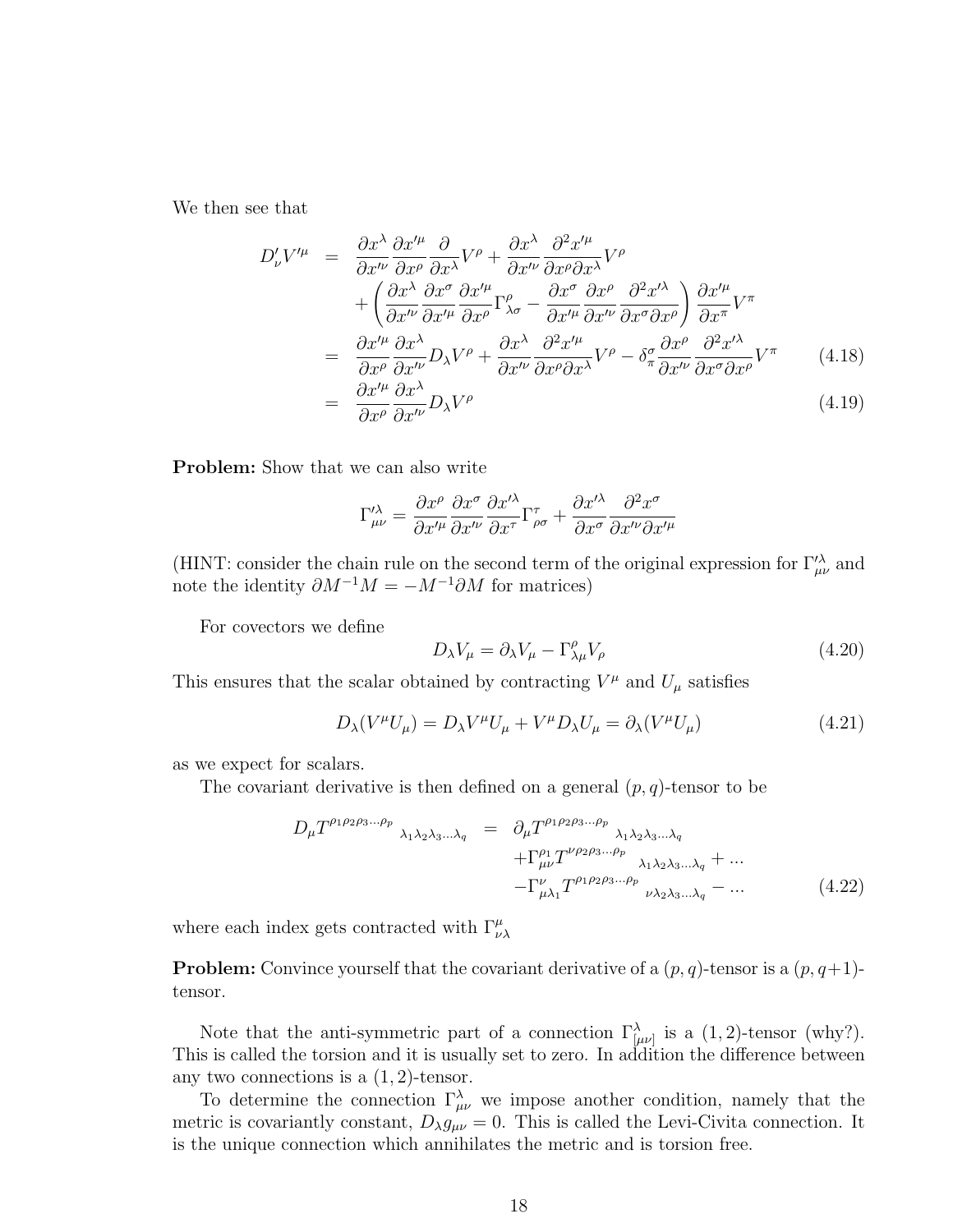To determine it (and show that it is unique) we consider the following

$$
D_{\lambda}g_{\mu\nu} = \partial_{\lambda}g_{\mu\nu} - \Gamma^{\rho}_{\lambda\mu}g_{\rho\nu} - \Gamma^{\rho}_{\lambda\nu}g_{\mu\rho} = 0
$$
  
\n
$$
D_{\mu}g_{\nu\lambda} = \partial_{\mu}g_{\nu\lambda} - \Gamma^{\rho}_{\mu\nu}g_{\rho\lambda} - \Gamma^{\rho}_{\mu\lambda}g_{\nu\rho} = 0
$$
  
\n
$$
D_{\nu}g_{\lambda\mu} = \partial_{\nu}g_{\lambda\mu} - \Gamma^{\rho}_{\nu\lambda}g_{\rho\mu} - \Gamma^{\rho}_{\nu\mu}g_{\lambda\rho} = 0
$$
\n(4.23)

Next we take the sum of the 2nd and 3rd equation minus the 1st (and use the fact that  $\Gamma_{\mu\nu}^{\lambda} = \Gamma_{\nu\mu}^{\lambda}$ ):

$$
0 = \partial_{\nu} g_{\lambda\mu} + \partial_{\mu} g_{\nu\lambda} - \partial_{\lambda} g_{\mu\nu} - 2\Gamma^{\rho}_{\mu\nu} g_{\rho\lambda} \tag{4.24}
$$

Thus we find that the Levi-Civita is

$$
\Gamma^{\lambda}_{\mu\nu} = \frac{1}{2} g^{\lambda\rho} (\partial_{\mu} g_{\rho\nu} + \partial_{\nu} g_{\rho\mu} - \partial_{\rho} g_{\mu\nu})
$$
\n(4.25)

Thus we see that this is indeed symmetric in its lower two indices. It is easy to verify that

$$
D_{\lambda}g_{\mu\nu} = \partial_{\lambda}g_{\mu\nu} - \Gamma^{\rho}_{\lambda\mu}g_{\rho\nu} - \Gamma^{\rho}_{\lambda\nu}g_{\mu\rho}
$$
  
=  $\partial_{\lambda}g_{\mu\nu} - \frac{1}{2}(\partial_{\mu}g_{\lambda\nu} + \partial_{\lambda}g_{\mu\nu} - \partial_{\nu}g_{\lambda\mu}) - \frac{1}{2}(\partial_{\nu}g_{\lambda\mu} + \partial_{\lambda}g_{\mu\nu} - \partial_{\mu}g_{\lambda\nu})$   
= 0 (4.26)

The last thing to do is prove that  $\Gamma_{\mu\nu}^{\lambda}$  indeed transforms as it should. To do this we note that, from (4.24), we have, by construction,

$$
0 = \partial'_{\nu} g'_{\lambda\mu} + \partial'_{\mu} g'_{\nu\lambda} - \partial'_{\lambda} g'_{\mu\nu} - 2\Gamma^{\prime \rho}_{\mu\nu} g'_{\rho\lambda}
$$
\n(4.27)

in the new coordinates. Now we know that

$$
g'_{\lambda\mu} = \frac{\partial x^{\tau}}{\partial x'^{\lambda}} \frac{\partial x^{\sigma}}{\partial x'^{\mu}} g_{\tau\sigma} \qquad \partial'_{\nu} = \frac{\partial x^{\rho}}{\partial x'^{\nu}} \frac{\partial}{\partial x^{\rho}}
$$

We just need to substitute this into (4.27) and determine  $\Gamma^{\prime \lambda}_{\mu \nu}$ .

**Problem:** Show that  $\Gamma^{\lambda}_{\mu\nu}$  indeed transforms as a connection (HINT: first consider the case where the matrices  $\partial x^{\mu}/\partial x^{\prime\nu}$  are constant).

**Problem:** Compute the components of  $\Gamma^{\lambda}_{\mu\nu}$  for  $S^2$ .

**Problem:** Consider polar coordinates of  $\mathbb{R}^2$ . Compute  $g^{\mu\nu}D_{\mu}D_{\nu}f$  for an arbitrary function  $f(r, \theta)$  and show that this agrees with  $\nabla^2 f$  computed above.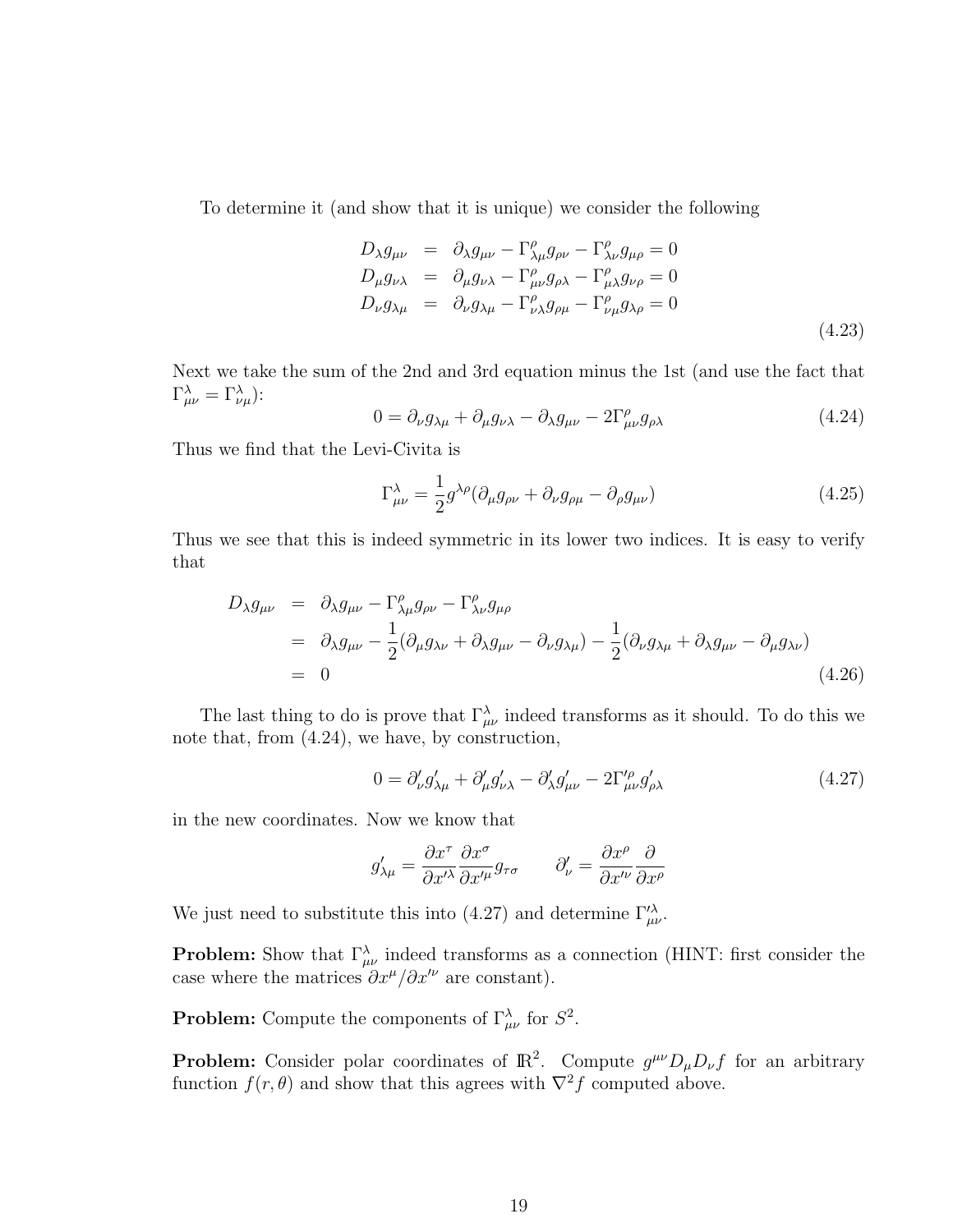#### 4.4 Geodesics

We wish to find paths which minimize their proper length, what we can think of as the analogues of straight lines. If  $X^{\mu}(\tau)$  is a path in spacetime where  $\tau$  parameterizes the curve and runs from  $\tau = a$  to  $\tau = b$  we need to minimize the functional

$$
l = \int_a^b ds = \int_a^b \sqrt{|g_{\mu\nu}dx^{\mu}dx^{\nu}|} = \int_a^b \sqrt{|g_{\mu\nu}\dot{X}^{\mu}\dot{X}^{\nu}|}d\tau
$$

We do not worry about boundary terms, as we wish to find a local condition on the curve  $X^{\mu}(\tau)$ . This is simply a variational problem that you should have encountered in classical mechanics where the equations of motion are determined by extremizing the Lagrangian  $\mathcal{L} = \sqrt{|g_{\mu\nu}\dot{X}^{\mu}\dot{X}^{\nu}|}.$ 

This turns out to have a technically subtle because it is so non-linear. I don't want to bother you with the full details (except as a problem!) so a quick way to avoid this is note that we can just as well use the 'Lagrangian'  $\mathcal{L}^2$  and hence extremize

$$
``l^{2}" = \int g_{\nu\lambda} \dot{X}^{\nu} \dot{X}^{\lambda} d\tau
$$

The Euler-Lagrange equations give

$$
-2\frac{d}{d\tau}\left(g_{\mu\nu}\dot{X}^{\nu}\right) + \frac{\partial g_{\lambda\nu}}{\partial x^{\mu}}\dot{X}^{\lambda}\dot{X}^{\nu} = 0
$$
\n(4.28)

Expanding things out a bit we find

$$
0 = -2g_{\mu\nu}\ddot{X}^{\nu} - \left(2\frac{\partial g_{\mu\nu}}{\partial x^{\lambda}} - \frac{\partial g_{\lambda\nu}}{\partial x^{\mu}}\right)\dot{X}^{\lambda}\dot{X}^{\nu}
$$
  
\n
$$
= -2\left(g_{\mu\nu}\ddot{X}^{\nu} + \frac{1}{2}\frac{\partial g_{\mu\nu}}{\partial x^{\lambda}} + \frac{1}{2}\frac{\partial g_{\mu\lambda}}{\partial x^{\nu}} - \frac{1}{2}\frac{\partial g_{\lambda\nu}}{\partial x^{\mu}}\right)\dot{X}^{\lambda}\dot{X}^{\nu}
$$
  
\n
$$
= -2g_{\mu\nu}\left(\ddot{X}^{\mu} + \Gamma^{\mu}_{\lambda\nu}\dot{X}^{\lambda}\dot{X}^{\nu}\right)
$$
(4.29)

This is equivalent to

$$
\ddot{X}^{\mu} + \Gamma^{\mu}_{\lambda\nu} \dot{X}^{\lambda} \dot{X}^{\nu} = 0 \tag{4.30}
$$

A geodesic that satisfies (4.30) is said to be affinely parameterized and in what follows we will always assume this to be the case.

The technical point that we skipped is that one can find geodesics which don't satisfy this. If we compute the Euler-Lagrange equations that arise from minimizing  $l$ then there will be factors of  $\sqrt{g_{\mu\nu}\dot{X}^{\mu}\dot{X}^{\nu}}$  in the denominator. We can ignore these if they are constant. And this is just what happens:

**Theorem:** Along an affinely parameterized geodesic  $g_{\mu\nu}\dot{X}^{\mu}\dot{X}^{\nu}$  is constant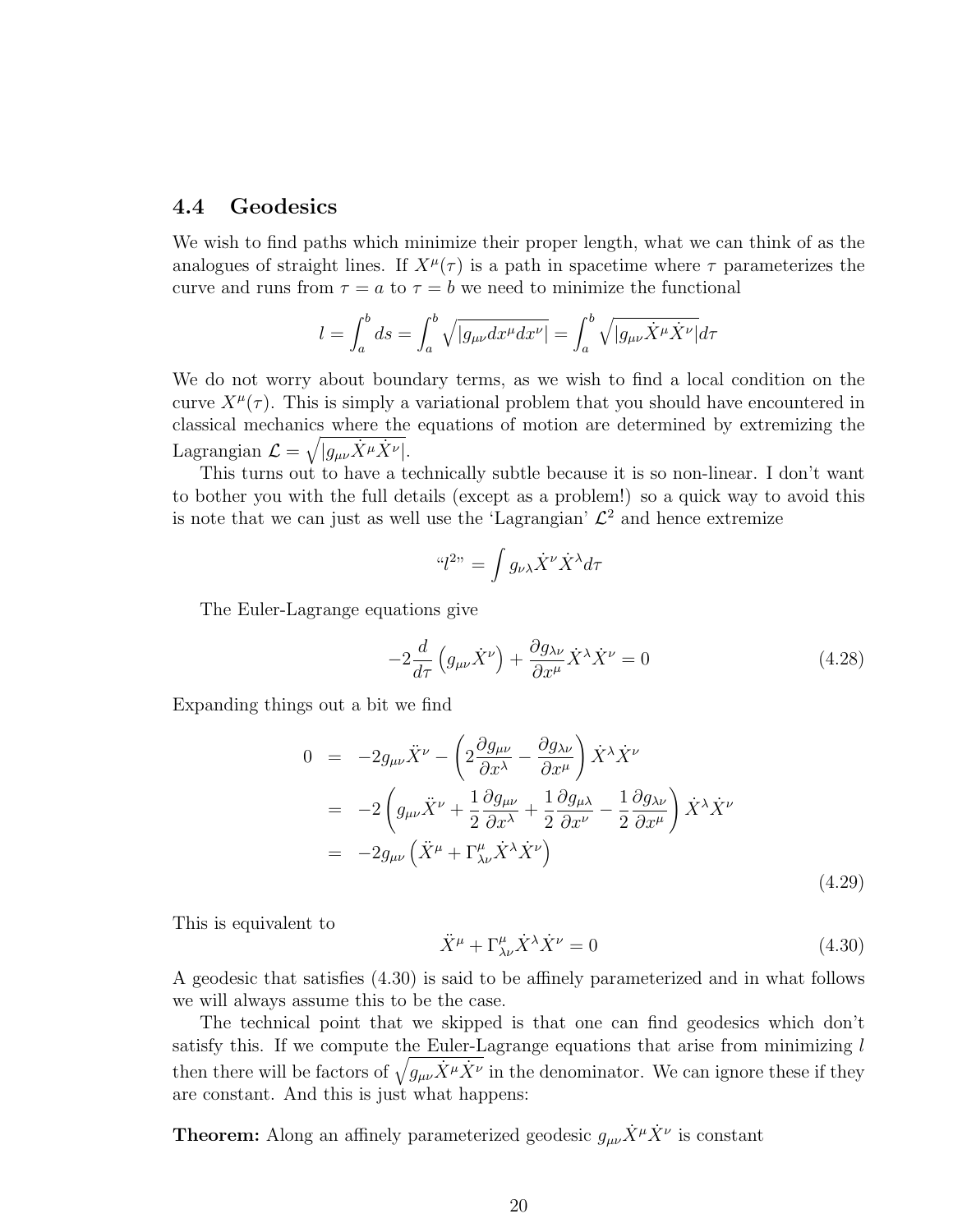Proof: We simply differentiate

$$
\frac{d}{d\tau} \left( g_{\mu\nu} \dot{X}^{\mu} \dot{X}^{\nu} \right) = \partial_{\lambda} g_{\mu\nu} \dot{X}^{\lambda} \dot{X}^{\mu} \dot{X}^{\nu} + 2 g_{\mu\nu} \dot{X}^{\mu} \ddot{X}^{\nu} \n= \partial_{\lambda} g_{\mu\nu} \dot{X}^{\lambda} \dot{X}^{\mu} \dot{X}^{\nu} - 2 g_{\mu\nu} \dot{X}^{\mu} \Gamma^{\nu}_{\lambda\rho} \dot{X}^{\lambda} \dot{X}^{\rho} \n= (\partial_{\lambda} g_{\mu\nu} - \partial_{\nu} g_{\mu\lambda} - \partial_{\lambda} g_{\mu\nu} + \partial_{\mu} g_{\lambda\nu}) \dot{X}^{\lambda} \dot{X}^{\mu} \dot{X}^{\nu} \n= 0
$$
\n(4.31)

Thus  $ds = const. \times d\tau$  along and affinely parameterised geodesic and hence we can think of s and  $\tau$  as the same, up to an overall constant.

In the original calculation we see that  $l$  does not depend on the choice of the parameterization  $X^{\mu}(\tau)$ . This is because we can redefine the variable  $\tau \to \tau(\tau')$ . As such we see that

$$
\dot{X}^{\mu} = \frac{d\tau'}{d\tau} \frac{dX^{\mu}}{d\tau'} \qquad d\tau = \frac{d\tau}{d\tau'} d\tau'
$$

and hence

$$
l = \int_{a}^{b} \sqrt{|g_{\mu\nu}\dot{X}^{\mu}\dot{X}^{\nu}|} d\tau
$$
  
\n
$$
= \int_{\tau^{-1}(a)}^{\tau^{-1}(b)} \sqrt{|g_{\mu\nu}\frac{d\tau'}{d\tau}\frac{dX^{\mu}}{d\tau'}\frac{dX^{\nu}}{d\tau'}|} \frac{d\tau}{d\tau'} d\tau'
$$
  
\n
$$
= \int_{\tau^{-1}(a)}^{\tau^{-1}(b)} \sqrt{|g_{\mu\nu}\frac{dX^{\mu}}{d\tau'}\frac{dX^{\nu}}{d\tau'}|} d\tau'
$$
(4.32)

where the factors of  $d\tau/d\tau'$  have canceled. The new curve, viewed as a function of  $\tau'$ won't satisfy (4.30). However one can show that there is always a choice of  $\tau$  so that the geodesic does satisfy (4.30).

#### Problem: Show this.

Note that this does not work in the expression for " $l^{2}$ ". " $l^{2}$ " only works if we use affine parameterization.

Let us return to our sphere example again. Here we have

$$
l = R \int \sqrt{\dot{\theta}^2 + \sin^2 \theta \dot{\varphi}^2} d\tau
$$

Before we imagined that  $\theta = f(\varphi)$  which in this language means that we choose  $\tau = \varphi$ . This is possible since we have reparameterization invariance, however other choices, such as an affine parameter, might be better. Let us exam things in the new way using

$$
^{\omega}l^{2n} = R^2 \int \dot{\theta}^2 + \sin^2 \theta \dot{\varphi}^2 d\tau \tag{4.33}
$$

Since we don't have reparameterization invariance (we must use an affine parameter) we can't choose  $\tau$  how we like. We must proceed keeping  $\tau$  general.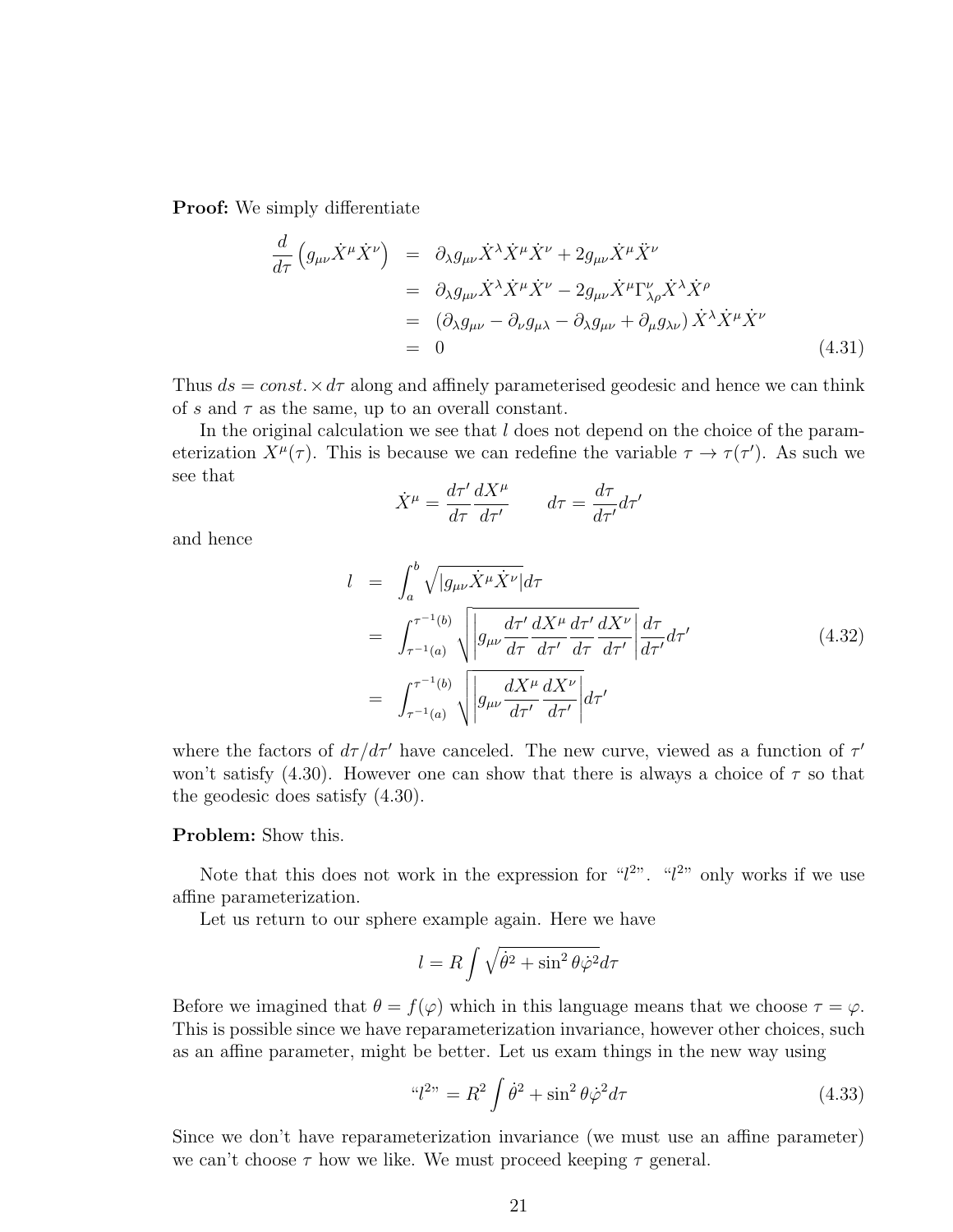This is just an Euler-Lagrange system for two fields  $\theta$  and  $\varphi$ . However let us note a simplification. The "Lagrangian"  $\mathcal{L} = R^2(\dot{\theta}^2 + \sin^2 \theta \dot{\varphi}^2)$  depends on  $\dot{\varphi}$  but not directly on  $\varphi$  (there is a symmetry  $\varphi \to \varphi + const$ ). This means that there is a conserved quantity:

$$
L = \frac{\partial \mathcal{L}}{\partial \dot{\varphi}} = R^2 \sin^2 \theta \dot{\varphi}
$$
 (4.34)

it's called L because it is related the angular momentum of the motion. The equation of motion now reduces to the equation of motion for  $\theta$ :

$$
\ddot{\theta} - \sin \theta \cos \theta \dot{\varphi}^2 = \ddot{\theta} - \frac{L^2}{R^4} \frac{\cos \theta}{\sin^3 \theta} = 0
$$

Maybe this doesn't seem much better than what we had before. There is still the constant solution at  $\theta = \pi/2$  but now  $\varphi = L\tau/R^4$ .

One trick is step back a bit and notice that this is the equation of motion for a particle with position  $\theta$  moving in a potential  $V = L^2/R^4 \sin^2 \theta$ . Indeed multiplying by  $\theta$  and integrating once leads to

$$
\frac{1}{2}\dot{\theta}^2+\frac{L^2}{2R^4\sin^2\theta}=E
$$

where  $E$  is a constant (the total energy). Alternatively we can just substitute  $(4.34)$ into (4.33). So even if we can't solve the equation we can get a good picture of the behaviour of the solutions by thinking of a particle moving in the potential  $L^2/R^4 \sin^2 \theta$ .

Actually one can solve this equation by substituting  $\theta = f(y)$  for some y so that  $\dot{\theta} = f' \dot{y}$ . The equation can now be written as

$$
\frac{1}{2}f'^2\dot{y}^2 + \frac{L^2}{2R^4\sin^2 f} = E
$$

If we choose  $f' = L/R^2 \sin f$  then we get

$$
\dot{y}^2+1=\frac{2ER^4}{L^2}\sin^2f
$$

Now the solution to  $\sin f f' = L/R^2$  is  $-\cos f = Ly/R^2$  and hence  $\sin^2 f = 1 - L^2 y^2/R^4$ . In this way we find

$$
\dot{y}^2 + 2Ey^2 = \frac{2ER^4}{L^2} - 1
$$

Since the left hand side is positive definite we require that  $E > L/2R^2$  and the solutions are then simply

$$
y = \left(\frac{R^4}{L^2} - \frac{1}{2E}\right)\cos\left(\sqrt{2E}(\tau - \tau_0)\right)
$$

Finally we put the pieces back together to find

$$
\theta = \arccos\left(\cos\theta_0 \cos\left(\sqrt{\frac{2EL}{R^2}}(\tau - \tau_0)\right)\right)
$$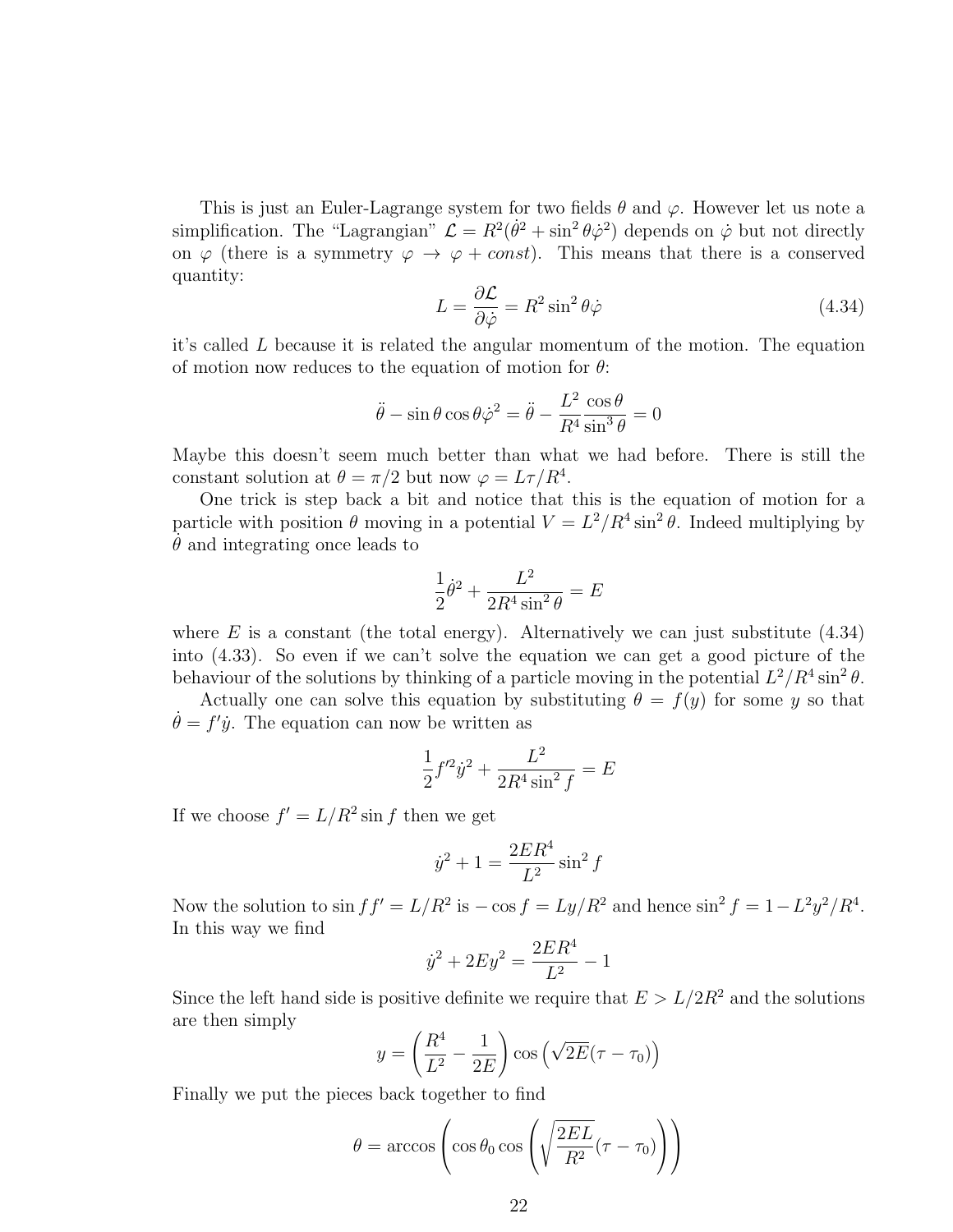where  $\cos \theta_0 = L/2ER^2 - R^2/L$ . We can also compute  $\varphi$  by noting that

$$
\dot{\varphi} = \frac{L}{R^4 \sin^2 \theta} = \frac{L}{R^4} \frac{1}{1 - \cos^2 \theta_0 \cos^2 \left(\sqrt{\frac{2EL}{R^2}} (\tau - \tau_0)\right)}
$$

This can be integrated to give

$$
\varphi = \varphi_0 + \sqrt{\frac{L}{2ER^6}} \csc \theta_0 \operatorname{arccot} \left( \sin \theta_0 \cot \left( \sqrt{\frac{2EL}{R^2}} (\tau - \tau_0) \right) \right)
$$

### 4.5 Causal Curves Again

We have been a but cavalier with the expression  $\sqrt{|-g_{\mu\nu}dx^{\mu}dx^{\nu}|}$ . Since  $g_{\mu\nu}$  is a symmetric matrix it has real eigenvalues. Furthermore in flat spacetime (in the usual coordinates) we have

$$
g_{\mu\nu} = \eta_{\mu\nu} = \begin{pmatrix} -1 & 0 & 0 & 0 \\ 0 & 1 & 0 & 0 \\ 0 & 0 & 1 & 0 \\ 0 & 0 & 0 & 1 \end{pmatrix}
$$
(4.35)

Note that since  $g_{\mu\nu}$  must be invertable its eigenvalues can never pass through zero. Thus  $g_{\mu\nu}$  always has one negative eigenvalue and three positive ones. The eigenvector associated to the negative eigenvalue is 'time'. Thus vectors can have a length-squared which is positive, negative or zero. These are called space-like, time-like or null respectively. This is the same as in Special relativity.

If  $X^{\mu}(\tau)$  is a curve, *i.e.* a map from some interval in **R** to M, then we can construct the 'tangent' vector at a point  $X^{\mu}(\tau_0)$  along the curve to be

$$
T^{\mu} = \frac{dX^{\mu}}{d\tau}\Big|_{\tau = \tau_0} \tag{4.36}
$$

The length of this vector is determined by the metric

$$
||T||^2 = g_{\mu\nu}(X(\tau_0))\frac{dX^{\mu}}{d\tau}\Big|_{\tau=\tau_0}\frac{dX^{\nu}}{d\tau}\Big|_{\tau=\tau_0}
$$
\n(4.37)

An important consequence of this is that  $||T||^2$  can be positive, negative or zero. Indeed for a static curve, where only the time coordinate is changing,  $||T^2|| < 0$ . For light rays we have  $||T||^2 = 0$ . Finally curves for which every point is at the same 'time' have  $||T||^2 > 0$ . Similarly curves are call time-like, null and space-like respectively if their tangent vectors are everywhere time-like, null or spacelike repectively.

The familiar statement of Special Relativity that nothing can travel faster than the speed of light is the statement that physical observes always follow time-like curves, in particular time-like geodesics, that is curves for which (at all points)

$$
g_{\mu\nu}\dot{X}^{\mu}\dot{X}^{\nu} < 0 \tag{4.38}
$$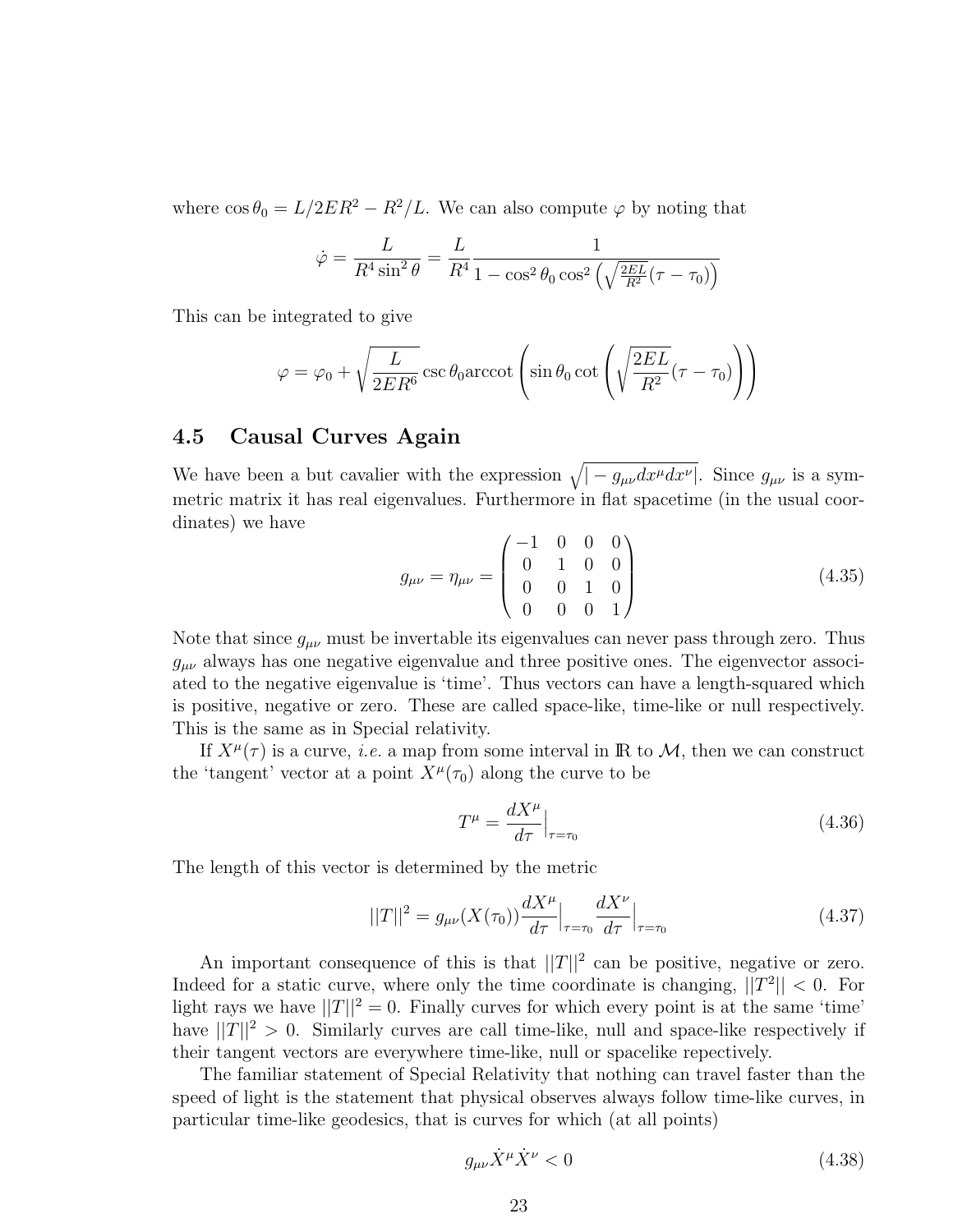where the derivative is with respect to the coordinate along the particles world-line. Similarly light travels along null curves:

$$
g_{\mu\nu}\dot{X}^{\mu}\dot{X}^{\nu} = 0 \tag{4.39}
$$

at each point.

Two events, *i.e.* two points in spacetime, are said to be causally related if there is a time-like or null curve that passes through them. In which case the earlier one (as defined by the coordinate of the worldline) can influence the later one. If no such curve exists then the two points are said to be spacelike seperated and an obeserver at one cannot know anything about the events at the other.

#### 4.6 Integration

Let us look at how to compute the integral of some scalar quantity  $f$  over spacetime (or a part of spacetime). We need the integral to be well defined, i.e. independent of coordinate transformations. We first note that, under a diffeomorphism,  $x^{\mu} \to x'^{\mu}(x)$ 

$$
d^4x' = \det\left(\frac{\partial x'}{\partial x}\right)d^4x\tag{4.40}
$$

This transformation can be cancelled by noting that

$$
\sqrt{-\det(g'_{\mu\nu})} = \sqrt{-\det\left(\frac{\partial x^{\lambda}}{\partial x'^{\mu}}\frac{\partial x^{\rho}}{\partial x'^{\nu}}g_{\lambda\rho}\right)}
$$
  

$$
= \sqrt{\det\left(\frac{\partial x^{\lambda}}{\partial x'^{\mu}}\right)}\sqrt{\det\left(\frac{\partial x^{\rho}}{\partial x'^{\nu}}\right)}\sqrt{-\det(g'_{\lambda\rho})}
$$
  

$$
= \det\left(\frac{\partial x}{\partial x'}\right)\sqrt{-\det(g')} \qquad (4.41)
$$

Here we have neglected indices and viewed the various two-index expressions as matrices. Thus we have that

$$
d^4x'\sqrt{-\det(g')} = d^4x\sqrt{-\det(g)}
$$
\n(4.42)

is a coordinate independent measure and so the a coordinate system invariant expression for the integral of  $f$  is

$$
\int f = \int d^4x \sqrt{-\det(g)} f \tag{4.43}
$$

#### 4.7 Riemann Normal Coordinates

There is a local coordinate choice that we can use to set  $\Gamma_{\mu\nu}^{\lambda} = 0$  at any given point p. Note that this is not possible for a tensor which vanishes at  $p$  in all coordinates systems if it vanishes in one. From  $D_{\lambda}g_{\mu\nu}=0$  this is equivalent to  $\partial_{\lambda}g_{\mu\nu}=0$  at p. If we suppose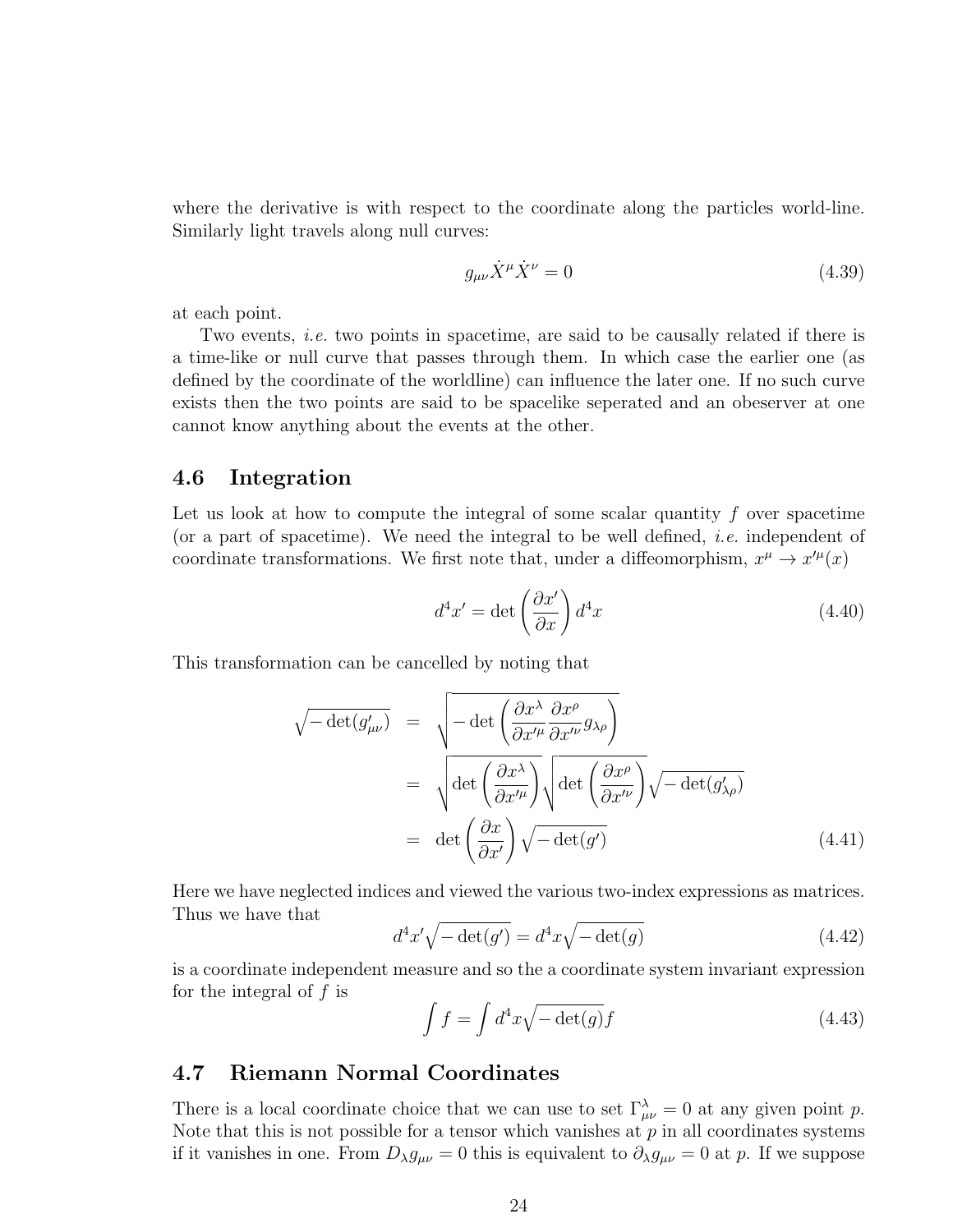that the coordinates of p correspond to  $x^{\mu} = 0$  then this means that the metric has the form

$$
g_{\mu\nu}(x) = g_{\mu\nu}(0) + \mathcal{O}(x^2)
$$

To arrange this we start with a general metric

$$
g_{\mu\nu}(x) = g_{\mu\nu}(0) + G_{\mu\nu\lambda}x^{\lambda} + \mathcal{O}(x^2)
$$

and consider a coordinate transformation

$$
x^{\prime \mu} = x^{\mu} + C^{\mu}_{\nu \lambda} x^{\nu} x^{\lambda} + \mathcal{O}(x^2)
$$

Note that without loss of generality we have that  $C^{\mu}_{\nu\lambda}$  is symmetric in  $\nu, \lambda$ . Thus it has the same symmetries and index structure as  $\Gamma^{\mu}_{\nu\lambda}$  so one may hope to use it to, locally at p, set  $\Gamma_{\nu\lambda}^{\prime\mu} = 0$ . Indeed we compute

$$
\frac{\partial x^{\prime \mu}}{\partial x^{\nu}} = \delta^{\mu}_{\nu} + 2C^{\mu}_{\nu\lambda}x^{\lambda} \qquad \frac{\partial^2 x^{\prime \sigma}}{\partial x^{\nu} \partial x^{\mu}} = 2C^{\sigma}_{\mu\nu}
$$

We also need  $\partial x^{\mu}/\partial x^{\prime\nu}$  but all we need is the very lowest order in  $x^{\mu}$  and this is simply obtained as the inverse to  $\partial x'^{\mu}/\partial x^{\nu}$ :

$$
\frac{\partial x^{\mu}}{\partial x'^{\nu}} = \delta^{\mu}_{\nu} + \mathcal{O}(x)
$$

Next we recall that

$$
\Gamma^{\prime \lambda}_{\mu \nu} = \frac{\partial x^{\rho}}{\partial x^{\prime \mu}} \frac{\partial x^{\sigma}}{\partial x^{\prime \nu}} \frac{\partial x^{\prime \lambda}}{\partial x^{\tau}} \Gamma^{\tau}_{\rho \sigma} - \frac{\partial x^{\sigma}}{\partial x^{\prime \mu}} \frac{\partial x^{\rho}}{\partial x^{\prime \nu}} \frac{\partial^{2} x^{\prime \lambda}}{\partial x^{\sigma} \partial x^{\rho}}
$$
(4.44)

We want to show that if  $\Gamma_{\mu\nu}^{\lambda} = \Gamma_{\mu\nu}^{\lambda}(0) + \mathcal{O}(x)$  we can chose  $C_{\mu\nu}^{\lambda}$  so that  $\Gamma_{\mu\nu}^{\lambda} = 0 + \mathcal{O}(x)$ . This leads to the condition

$$
0 + \mathcal{O}(x) = \Gamma^{\lambda}_{\mu\nu}(0) + \mathcal{O}(x) - 2C^{\lambda}_{\mu\nu} + \mathcal{O}(x)
$$

and hence we simply take  $C_{\mu\nu}^{\lambda} = \frac{1}{2}$  $\frac{1}{2}\Gamma^{\lambda}_{\mu\nu}(0).$ 

Such a coordinate system is called the Riemann normal coordinate system about p. Note that if we consider geodesics that start at  $p$  then they take the simple form

$$
X^{\mu}(\tau) = T^{\mu}\tau + \mathcal{O}(\tau^3)
$$

for a constant vector  $T^{\mu}$ . Thus the simple flows along the coordinates are geodesics to lowest order in  $\tau$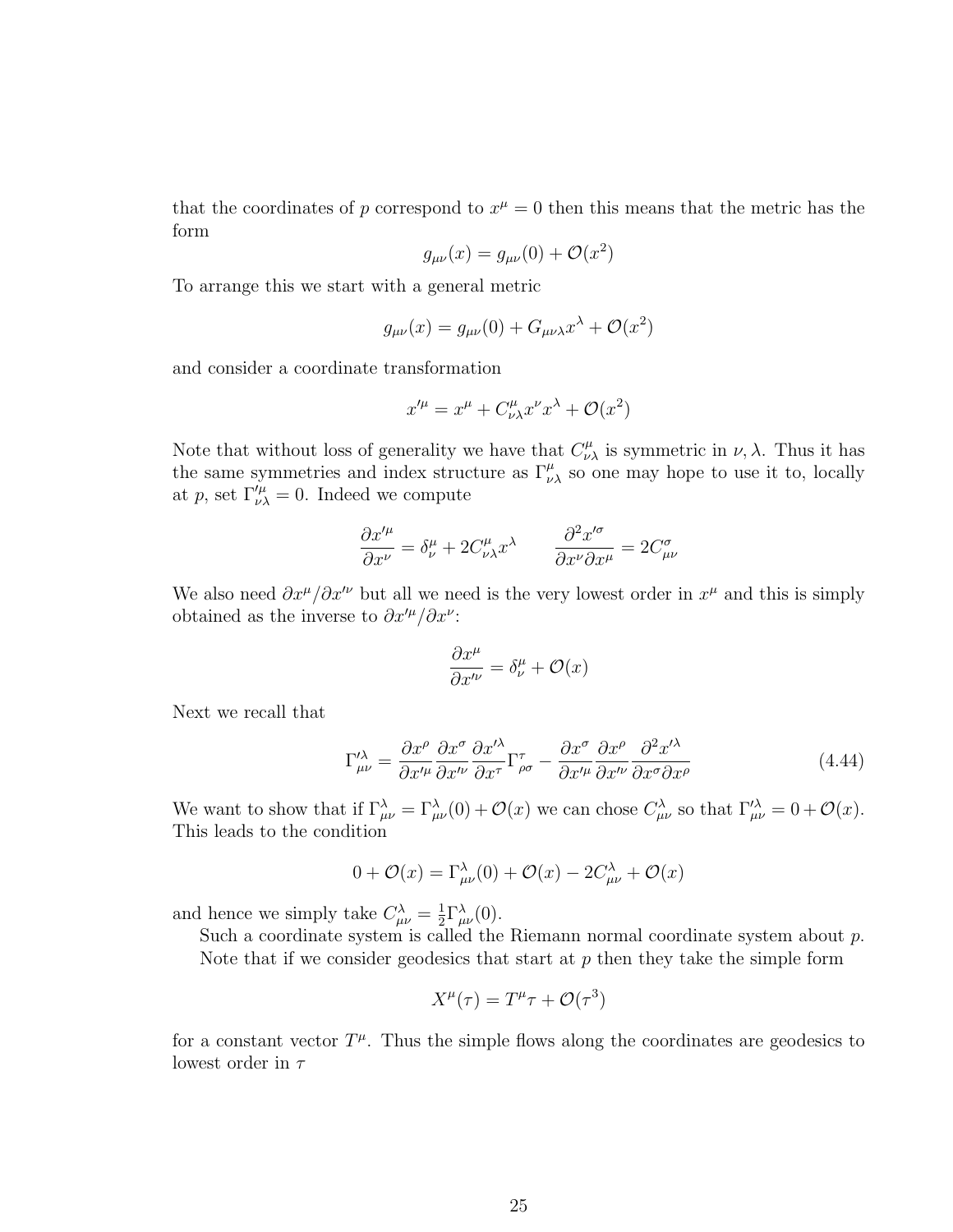#### 4.8 Curvature

Partial derivatives commute:  $[\partial_\mu, \partial_\nu] = \partial_\mu \partial_\nu - \partial_\nu \partial_\mu = 0$ . However this is not the case with covariant derivatives. Indeed

$$
[D_{\mu}, D_{\nu}]V_{\lambda} = D_{\mu} (\partial_{\nu} V_{\lambda} - \Gamma^{\rho}_{\nu\lambda} V_{\rho}) - (\mu \leftrightarrow \nu)
$$
  
\n
$$
= \partial_{\mu} (\partial_{\nu} V_{\lambda} - \Gamma^{\rho}_{\nu\lambda} V_{\rho}) - \Gamma^{\sigma}_{\mu\nu} (\partial_{\sigma} V_{\lambda} - \Gamma^{\rho}_{\sigma\lambda} V_{\rho})
$$
  
\n
$$
- \Gamma^{\sigma}_{\mu\lambda} (\partial_{\nu} V_{\sigma} - \Gamma^{\rho}_{\nu\sigma} V_{\rho}) - (\mu \leftrightarrow \nu)
$$
  
\n
$$
= -\partial_{\mu} (\Gamma^{\rho}_{\nu\lambda} V_{\rho}) - \Gamma^{\sigma}_{\mu\lambda} (\partial_{\nu} V_{\sigma} - \Gamma^{\rho}_{\nu\sigma} V_{\rho}) - (\mu \leftrightarrow \nu)
$$
  
\n
$$
= -\partial_{\mu} \Gamma^{\rho}_{\nu\lambda} V_{\rho} + \Gamma^{\sigma}_{\mu\lambda} \Gamma^{\rho}_{\nu\sigma} V_{\rho} - (\mu \leftrightarrow \nu)
$$
  
\n
$$
= R_{\mu\nu\lambda}{}^{\rho} V_{\rho}
$$
 (4.45)

where

$$
R_{\mu\nu\lambda}{}^{\rho} = -\partial_{\mu}\Gamma^{\rho}_{\nu\lambda} + \partial_{\nu}\Gamma^{\rho}_{\mu\lambda} - \Gamma^{\sigma}_{\nu\lambda}\Gamma^{\rho}_{\mu\sigma} + \Gamma^{\sigma}_{\mu\lambda}\Gamma^{\rho}_{\nu\sigma}
$$
(4.46)

is the Riemann curvature.

**N.B.:** Different books have different conventions for  $R_{\mu\nu\lambda}^{\rho}$ .

For higher tensors one finds that

$$
[D_{\mu}, D_{\nu}]T^{\rho_1 \rho_2 \rho_3 \dots \rho_p}{}_{\lambda_1 \lambda_2 \lambda_3 \dots \lambda_q} = R_{\mu\nu \lambda_1}{}^{\pi} T^{\rho_1 \rho_2 \rho_3 \dots \rho_p}{}_{\pi \lambda_2 \lambda_3 \dots \lambda_q} + \dots
$$

$$
-R_{\mu\nu \pi}{}^{\rho_1} T^{\pi \rho_2 \rho_3 \dots \rho_p}{}_{\lambda_1 \lambda_2 \lambda_3 \dots \lambda_q} - \dots
$$
(4.47)

 $R_{\mu\nu\lambda}^{\mu\nu}$  is a tensor. To see this we note that  $[D_{\mu}, D_{\nu}]V_{\lambda}$  is a  $(0, 3)$ -tensor for any  $V_{\lambda}$ . Thus under a diffeomorphsim

$$
R'_{\mu\nu\lambda}{}^{\rho}V'_{\rho} = \frac{\partial x^{\sigma}}{\partial x'^{\mu}} \frac{\partial x^{\tau}}{\partial x'^{\nu}} \frac{\partial x^{\pi}}{\partial x'^{\lambda}} R_{\sigma\tau\pi}{}^{\rho}V_{\rho}
$$
(4.48)

Now since

$$
V_{\rho} = \frac{\partial x^{\prime \theta}}{\partial x^{\rho}} V_{\theta}^{\prime}
$$
 (4.49)

we see that

$$
R'_{\mu\nu\lambda}{}^{\rho}V'_{\rho} = \frac{\partial x^{\sigma}}{\partial x'^{\mu}} \frac{\partial x^{\tau}}{\partial x'^{\nu}} \frac{\partial x^{\pi}}{\partial x'^{\lambda}} R_{\sigma\tau\pi}{}^{\rho} \frac{\partial x'^{\theta}}{\partial x^{\rho}} V'_{\pi}
$$
(4.50)

Since  $V_{\rho}$  is arbitrary we deduce that  $R_{\sigma\tau\pi}^{\rho}$  is a (1,3)-tensor;

$$
R'_{\mu\nu\lambda}{}^{\rho} = \frac{\partial x^{\sigma}}{\partial x'^{\mu}} \frac{\partial x^{\tau}}{\partial x'^{\nu}} \frac{\partial x^{\pi}}{\partial x'^{\lambda}} \frac{\partial x'^{\rho}}{\partial x^{\theta}} R_{\sigma\tau\pi}{}^{\theta} \tag{4.51}
$$

It has some identities:

$$
R_{(\mu\nu)\lambda}^{\rho} = 0
$$
,  $R_{[\mu\nu\lambda]}^{\rho} = 0$ ,  $R_{\mu\nu\lambda\rho} = R_{\lambda\rho\mu\nu}$ ,  $D_{[\tau}R_{\mu\nu]\lambda}^{\rho} = 0$  (4.52)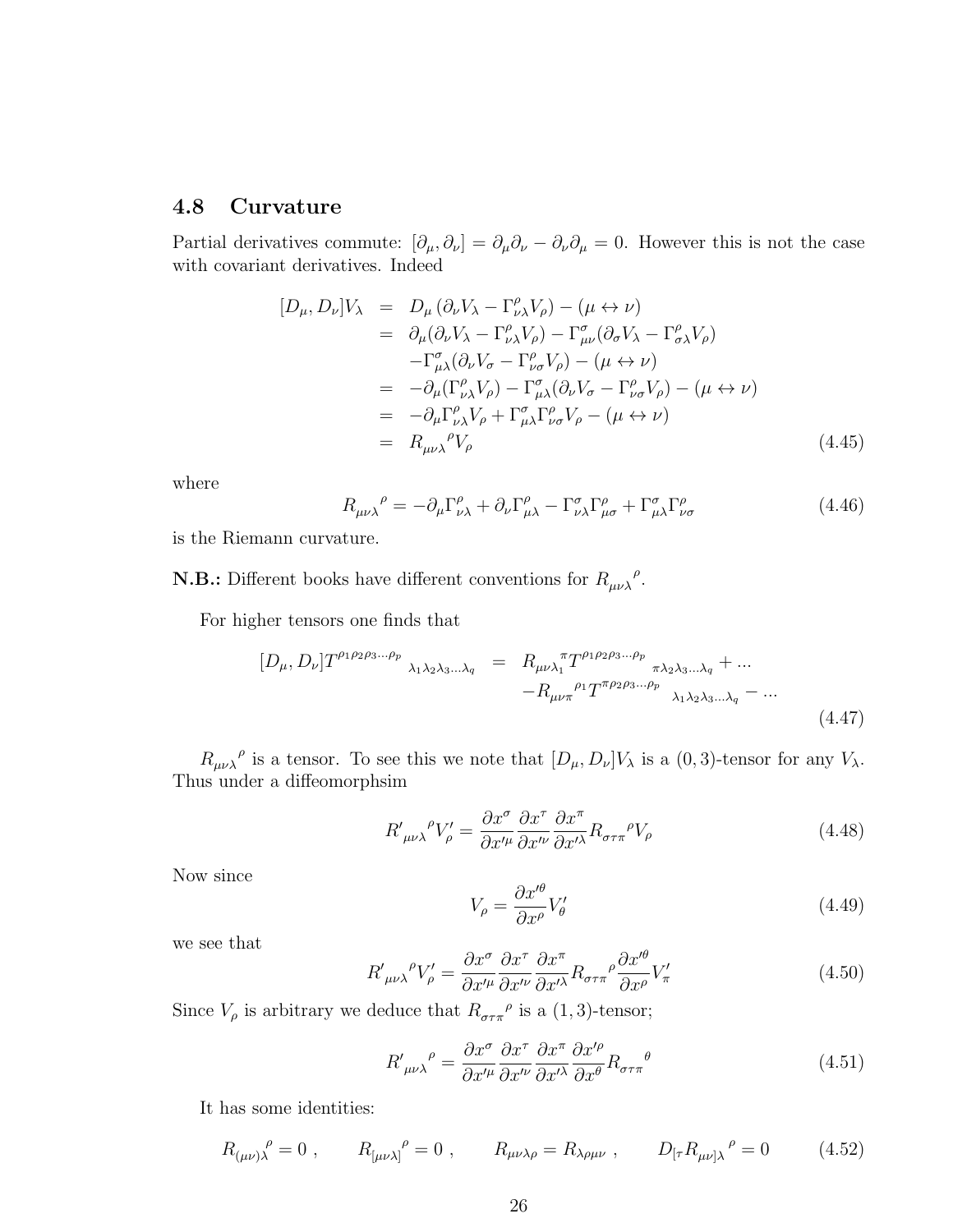The first identity is obvious.

To establish the other identities use Riemann Normal coordinates to find a system of coordinates such that  $\Gamma_{\mu\nu}^{\lambda} = 0$  at some point p (but not everywhere). Thus at this point p

$$
R_{\mu\nu\lambda}^{\ \ \rho} = -\partial_{\mu} \Gamma^{\rho}_{\nu\lambda} + \partial_{\nu} \Gamma^{\rho}_{\mu\lambda} \tag{4.53}
$$

and so

$$
R_{\mu\nu\lambda\rho} = -g_{\rho\tau}\partial_{\mu}\Gamma_{\nu\lambda}^{\tau} + g_{\rho\tau}\partial_{\nu}\Gamma_{\mu\lambda}^{\tau}
$$
  
\n
$$
= \frac{1}{2} \left( -\partial_{\mu}\partial_{\lambda}g_{\rho\nu} - \partial_{\mu}\partial_{\nu}g_{\rho\lambda} + \partial_{\mu}\partial_{\rho}g_{\nu\lambda} + \partial_{\nu}\partial_{\lambda}g_{\rho\mu} + \partial_{\nu}\partial_{\mu}g_{\rho\lambda} - \partial_{\nu}\partial_{\rho}g_{\mu\lambda} \right)
$$
  
\n
$$
= \frac{1}{2} \left( -\partial_{\mu}\partial_{\lambda}g_{\rho\nu} + \partial_{\mu}\partial_{\rho}g_{\nu\lambda} + \partial_{\nu}\partial_{\lambda}g_{\rho\mu} - \partial_{\nu}\partial_{\rho}g_{\mu\lambda} \right)
$$
(4.54)

Here we can simply check that, at p,  $R_{\mu\nu\lambda\rho} = 0$  and  $R_{\mu\nu\lambda\rho} - R_{\lambda\rho\mu\nu} = 0$ . Furthermore since these are tensors if they vanishes at  $p$  in one coordinate system then it vanishes in all. Finally there was nothing special about the point  $p$ . Therefore the identities everywhere.

**Problem:** Prove the final identity  $D_{\lbrack \tau}R_{\mu\nu\rbrack\lambda}^{\rho}=0.$ 

From the Riemann tensor we can construct the Ricci tensor by contraction

$$
R_{\mu\nu} = R_{\mu\rho\nu}^{\quad \rho} \tag{4.55}
$$

and it follows that  $R_{\mu\nu} = R_{\nu\mu}$ . And lastly there is the Ricci scalar which requires us to contract using the metric

$$
R = g^{\mu\nu} R_{\mu\nu} \tag{4.56}
$$

Problem: Show that

$$
D^{\mu} \left( R_{\mu \nu} - \frac{1}{2} g_{\mu \nu} R \right) = 0 \tag{4.57}
$$

**Problem:** Compute  $R_{\mu\nu\lambda}^{\rho}$ ,  $R_{\mu\nu}$  and R for  $S^2$ . Recall that previously you should have computed

$$
\Gamma^{\theta}_{\varphi\varphi} = -\sin\theta\cos\theta \qquad \Gamma^{\varphi}_{\theta\varphi} = \Gamma^{\varphi}_{\varphi\theta} = \cot\theta \tag{4.58}
$$

(HINT: The only independent component is  $R_{\theta\varphi\theta}^{\varphi}$ .)

Problem: Show that in two dimensions one always has

$$
R_{\mu\nu}-\frac{1}{2}g_{\mu\nu}R=0
$$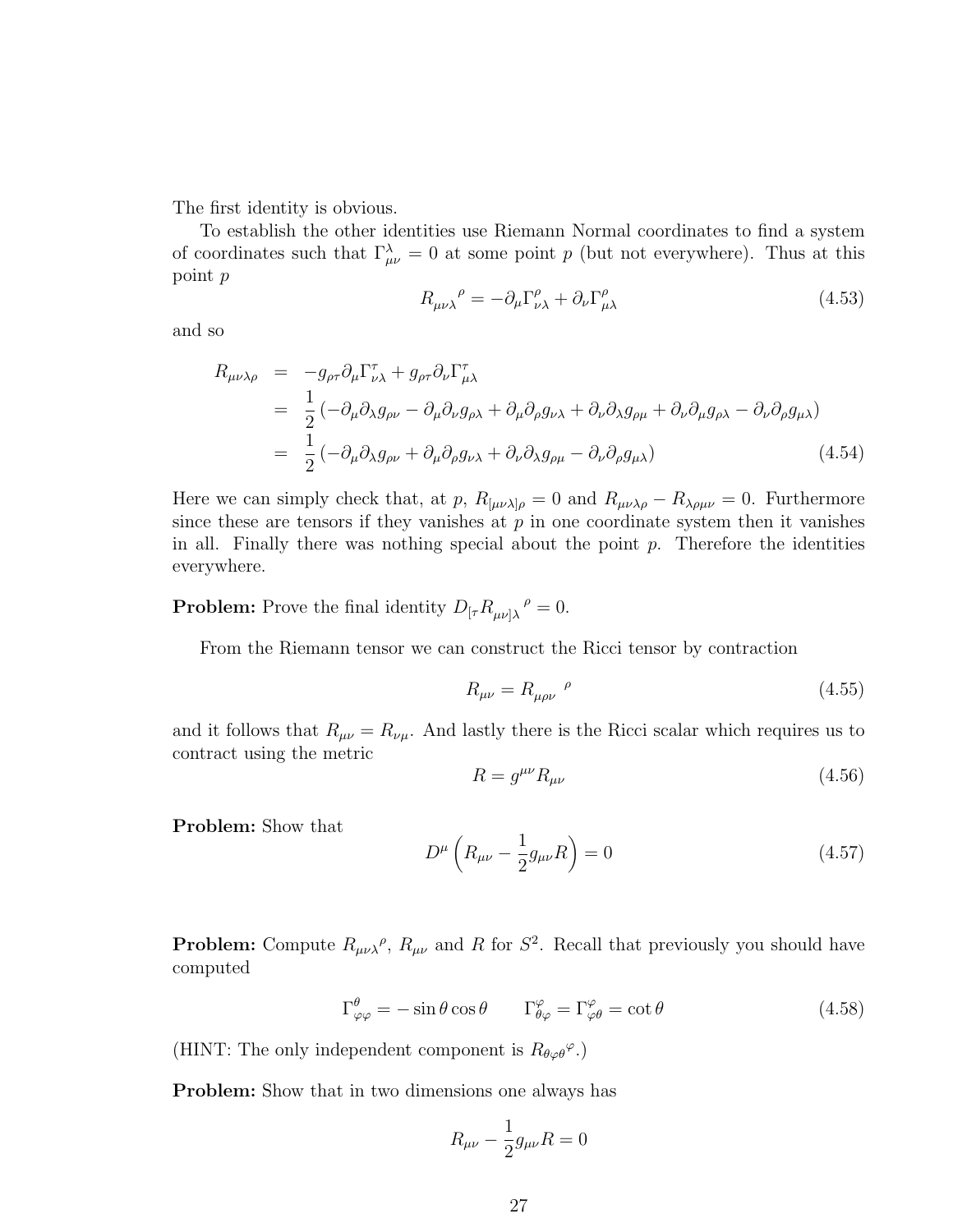### 5 General Relativity

We are finally in a position to write down Einstein's equation that determines the dynamics of the metric field  $g_{\mu\nu}$  and examine some physical consequences.

Einstein's idea was that matter causes spacetime to become curved so that geodesics in the presence of large masses can explain the motion of bodies in a gravitational field. The next important step is to postulate an equation for the metric in the presence of matter (or energy since they are interchangable in relativity). In addition since gravity is universal the coupling of geometry to matter should only depend on the mass and energy present and not what kind of matter it is.

Thus we need to look for an equation of the form

Geometry = Matter 
$$
(5.1)
$$

The bulk properties of matter are described by the energy-momentum tensor  $T_{\mu\nu}$ . Furthermore we want an equation that is second order in derivatives of the metric tensor (since we want to mimic a Newtonian style force law). Another hint comes from the fact that in flat space the energy-momentum tensor is conserved  $\partial^{\mu}T_{\mu\nu} = 0$ . Since this is not covariant we postulate that the general expression is  $D^{\mu}T_{\mu\nu} = 0$  Given the identity

$$
D^{\mu} \left( R_{\mu \nu} - \frac{1}{2} g_{\mu \nu} R \right) = 0 \tag{5.2}
$$

an obvious choice is

$$
R_{\mu\nu} - \frac{1}{2}g_{\mu\nu}R + \Lambda g_{\mu\nu} = \kappa^2 T_{\mu\nu}
$$
 (5.3)

where  $\Lambda$  and  $\kappa$  are constants. We won't fix  $\kappa$  in this course. For the curious it can be computed by comparing to the Newtonian Theory and one finds  $\kappa^2 = 8\pi G_N/c^4$  where  $G_N$  is Newton's constant.

Here we have included an additional term which is obviously covariantly conserved:  $D^{\mu}g_{\mu\nu} = 0$ . There is a long story about  $\Lambda$  - the so-called cosmological constant. It is in fact the biggest mystery in the exact sciences. The problem is that we don't know why the cosmological constant is so small, by a factor of  $10^{-120}$  from what one would expect. Furthermore recent observations strongly imply that it is just slightly greater than zero.

Nowadays one usually absorbs the cosmological constant term into the energy momentum tensor  $T_{\mu\nu} \to T_{\mu\nu} + \Lambda \kappa^{-2} g_{\mu\nu}$  where it is identified with the energy density of the vacuum. We will do the same. Thus we take Einstein's equation to be

$$
R_{\mu\nu} - \frac{1}{2}g_{\mu\nu}R = \kappa^2 T_{\mu\nu}
$$
\n(5.4)

It is often said that this equations says "matter tells space how to bend and space tells matter how to move". It turns out that this guess is at least mathematically good: it is not overdetermined, i.e. as a set of differential equations it is well posed with a suitable set of initial conditions. This would not be the case if we hadn't chosen the left hand side to be covariantly conserved.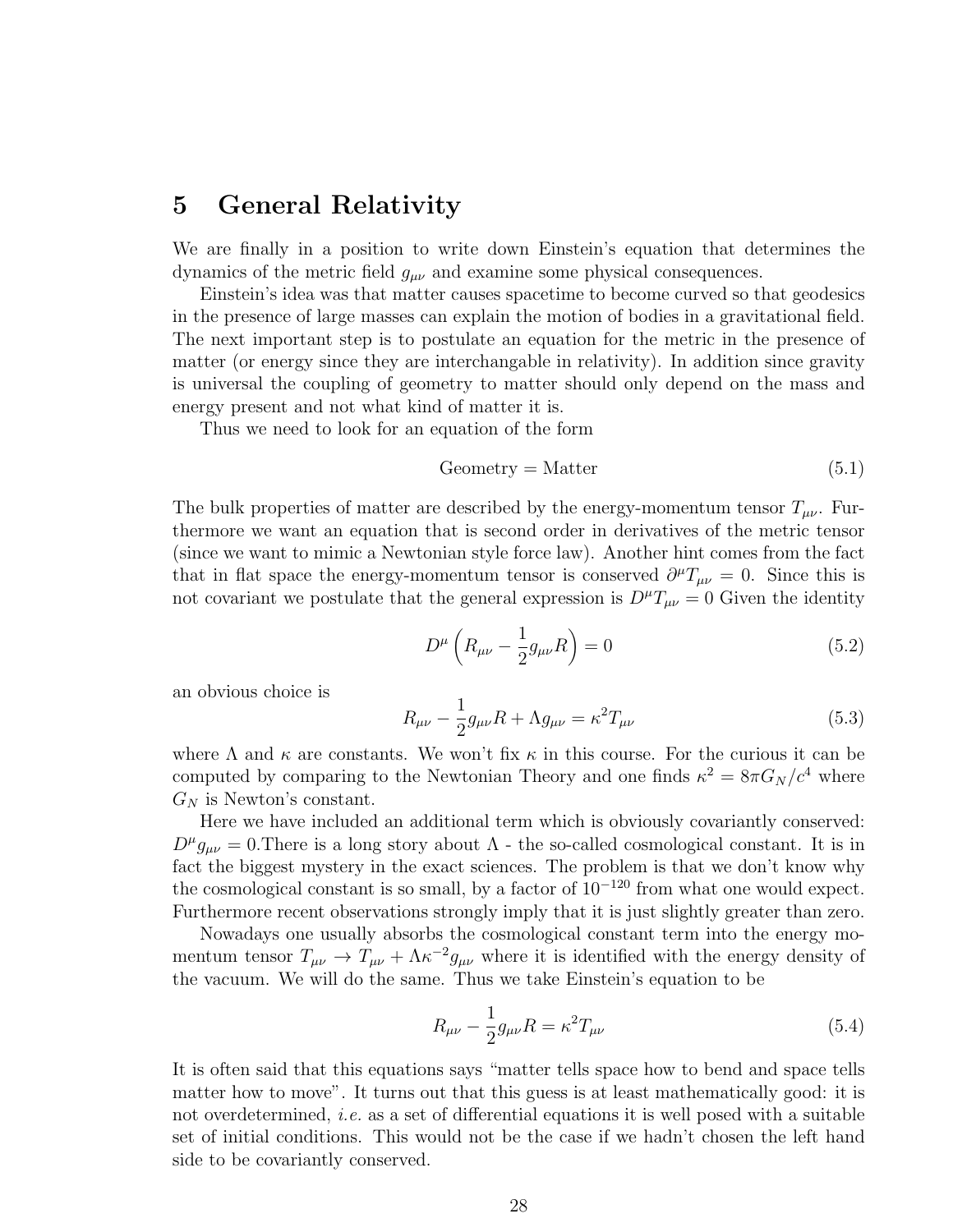Problem: Show that Einstein's equation is equivalent to

$$
R_{\mu\nu} = \kappa^2 T_{\mu\nu} - \frac{1}{2} \kappa^2 g_{\mu\nu} T \tag{5.5}
$$

### 6 Schwarzschild Solution

Let us look for a time-independent and spherically symmetric solution to Einstein's equation with  $T_{\mu\nu} = 0$ . We take the anstaz:

$$
ds^{2} = -e^{2A(r)}c^{2}dt^{2} + e^{2B(r)}dr^{2} + r^{2}(d\theta^{2} + \sin^{2}\theta d\varphi^{2})
$$
\n(6.1)

Note that we could have allowed for terms of the form  $g_{tr}(r)dtdr$ . This would still be time-independent and spherically symmetric but it turns out we can ignore it and this will save us a lot of work. Technically having a time-independent metric is called stationary and a stationary metric which has no  $dtdx$  terms (for any spatial coordinate  $x$ ) is called static. The difference between the two is like the difference between a lake and a river: both are constant in time yet a river is somehow moving and transferring momentum whereas the lake is truly static.

So we have

$$
g_{\mu\nu} = \begin{pmatrix} -c^2 e^{2A} & 0 & 0 & 0 \\ 0 & e^{2B} & 0 & 0 \\ 0 & 0 & r^2 & 0 \\ 0 & 0 & 0 & r^2 \sin^2 \theta \end{pmatrix} , \qquad g^{\mu\nu} = \begin{pmatrix} -c^{-2} e^{-2A} & 0 & 0 & 0 \\ 0 & e^{-2B} & 0 & 0 \\ 0 & 0 & \frac{1}{r^2} & 0 \\ 0 & 0 & 0 & \frac{1}{r^2 \sin^2 \theta} \\ 0 & 0 & 0 & \frac{1}{r^2 \sin^2 \theta} \end{pmatrix}
$$
 (6.2)

We start by calculating the non-vanishing Christoffel coefficients. There are two (equivalent) ways to do this. The first is to use the formula (4.25). The other is to consider the equations for geodesics using the action  $\mathscr{L}2$ " introduced above, from the Euler-Lagrange equations one can read off the components of  $\Gamma_{\mu\nu}^{\lambda}$  from the terms in the  $X^{\lambda}$  equation that are first order in derivatives. For the metric we have we find the " $l^{2}$ " Lagrangian is

$$
\mathcal{L} = e^{2A(r)}c^2\dot{t}^2 - e^{2B(r)}\dot{r}^2 - r^2\dot{\theta}^2 - r^2\sin^2\theta\dot{\varphi}^2
$$

and thus the Euler-Lagange equations are (suitably normalized so that the coefficient of the second order term is one):

$$
\ddot{t} + 2A'\dot{r}\dot{t} = 0
$$
  

$$
\ddot{r} + B'\dot{r}\dot{r} - re^{-2B}\dot{\theta}\dot{\theta} - r\sin^2\theta e^{-2B}\dot{\varphi}\dot{\varphi} + A'e^{2(A-B)}c^2\dot{r}\dot{t} = 0
$$
  

$$
\ddot{\theta} + \frac{2}{r}\dot{r}\dot{\theta} - \sin\theta\cos\theta\dot{\varphi}\dot{\varphi} = 0
$$
  

$$
\ddot{\varphi} + \frac{2}{r}\dot{r}\dot{\varphi} + \cot\theta\dot{\theta}\dot{\varphi} = 0
$$
(6.3)

This leads to (note the factors of  $1/2$  in  $\Gamma^{\lambda}_{\mu\nu}$  when  $\mu \neq \nu$ ).

$$
\Gamma^{\varphi}_{r\varphi} \;\;=\;\; \frac{1}{r}
$$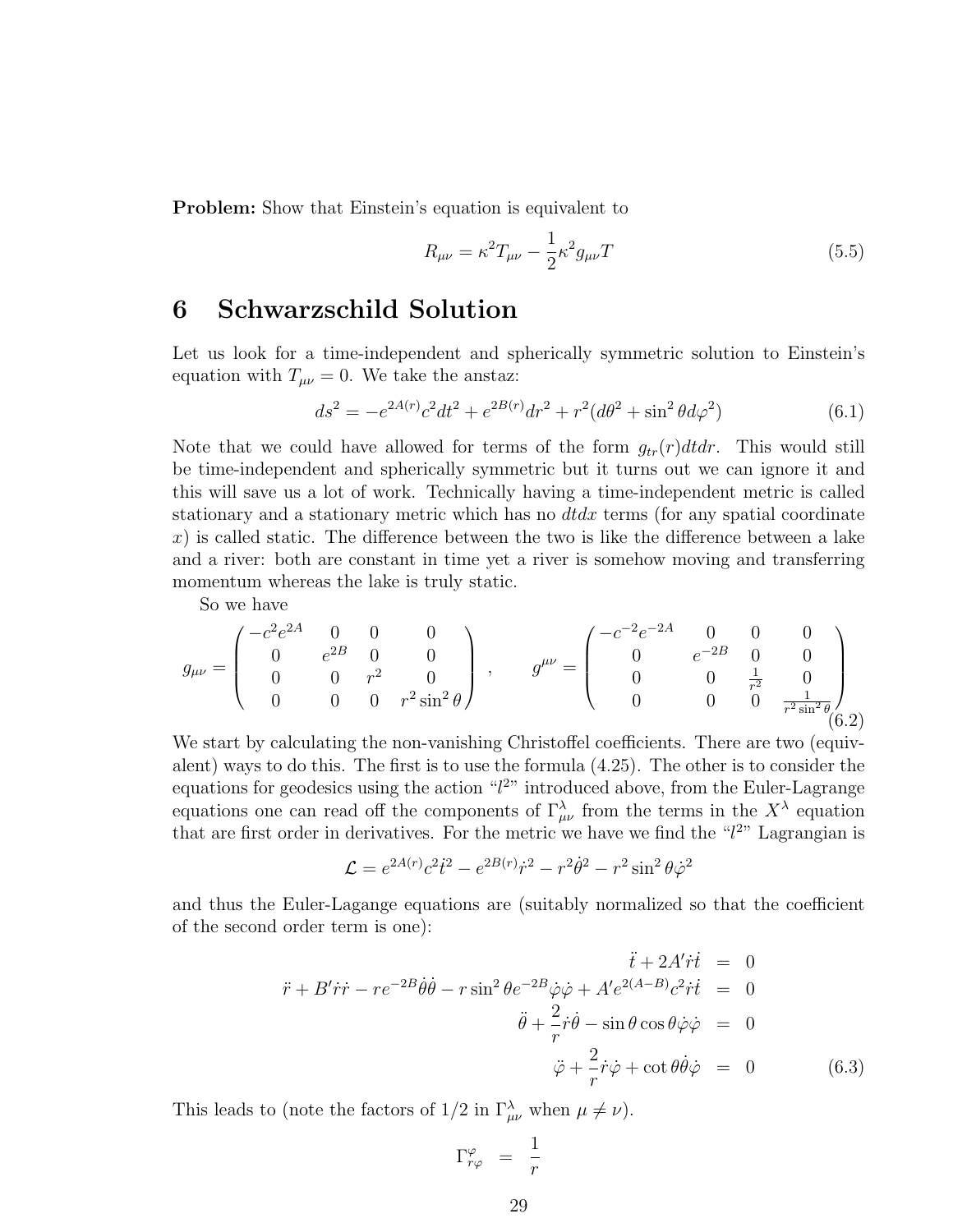$$
\Gamma^{\varphi}_{\theta\varphi} = \Gamma^{\varphi}_{\varphi\theta} = \cot\theta
$$
  
\n
$$
\Gamma^{\theta}_{\varphi\varphi} = -\sin\theta\cos\theta
$$
  
\n
$$
\Gamma^{\theta}_{r\theta} = \Gamma^{\theta}_{\theta r} = \frac{1}{r}
$$
  
\n
$$
\Gamma^r_{\varphi\varphi} = -r\sin^2\theta e^{-2B}
$$
  
\n
$$
\Gamma^r_{\theta\theta} = -re^{-2B}
$$
  
\n
$$
\Gamma^r_{rr} = B'
$$
  
\n
$$
\Gamma^r_{tt} = A'e^{2(A-B)}c^2
$$
  
\n
$$
\Gamma^t_{rt} = \Gamma^t_{tr} = A'
$$
 (6.4)

Next we calculate  $R_{\mu\nu}$  from

$$
R_{\mu\nu} = R_{\mu\rho\nu}{}^{\rho} = -\partial_{\mu}\Gamma^{\rho}_{\nu\rho} + \partial_{\rho}\Gamma^{\rho}_{\mu\nu} - \Gamma^{\sigma}_{\rho\nu}\Gamma^{\rho}_{\mu\sigma} + \Gamma^{\sigma}_{\mu\nu}\Gamma^{\rho}_{\sigma\rho} \tag{6.5}
$$

The non-vanishing components are

$$
R_{\varphi\varphi} = ((rB' - rA' - 1)e^{-2B} + 1)\sin^2\theta
$$
  
\n
$$
R_{\theta\theta} = (rB' - rA' - 1)e^{-2B} + 1
$$
  
\n
$$
R_{rr} = -A'' - A'^2 + A'B' + \frac{2}{r}B'
$$
  
\n
$$
R_{tt} = (A'' + A'^2 - A'B' + \frac{2}{r}A')e^{2(A-B)}c^2
$$
(6.6)

Next we see that  $R_{rr} = 0$  and  $R_{tt} = 0$  imply  $B' = -A'$ . Hence  $B = a - A$  for some constant  $a$ . In fact we can remove this constant  $a$  by rescaling  $t$  (which is equivalent to shifing  $A$  by a constant). This leaves us with two equations

$$
A'' + 2A'^2 + \frac{2}{r}A' = 0
$$
  
-(2rA' + 1)e<sup>2A</sup> + 1 = 0 (6.7)

We can solve the second one by writing it as

$$
r(e^{2A})' + e^{2A} - 1 = 0
$$
\n(6.8)

so if  $e^{2A} = 1 + X$  then  $rX' = -X$  hence we find

$$
e^{2A} = 1 - \frac{R}{r}
$$
 (6.9)

for an arbitrary R. Lastly we must check that the second order equation is satisfed. Again to see this note that it can be written as

$$
(e^{2A})'' + \frac{2}{r}(e^{2A})' = 0
$$
\n(6.10)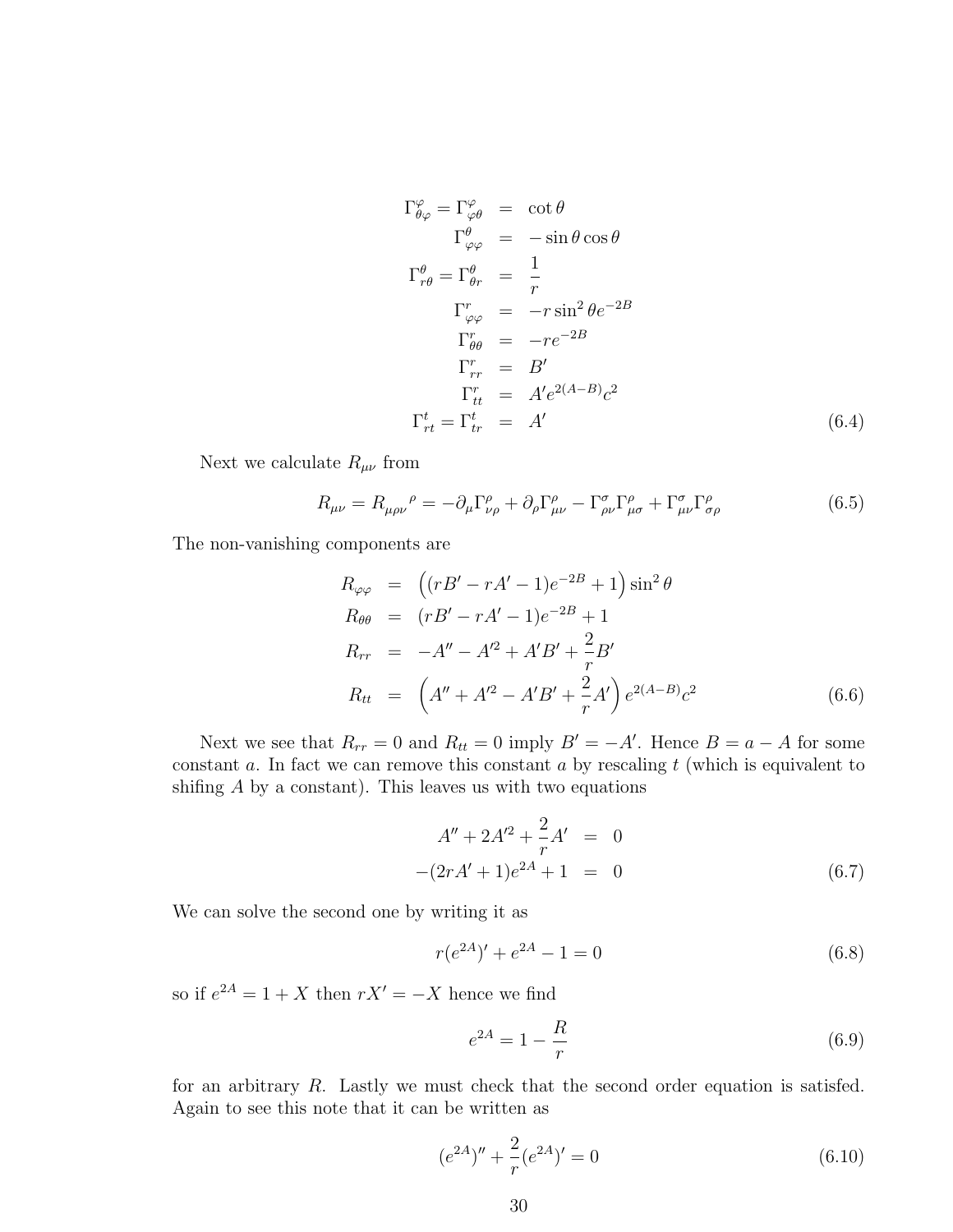which is just the harmonic equation for  $e^{2A}$  in three dimensions. Thus our final answer is

$$
ds^{2} = -\left(1 - \frac{R}{r}\right)c^{2}dt^{2} + \frac{dr^{2}}{1 - \frac{R}{r}} + r^{2}(d\theta^{2} + \sin^{2}\theta d\varphi^{2})
$$
(6.11)

This seems like a miracle since we solved two equations for a single function A. However the second order equation was guaranteed to be solved if the first order one is. This is a consequence of the Bianchi identity (why?) and ensures that the Einstein equations are well posed.

The Schwarzschild metric is in fact it is unique, given our assumptions:

Theorem: (Birkhoff) The Schwarzchild metric is the unique, up to diffeomorphisms, stationary and spherically symmetric solution to the vacuum Einstrien equations.

We will not prove this theorem here, it simply follows from the Einstein equations. It is an elementary version of a 'no-hair' theorem. The surprising thing about it is that the solution contains no information about what makes up the matter. The result remains true if more complicated matter terms are added to the Lagrangian.

It seems as if there is a problem at  $r = R$  and also at  $r = 0$ . Certainly we can't use the metric at  $r = R$ . If you calculate some curvature invariant, such as  $R_{\mu\nu\lambda}^{\mu}{}^{\rho}R^{\mu\nu\lambda}{}_{\rho}$ then there is no apparent problem at  $r = 2R$  but there is a divergence at  $r = 0$ . For  $r < R$  we can still use the Schwarzchild solution. But note that the role of 'time' is played by r. In particular, for  $r < R$ , the metric is no longer time-independent. To understand more we must look at geodesics. We will do this later.

For now it is important to note that we do not have to consider the Schwarzchild metric to be valid everywhere. For example it is also the unique solution outside a static spherically symmetry distribution of matter, whose total mass is  $M$ . In particular it describes the spacetime geometry outside a star such as the sun or a planet such as the earth (ignoring their rotation).

**Problem:** Using the expressions for  $R_{\mu\nu}$  and setting  $B = -A$  but not imposing any condition on A, show that the components of  $G_{\mu\nu} = R_{\mu\nu} - \frac{1}{2}$  $\frac{1}{2}g_{\mu\nu}R$  are

$$
G_{\varphi\varphi} = r^2 \sin^2 \theta e^{2A} \left( A'' + 2A'^2 + \frac{2}{r} A' \right)
$$
  
\n
$$
G_{\theta\theta} = r^2 e^{2A} \left( A'' + 2A'^2 + \frac{2}{r} A' \right)
$$
  
\n
$$
G_{rr} = -e^{-2A} \left( \frac{2}{r} A' e^{2A} + \frac{1}{r^2} e^{2A} - \frac{1}{r^2} \right)
$$
  
\n
$$
G_{tt} = -c^2 e^{2A} \left( \frac{2}{r} A' e^{2A} + \frac{1}{r^2} e^{2A} - \frac{1}{r^2} \right)
$$
\n(6.12)

#### 6.1 Geodesics

Now we need to physically examine this solution. We start by looking at Geodesics, which, according to Einstein, are the paths of free-falling observers. As we have discussed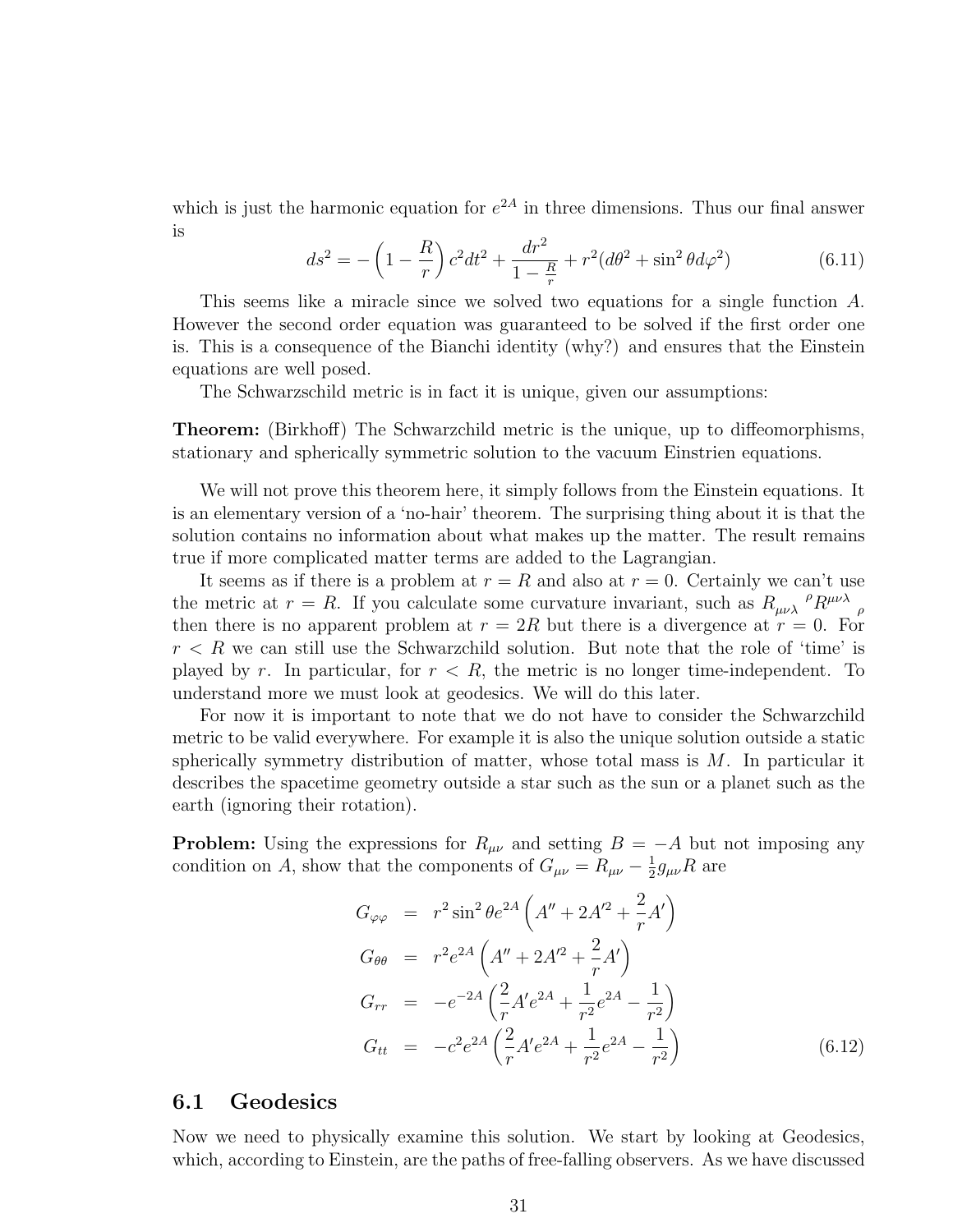we can obtain these from the modify action

$$
S = -\int d\tau g_{\mu\nu} \dot{X}^{\mu} \dot{X}^{\nu}
$$
  
=  $\int d\tau c^2 \left(1 - \frac{R}{r}\right) \dot{t}^2 - \left(1 - \frac{R}{r}\right)^{-1} \dot{r}^2 - r^2 \dot{\theta}^2 - r^2 \sin^2 \theta \dot{\varphi}^2$  (6.13)

If we think of this as a Lagrangian for four fields  $t(\tau)$ ,  $r(\tau)$ ,  $\theta(\tau)$  and  $\varphi(\tau)$ , then t and  $\theta$ do not have and 'potential' terms. Thus it follows that

$$
E = c^2 \left( 1 - \frac{R}{r} \right) \dot{t} \tag{6.14}
$$

and

$$
L = r^2 \sin^2 \theta \dot{\varphi} \tag{6.15}
$$

are constant along any geodesic.

We still have the  $\theta$  equation. We note here that  $\theta = \pi/2$  is guaranteed to be a solution to the Euler-Lagrange equations (why?). Thus we can simply take  $\theta = \pi/2$ . In fact one can argue that this is sufficient. Just as in the case of Newtonian physics in a spherically symmetric potential, the conservation of angular momentum implies that the motion takes place in a plane. This turns out to be true here too so we simply take that plane to be  $\theta = \pi/2$ .

We have not identified what  $\tau$  is but from our discussion of affinely parameterized geodesic we saw that  $ds \propto d\tau$ . The exact constant of proportionality doesn't matter so there are three distinct cases:  $ds^2 < 0, ds^2 = 0$  and  $ds^2 > 0$  corresponding to timelike, null or spacelike geodesics. In this case we find

$$
\epsilon = -\left(\frac{ds}{d\tau}\right)^2 = \left(1 - \frac{R}{r}\right)^{-1} \frac{E^2}{c^2} - \left(1 - \frac{R}{r}\right)^{-1} \dot{r}^2 - \frac{L^2}{r^2}
$$
(6.16)

where  $\epsilon = 1$  for timelike,  $\epsilon = 0$  for null and  $\epsilon = -1$  for spacelike geodesics. A little rearranging leads us to

$$
\frac{1}{2}\dot{r}^2 + \frac{1}{2}\left(\epsilon + \frac{L^2}{r^2}\right)\left(1 - \frac{R}{r}\right) = \frac{1}{2c^2}E^2\tag{6.17}
$$

This is the equation for a particle with position  $r$  in a potential

$$
V = \frac{1}{2} \left( \epsilon + \frac{L^2}{r^2} \right) \left( 1 - \frac{R}{r} \right)
$$
  
=  $\frac{1}{2} \epsilon - \frac{\epsilon R}{2r} + \frac{L^2}{2r^2} - \frac{RL^2}{2r^3}$  (6.18)

The  $1/r$  and  $1/r^2$  terms are the usual Newtonian potential if we take  $\epsilon = 1$  for a timelike falling observer (the first  $\epsilon$  term is an irrelevant constant), but we see that there are relativistic corrections due to the additional  $1/r^3$  term.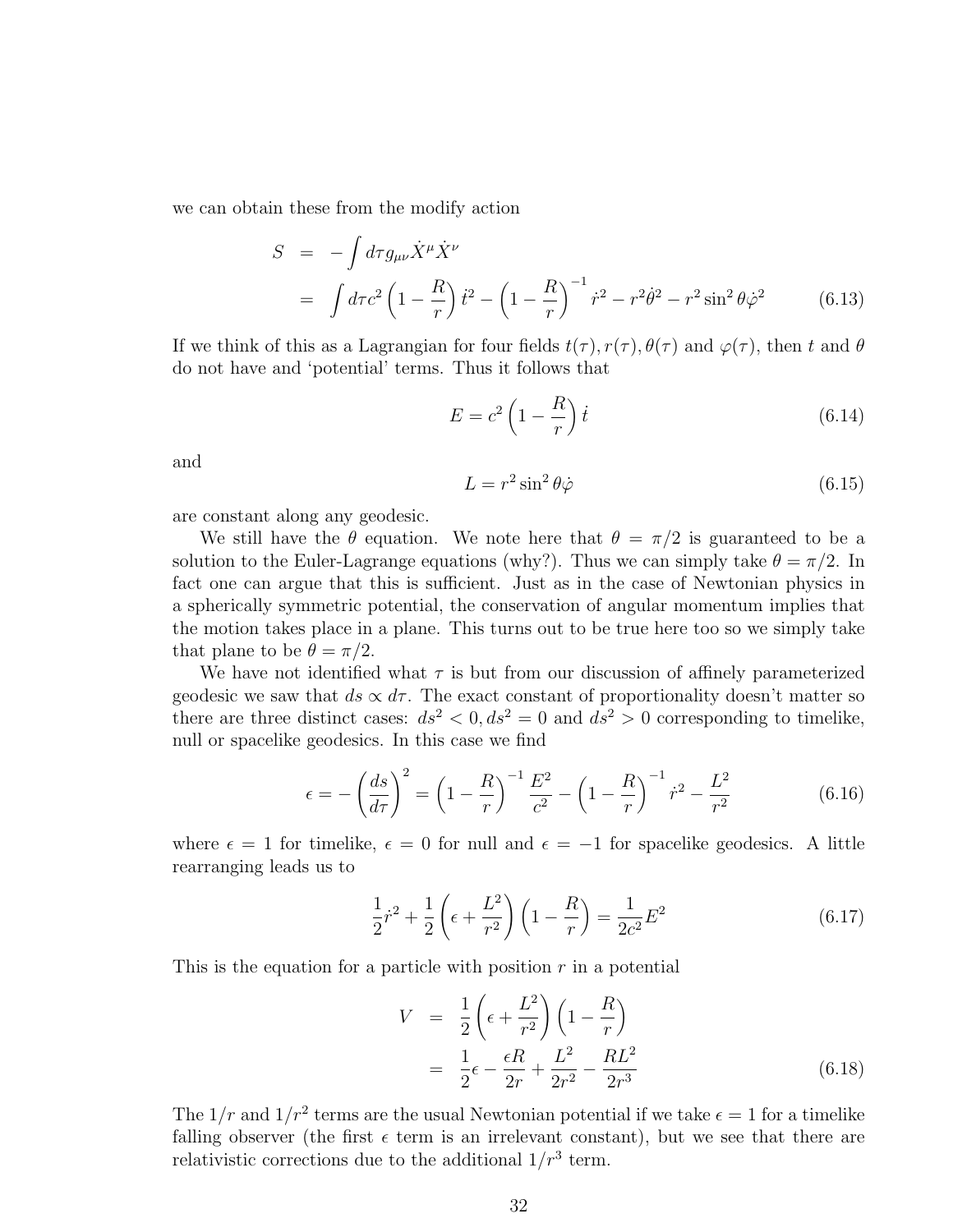#### 6.2 Newtonian Limit

Let us look at radial  $(L = 0)$  timelike  $(\epsilon = 1)$  geodesics at large  $r \gg R$ . This corresponds to a massive object falling straight down to earth or what ever the source of the curvature is. In this case the leading order equations are

$$
E = c^2 \dot{t} \qquad \frac{1}{2}\dot{r}^2 - \frac{R}{2r} = \frac{E^2}{2c^2} - 1
$$

Now for a slowly moving observer (slow compared to c) it is sensible to take  $ct = \tau$ , so that the curve is parameterized by time, or what an observer at infinity would call time. Note the factor of c. This is needed on dimensional grounds as we choose  $\tau$  to have the same dimensions as the proper length s and radius r (we did this when we set  $\epsilon = 1$ ). Thus  $E = c$ . Differentiating the second equation we recover Newton's law:

$$
\ddot{r} = \frac{1}{c^2} \frac{d^2r}{dt^2} = -\frac{R}{2r^2}
$$

provided that we identify  $R = 2G_N M/c^2$ .

With this in mind we have fixed the Schwarzschild metric to the more familiar form:

$$
ds^{2} = -\left(1 - \frac{2G_{N}M/c^{2}}{r}\right)c^{2}dt^{2} + \frac{dr^{2}}{1 - \frac{2G_{N}M/c^{2}}{r}} + r^{2}(d\theta^{2} + \sin^{2}\theta d\varphi^{2})
$$
(6.19)

But in addition we have recovered Newton's gravitation law  $F = -G_N M m/r^2$  as the leading order effect of the curvature of spacetime.

#### 6.3 Perihilion Shift of Mercury

The higher order corrections to Newton's law that lead to two classic predictions of General Relativity which we now discuss in detail

The first effect is that planets no longer move in elliptical orbits about the sun. This deviation is extremely small for most planets but it was already observed prior to Einstein that the closest planet to the sun, namely Mercury, does not follow an exactly elliptical path. Rather the 'ellipse' slowly rotates. This is called the perihelion shift of Mercury.

To start with lets recover the elliptical motion in the Newtonian limit. Here we look for geodesics with  $L \neq 0$ . Now it is more helpful to think of r as a function of  $\varphi$ . Thus we have

$$
\dot{r} = \frac{d\varphi}{d\tau} \frac{dr}{d\varphi} = Lr'/r^2
$$

where  $r' = dr/d\varphi$ . Let us introduce  $u = 1/r$  so that  $\dot{r} = -Lu'$ . The equation for  $\dot{r}$ becomes

$$
\frac{1}{2}L^2u'^2 - \frac{G_NM}{c^2}u + \frac{1}{2}L^2u^2 - \frac{G_NML^2}{c^2}u^3 = \frac{1}{2c^2}E^2 - \frac{1}{2}
$$
(6.20)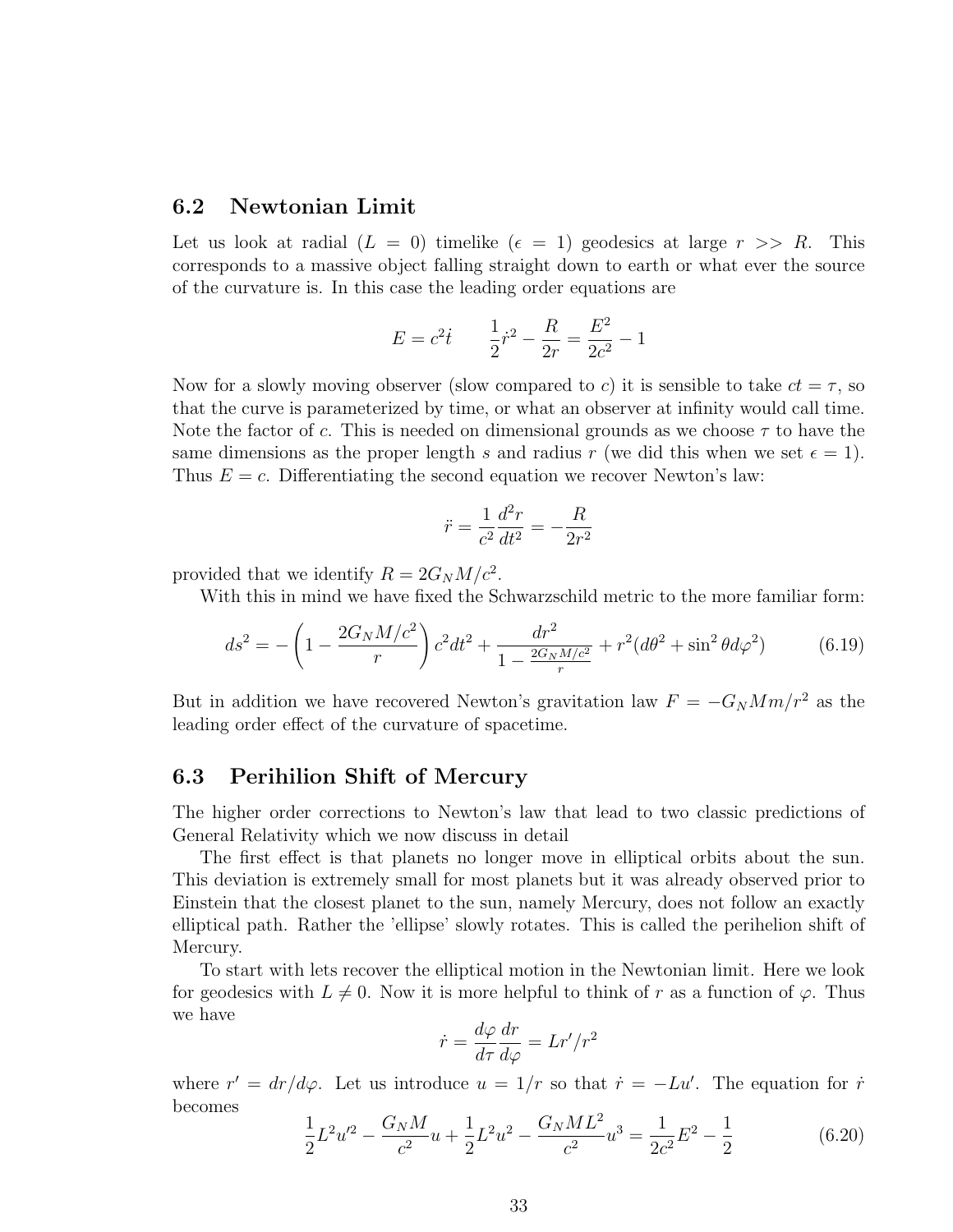At large orbits u is small so we can neglect the  $u^3$  term. If we write  $u = G_N M / c^2 L^2 + \tilde{u}$ and drop the  $u^3$  term then we find

$$
\frac{1}{2}L^2\tilde{u}'^2 + \frac{1}{2}L^2\tilde{u}^2 = \frac{1}{2c^2}E^2 - \frac{1}{2} - \frac{1}{2}\frac{G_N^2M^2}{c^4L^2}
$$

To clean this up we write  $E^2 = c^2 + G_N^2 M^2 / c^2 L^2 + G_N^2 M^2 E_0^2 / c^2 L^2$  and obtain

$$
\tilde{u}'^2 + \tilde{u}^2 = \frac{G_N^2 M^2 E_0^2}{c^4 L^4}
$$

which has the solutions (putting back the original variables)

$$
u = \frac{1}{r} = \frac{G_N M}{c^2 L^2} \left( 1 + E_0 \cos(\varphi - \varphi_0) \right)
$$
 (6.21)

This is the classic Kepler-Newtonian orbit with eccentricity  $E_0$ . It is an ellipse if  $E_0 < 1$ (a circle if  $E_0 = 0$ ), parabola if  $E_0 = 1$  or a hyperbola if  $E_0 > 1$ 

Problem: Show that this indeed describes elliptical, parabolic or hyperbolic orbits depending on  $E_0$ .

Next we need to consider the effect of including the  $u^3$  term. Let us start by taking the derivative of (6.20) so that we find

$$
L^{2}u'' - G_{N}M/c^{2} + L^{2}u - 3\frac{G_{N}ML^{2}}{c^{2}}u^{2} = 0
$$

Now we expand  $u = u_0 + \delta u$  where  $u_0$  is the solution we found in (6.21). Expanding this all out gives

$$
L^{2}u_{0}'' - \frac{G_{N}M}{c^{2}} + L^{2}u_{0} - \frac{3G_{N}ML^{2}}{c^{2}}u_{0}^{2} + L^{2}\delta u'' + L^{2}\delta u - \frac{6G_{N}ML^{2}}{c^{2}}u_{0}\delta u - \frac{3G_{N}ML^{2}}{c^{2}}(\delta u)^{2} = 0
$$

The first three terms vanish since  $u_0$  is a solution of the Newtonian problem. We also drop the  $u_0 \delta u$  and  $(\delta u)^2$  terms since we assume that both  $u_0$  and  $\delta u$  are small but also that  $\delta u \ll u_0$ . Thus the leading order correction comes from  $u_0^2$  rather than  $u_0 \delta u_0$ . The  $(\delta u)^2$  term gives an even smaller correction. Thus we need to solve

$$
\delta u'' + \delta u = \frac{3G_N M}{c^2} u_0^2
$$

If we substitute in the exact solution for  $u_0$  (setting  $\varphi_0 = 0$  for simplicity) we find

$$
\delta u'' + \delta u = \frac{3G_N^3 M^3}{c^6 L^4} \left( 1 + 2E_0 \cos \varphi + \frac{E_0^2}{2} (\cos(2\varphi) + 1) \right)
$$

The solution to this is

$$
\delta u = \frac{3G_N^3 M^3}{c^2 L^4} \left( (1 + \frac{1}{2} E_0^2) + E_0 \varphi \sin \varphi - \frac{1}{6} E_0^2 \cos(2\varphi) \right)
$$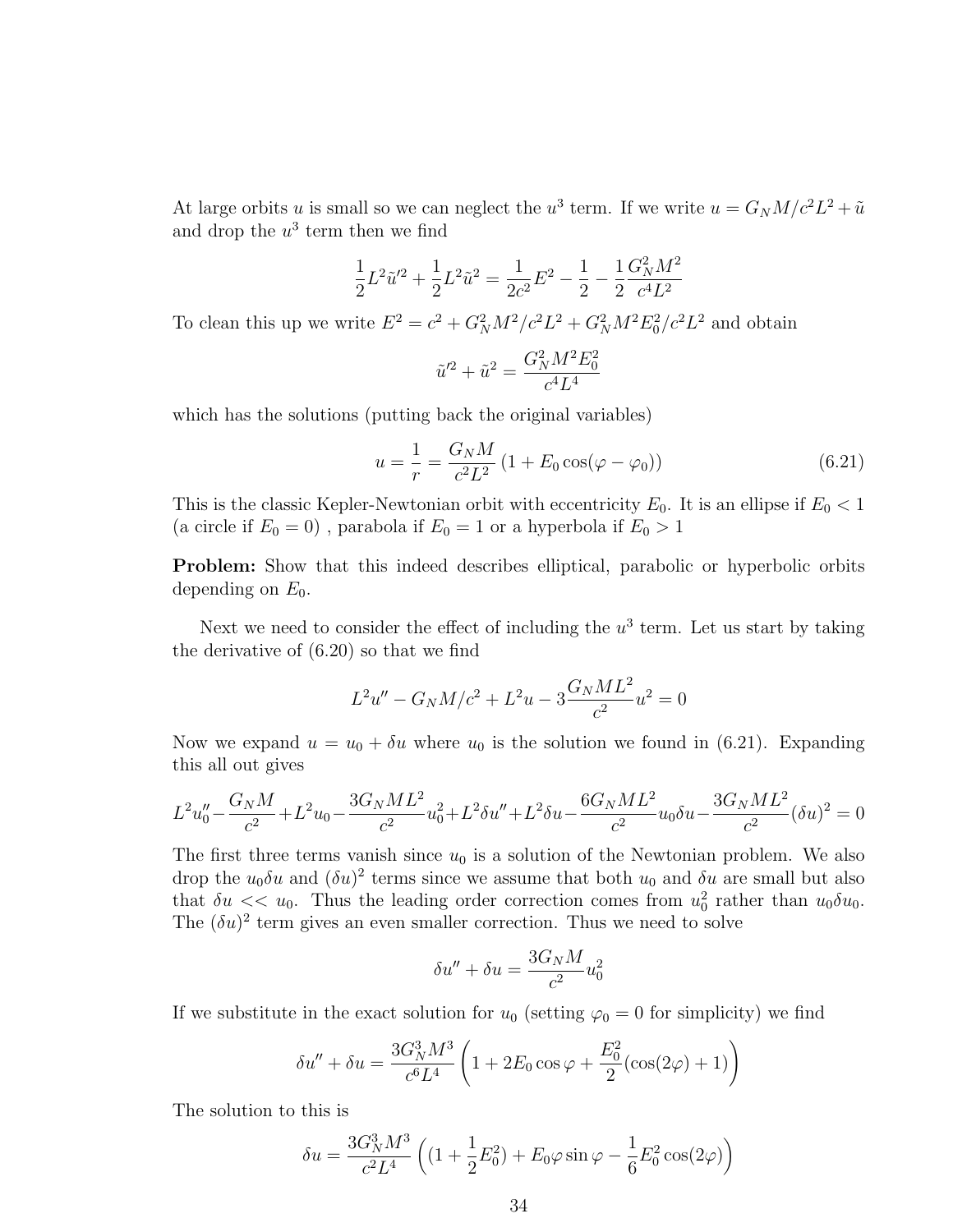Ugh. However the interesting thing is the  $\varphi \sin \varphi$  term that grows without bound. This arises because the  $\cos \varphi$  term is acting as a source for the harmonic oscillator but at the resonant frequency. Thus ultimately this term will grow large and invalidate the assumption that  $\delta u$  is a small perturbation. Certainly it will be the dominant correction. From the point of view of the full solution nothing too dramatic can happen. The interpretation of this term is to observe that

$$
\frac{G_N M E_0}{c^2 L^2} \cos\left(\left(1 - \frac{6G_N^2 M^2}{c^4 L^2}\right) \varphi\right) = \frac{G_N M E_0}{c^2 L^2} \cos\varphi + \frac{3G_N^3 M^3 E_0}{c^6 L^4} \varphi \sin\varphi + \dots
$$

Thus this term can be interpreted as changing the periodicity of the solution. In particular we find

$$
u = \frac{1}{r} = \frac{G_N M}{c^2 L^2} \left( 1 + E_0 \cos \left( \left( 1 + \frac{3G_N^2 M^2}{c^4 L^2} \right) \varphi \right) \right) + \dots
$$

where the ellipsis denotes smaller terms.

This gives the perihilion shift of Mercury (it's too small for other planets to obeserve). We see that the minimum distance of Mercury to the sun occurs at

$$
\cos\left(\left(1+\frac{3G_N^2M^2}{c^4L^2}\right)\varphi\right) = 1
$$

We have normalized things so that at  $\varphi = 0$  Mercury is at its closest point to the sun. But the next time this happens is

$$
\varphi = 2\pi \left( 1 + \frac{3G_N^2 M^2}{c^4 L^2} \right)^{-1} = 2\pi - \frac{6\pi G_N^2 M^2}{c^4 L^2} + \dots
$$

Thus the orbit is 'rotating' forwards.

#### 6.4 Bending of Light

The second prediction of General Relativity beyond the Newtonian theory is that a light ray passing close by the sun will bend. It is not clear in the Newtonian theory how to calculate the bending of light since it has no mass. You might try to interpret it as a particle and assign some effective mass for it due to its energy, i.e. by including effects of Special Relativity. However the amount predicted is only half that observed. But in General Relativity it is clear what to do: we look for geodesics with  $\epsilon = 0$  but  $L \neq 0$ . So we just follow the steps that we did for the perihilion shift of Mercury. The equation is now

$$
\frac{1}{2}\dot{r}^2 + \frac{L^2}{2r^2} - \frac{G_NML^2}{c^2r^3} = \frac{1}{2c^2}E^2
$$
\n(6.22)

which in terms of  $u$  is

$$
\frac{1}{2}L^2u^2 + \frac{1}{2}L^2u^2 - \frac{G_NML^2}{c^2}u^3 = \frac{1}{2c^2}E^2
$$
\n(6.23)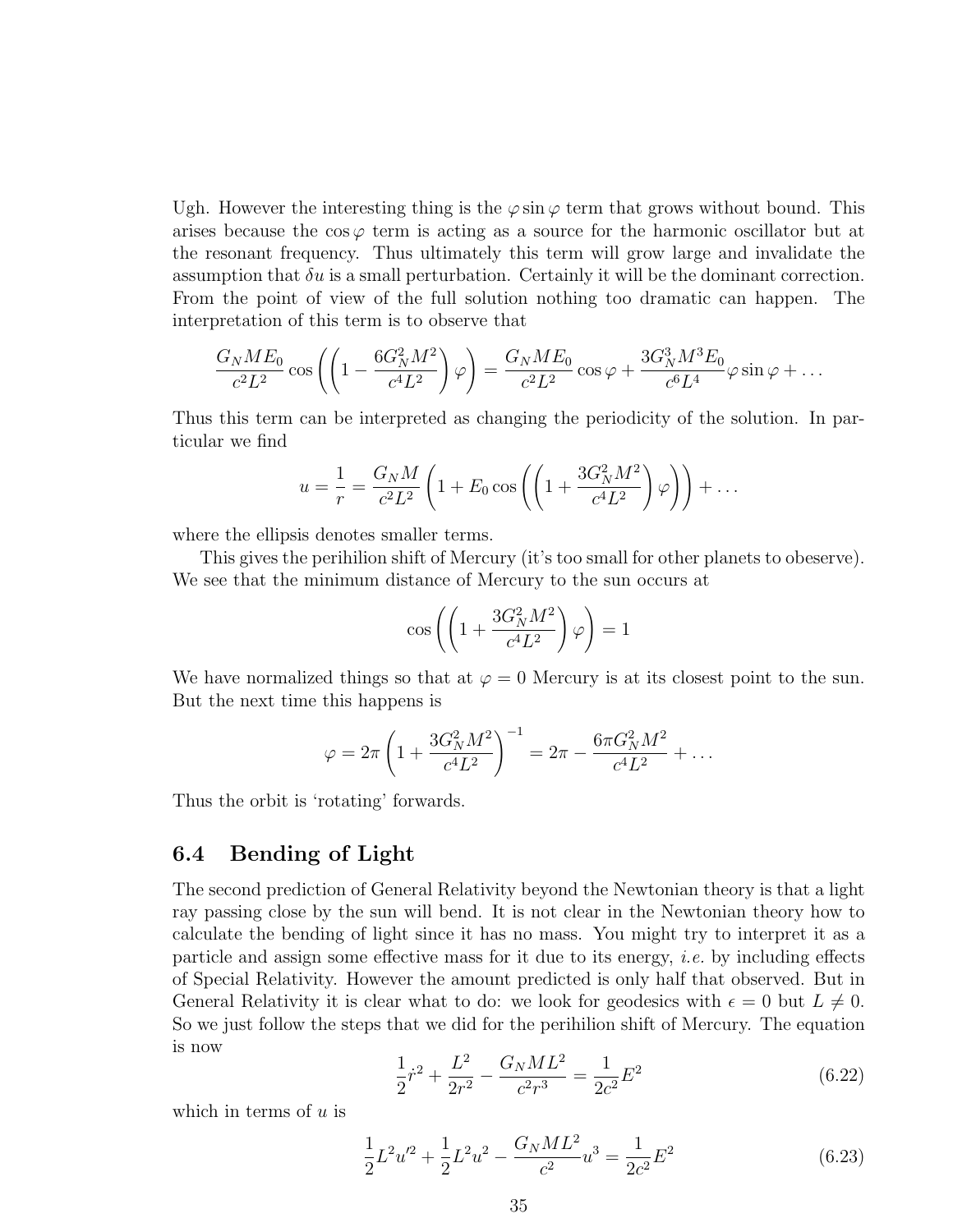Again we start by neglecting the  $u^3$  term. This time we take for our solution (let us set, with out loss of generality,  $\varphi_0 = 0$ )

$$
u = \frac{1}{r} = \frac{E}{cL} \sin \varphi \tag{6.24}
$$

This represents a light ray that comes in from infinity at  $\varphi = 0$  and then out again to infinity at  $\varphi = \pi$ . In particular if we write  $x = r \cos \varphi$  and  $y = r \sin \varphi$  then the solution is just

$$
y = \frac{cL}{E}
$$

Thus the light ray is undeflected and its closest distance to the run is  $r_{min} = cL/E$ .

Let us consider the effect of the  $u^3$  term that comes from General Relativity. Again writing  $u = u_0 + \delta u$ , where  $u_0$  is the solution (6.24), and differentiating we obtain the equation

$$
L^{2}(u''_{0} + \delta u'') + L^{2}(u_{0} + \delta u) - \frac{3G_{N}ML^{2}}{c^{2}}(u_{0} + \delta u)^{2} = 0
$$

Once again we only need the term that is linear in  $\delta u$  (again the terms linear in  $u_0$ vanish since  $u_0$  is a solution). This gives

$$
\delta u'' + \delta u = \frac{3G_N M}{c^2} u_0^2 + \dots
$$

Substituting in for  $u_0$  we find

$$
\delta u'' + \delta u = \frac{3G_N M E^2}{2c^4 L^2} (1 - \cos(2\varphi))
$$

so the solution is

$$
\delta u = \frac{3 G_N M E^2}{2 c^4 L^2} + \frac{G_N M E^2}{2 c^4 L^2} \cos(2\varphi)
$$

or

$$
\frac{1}{r} = \frac{E}{cL} \sin \varphi + \frac{3G_N M E^2}{2c^4 L^2} + \frac{G_N M E^2}{2c^4 L^2} \cos(2\varphi)
$$
  
= 
$$
\frac{E}{cL} \sin \varphi + \frac{3G_N M E^2}{2c^4 L^2} + \frac{G_N M E^2}{2c^4 L^2} (1 - 2 \sin^2 \varphi)
$$
(6.25)

Next we need to study this solution in the asymptotic regions where  $r \to \infty$ . This gives a quadratic equation for  $\sin \varphi$ :

$$
\sin^2 \varphi - \frac{c^3 L}{G_N M E} \sin \varphi - 2 = 0
$$

The solutions are

$$
\sin \varphi = \frac{c^3 L}{2G_N M E} \pm \frac{1}{2} \sqrt{\frac{c^6 L^2}{G_N^2 M^2 E^2} + 8}
$$

$$
= \frac{c^3 L}{2G_N M E} \left(1 \pm 1 \pm \frac{18G_N^2 M^2 E^2}{c^6 L^2} + \ldots\right) \tag{6.26}
$$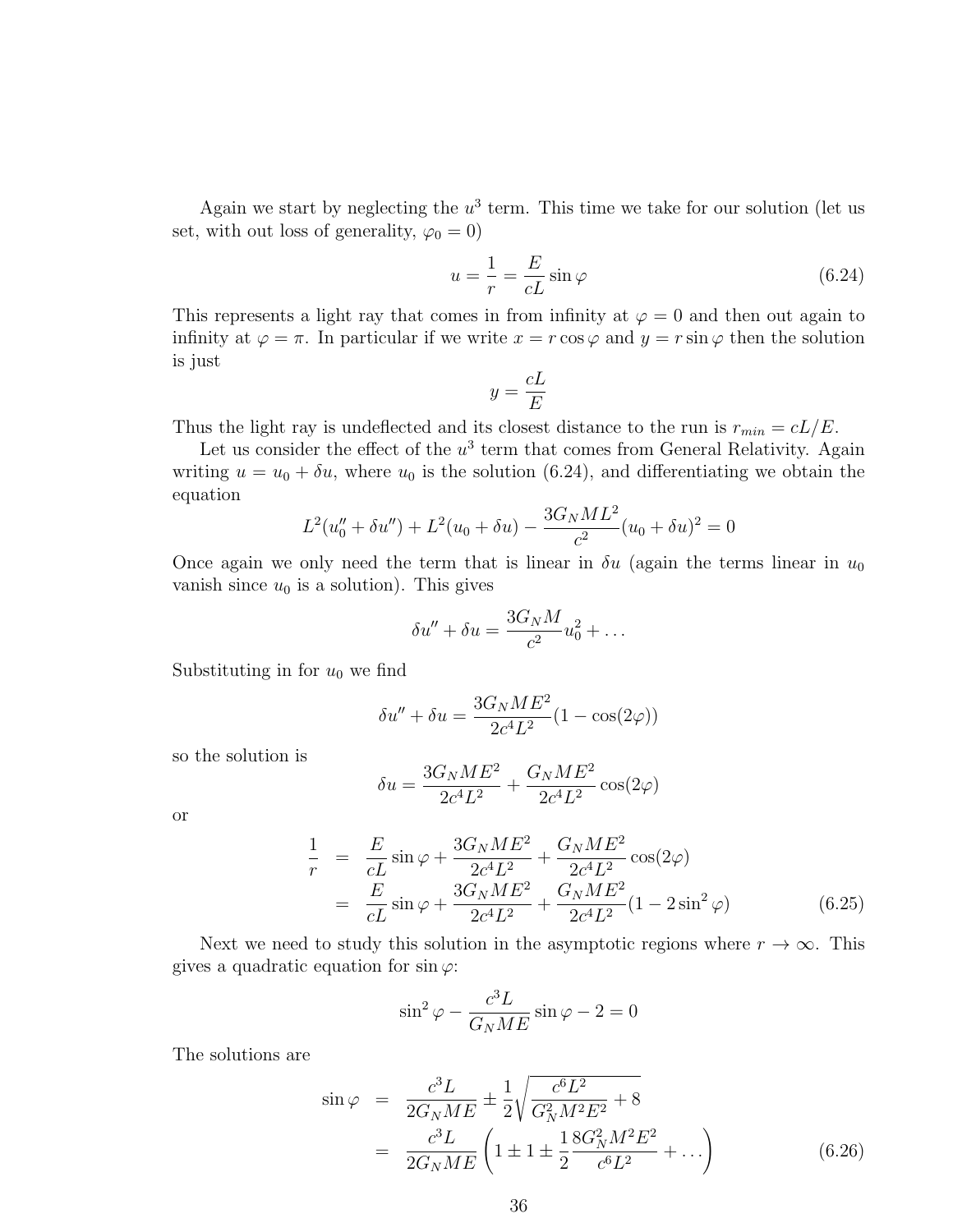Now the effect needs to be small as  $G_N M \to 0$  and thus only the lower sign solution makes sense (*i.e.* has  $|\sin \varphi| \leq 1$ ):

$$
\sin \varphi = -\frac{2G_N M E}{c^3 L}
$$

Expanding for small  $\varphi$  we find the ray comes in at

$$
\varphi_1 = -\frac{2G_NME}{c^3L} + \dots
$$

and leaves at

$$
\varphi_2 = \pi + \frac{2G_N M E}{c^3 L} + \dots
$$

Corresponding to a deflection angle of

$$
\Delta \varphi = \frac{4G_N M E}{c^3 L} + \dots
$$

Note that  $E$  an be related to the smallest value of  $r$  that the light ray takes. In the unperturbed solution we see that the minimum value of r is  $r_{min} = cL/E$ . To leading order this is unchanged in the perturbed solution so that

$$
\Delta \varphi = \frac{4G_N M}{c^2 r_{min}} + \dots
$$

 $\cdot$  .

#### 6.5 Gravitational Redshift and Time Dilation

There are other important effects of General Relativity. Just as in Special Relativity spacetime has the 'ability' to cause time dilation and Doppler-like red-shifts. Let us look at a two observers. For simplicity we assume that they are both are at a constant value of r. Each observer sits at a constant values of r,  $\theta$  and  $\varphi$ . To them time is 'proper time' in the sense that  $(\Delta s)^2 = -c^2 \Delta t_i^2$  and hence

$$
\Delta t_i = \sqrt{1 - \frac{2G_N M/c^2}{r_i}} \Delta t
$$

for  $i = 1, 2$ . This leads to

$$
\frac{\Delta t_1}{\sqrt{1 - \frac{2G_N M/c^2}{r_1}}} = \frac{\Delta t_2}{\sqrt{1 - \frac{2G_N M/c^2}{r_2}}}
$$

More generally we have (as long as  $g_{00}$  is time-independent)

$$
\frac{\Delta t_1}{\Delta t_2} = \sqrt{\frac{g_{00}(x_1)}{g_{00}(x_2)}}.
$$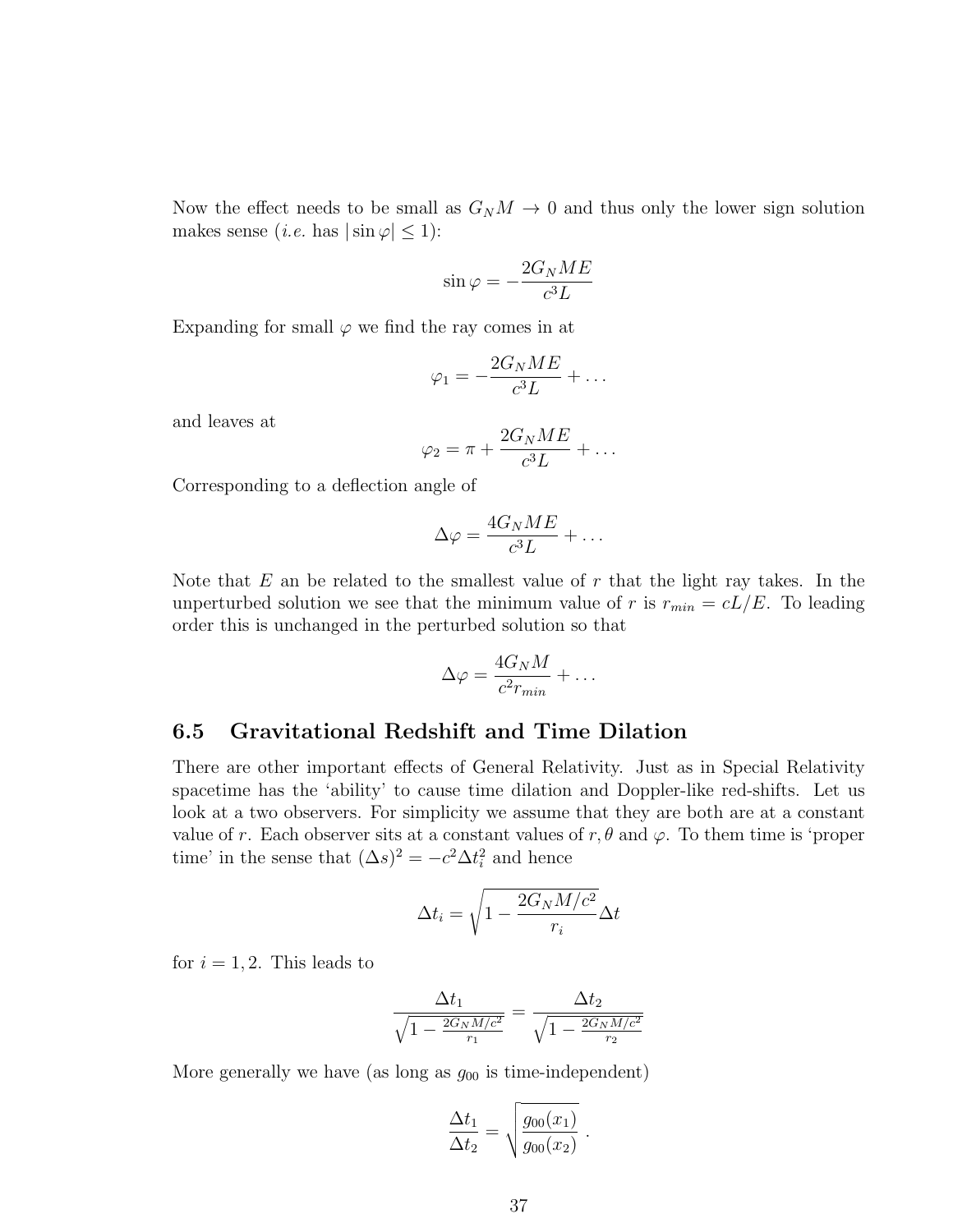A standard notion of a clock is given by the (inverse) frequency of light:  $\Delta t = 1/\nu$ . Suppose that an observer at  $r = r_1$  emits a light ray that escapes to some larger value of  $r_2 > r_1$ . If the frequency of emitted light is  $\nu_1$  this corresponds to taking  $\Delta t_1 = 1/\nu_1$ . However at infinity an observer will measure:

$$
\nu_2 = \sqrt{\frac{1 - \frac{2 G_N M/c^2}{r_1}}{1 - \frac{2 G_N M/c^2}{r_2}}} \nu_1
$$

Thus  $\nu_2 < \nu_1$ . This is known as a red-sift since light will sign as more red (lower frequency) at infinity than it is as seen from where it was emitted. In the limit that  $r_2 \rightarrow \infty$  we get

$$
\nu_\infty = \sqrt{1-\frac{2G_NM/c^2}{r_1}}\nu_1
$$

and in particular  $\nu_{\infty} < \nu_1$  if  $2G_N M/c^2 < r_1 < \infty$ . Thus the light seen at infinity has a lower frequency, ie it has been red-shifted.

#### 6.6 Schwarzchild Solution as a Black Hole

So far we have been treating the Schwarzschild solution at distances  $r > 2G_N M/c^2$ . However it is most famous for it's behaviour at  $r < 2G_N M/c^2$ . Let us look at radial geodesics, these correspond to in-falling observers traveling at constant values of  $\theta$  and  $\varphi$ . Recall that our effective dynamical system is

$$
\frac{1}{2}\dot{r}^2 + \frac{1}{2}\epsilon - \frac{G_N M \epsilon}{r} = \frac{1}{2c^2}E^2
$$
 (6.27)

There is nothing special from this equation about  $r = 2G_N M/c^2$ . Indeed only  $r = 0$ seems singular (there is an infinite potential there). It follows from general considerations that one will pass through  $r = 2G_N M/c^2$  in a finite affine time (that is a finite value of  $\tau$ ). In addition one will hit  $r = 0$  too. However these geodesics are parameterized by the proper time  $\tau$ , which is the time that the in-falling observer feels. Let us consider what an observer at a safe distance from  $r = 2G_N M/c^2$  sees.

Thus we want to consider  $dr/dt$  as opposed to  $dr/d\tau$ . We simply note that

$$
\frac{dr}{d\tau} = \frac{dt}{d\tau}\frac{dr}{dt}
$$
\n
$$
= \frac{t}{c^2}\left(1 - \frac{2G_N M/c^2}{r}\right)^{-1}\frac{dr}{dt}
$$
\n
$$
(6.28)
$$

From here we see that the geodesic equation is

$$
\frac{1}{2c^4}E^2 \left(\frac{dr}{dt}\right)^2 = \left(1 - \frac{2G_N M/c^2}{r}\right)^2 \left(\frac{1}{2c^2}E^2 - \frac{1}{2}\epsilon \left(1 - \frac{2G_N M/c^2}{r}\right)\right) \tag{6.29}
$$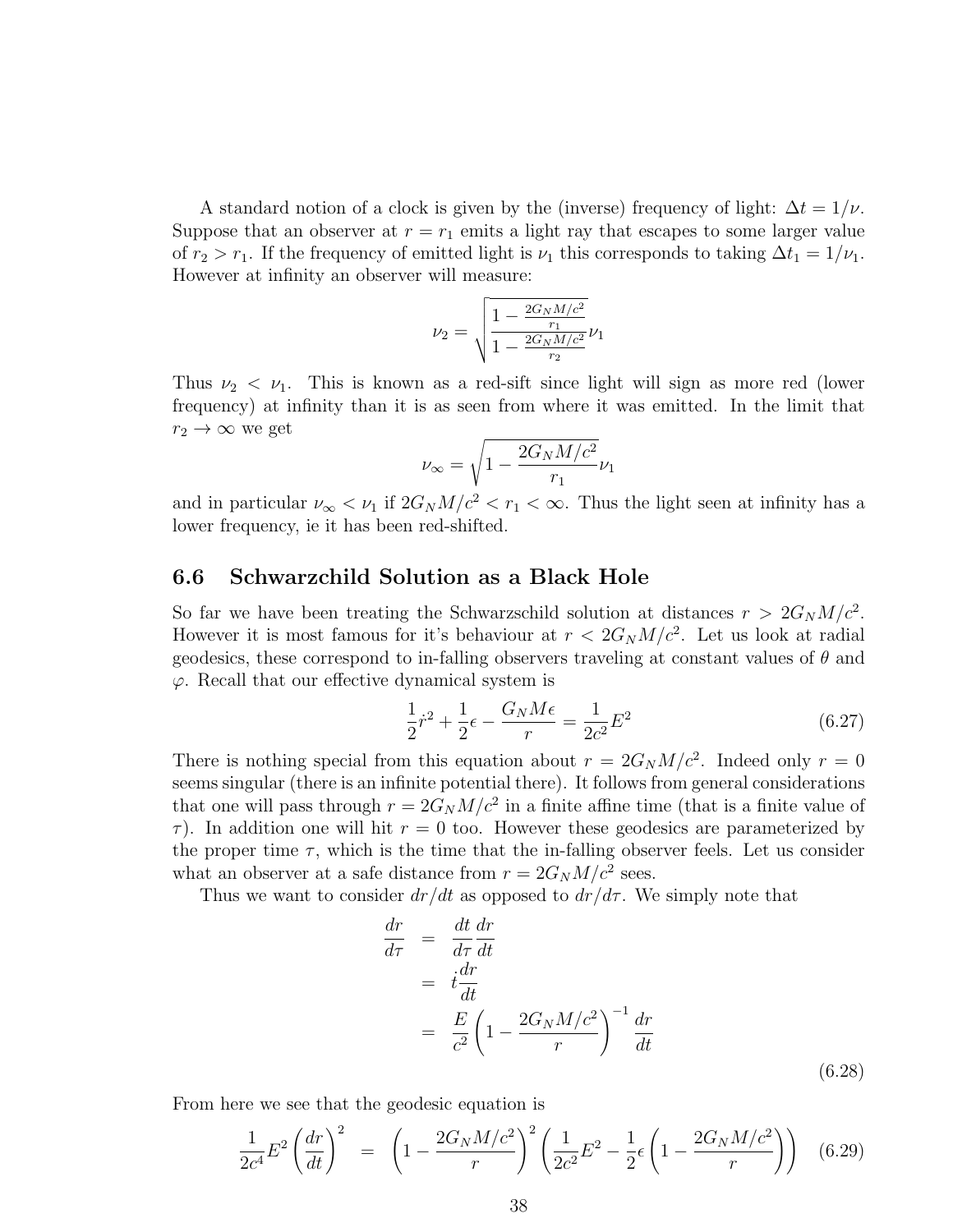Near  $r \to \infty$  this modification does not do much as  $t \sim E\tau$ . However as we approach  $r = 2G_N M/c^2$  we see that

$$
\frac{1}{2c^2}E^2 \left(\frac{d\delta r}{dt}\right)^2 = \frac{1}{2}E^2 \left(1 - \frac{2G_N M/c^2}{2G_N M/c^2 + \delta r}\right)^2 + \dots
$$

$$
= \frac{1}{2} \frac{E^2}{4G_N^2 M^2/c^4} (\delta r)^2 + \dots
$$
(6.30)

where  $r = 2G_N M/c^2 + \delta r$ . Thus we see that

$$
\frac{d\delta r}{dt} = -\frac{\delta r}{2G_N M/c^2} + \dots \tag{6.31}
$$

and hence, near  $r = 2G_N M/c^2$  we have

$$
\delta r = e^{-\frac{t - t_0}{2G_N M/c^2}}
$$
(6.32)

This shows that r never reaches  $r = 2G_N M/c^2$  for any finite value of t. Thus an observer at infinity, for whom  $t$  is the time variable, will never see an in-falling observer reach  $r = 2G_N M/c^2$ . Whereas we saw that the in-falling observer will pass smoothly through  $r = 2G_N M/c^2$  in a finite proper time.

This is gravitational red-shifting gone mad. If we fix one observer at infinity,  $r_1 = \infty$ then our red-shifting formula states that, for every one second in our frame the in-falling observe has

$$
\Delta t_2 = \frac{1}{1 - \frac{2G_N M/c^2}{r_2}} \to \infty
$$

as  $r_2 \to 2G_N M/c^2$ . Thus to an observer at infinity the clocks on the in-falling observe slow down to zero as they get closer and closer to  $r = 2G_N M/c^2$ . They appear to become frozen and live for ever.

Thus to an outside observer the region  $r \leq 2G_N M/c^2$  is causally disconnected, they cannot send in any probe, say a light beam or an astronaut, which will be able to go into this region and return. The surface  $r = 2G_N M/c^2$  is called the event horizon because observers outside the horizon will never be able to probe what is beyond  $r = 2G_N M/c^2$ , whereas a freely falling observer will smoothly pass though in a finite time. Of course it also can be shown that, as is well known, no signal inside  $r = 2G_N M/c^2$  can reach the outside. This is the classic example of a black hole.

Clearly we need to understand the spacetime near  $r = 2G_N M/c^2$  better. In particular the coordinates are breaking down but this does not mean that spacetime is breaking down. This could be, and in fact is, just a coordinate singularity.

To find a new set of coordinates let us consider a coordinate that is well-suited to the in-falling observer. In particular consider such an observer who is lightlike, so that  $ds^2=0$ 

$$
0 = -\left(1 - \frac{2G_N M/c^2}{r}\right)c^2 dt^2 + \frac{dr^2}{1 - \frac{2G_N M/c^2}{r}}
$$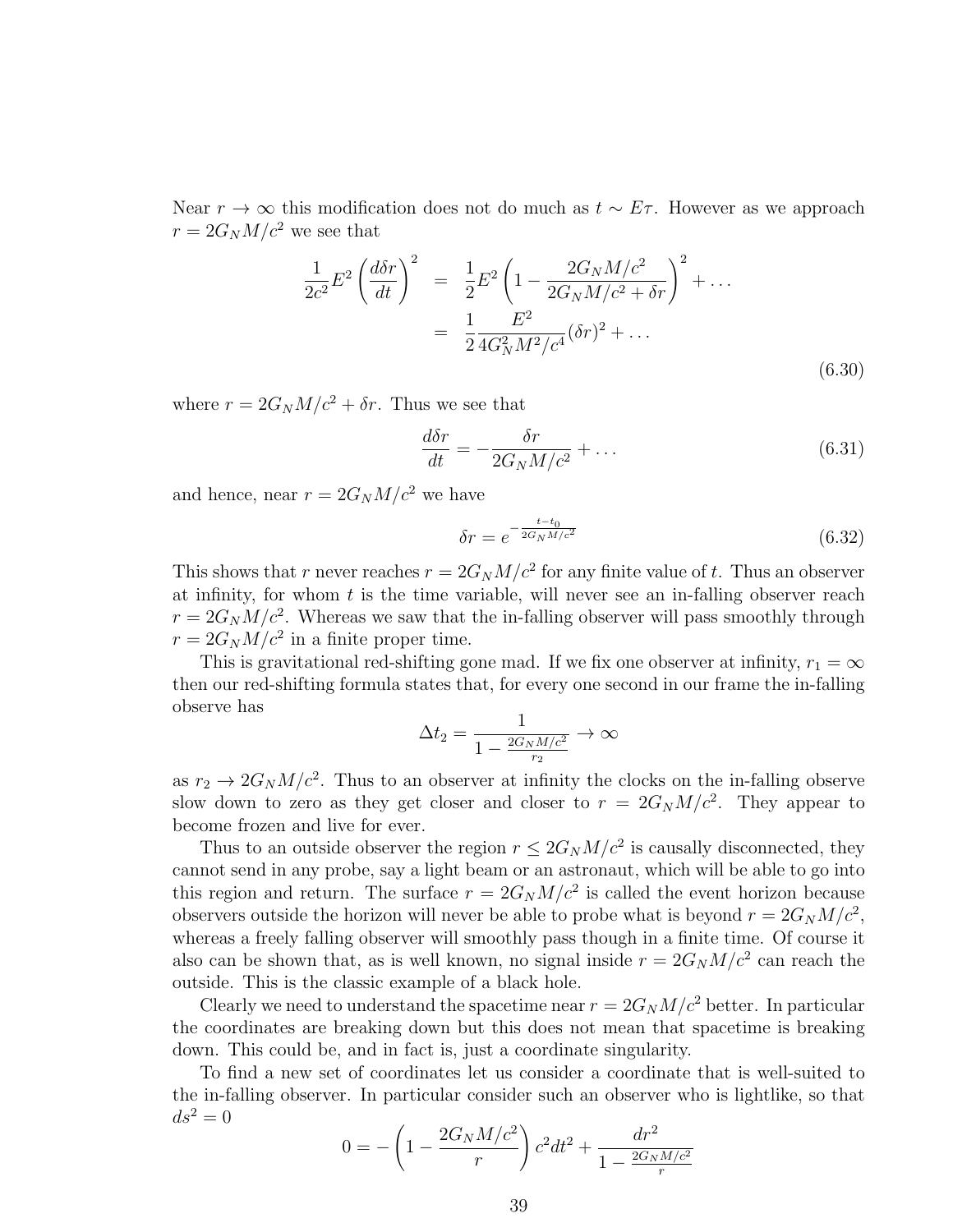This gives

$$
\pm cdt = \frac{dr}{\left(1 - \frac{2G_N M/c^2}{r}\right)^2} = dr + \frac{2G_N M/c^2}{r - 2G_N M/c^2} dr
$$

We can integrate both sides of this to find

$$
\pm ct = r + \frac{2G_N M}{c^2} \ln\left(\frac{c^2}{2G_N M}r - 1\right)
$$

Here we see that  $t \to \infty$  as  $r \to 2G_N M/c^2$ , just as we argued above for the timelike case. Therefore we can choose to use the new coordinate

$$
u = ct + r + \frac{2G_N M}{c^2} \ln\left(\frac{c^2}{2G_N M}r - 1\right)
$$

so that  $du = 0$  along an in-falling null geodesic.

By construction we have

$$
du = cdt + \frac{dr}{1 - \frac{2G_N M/c^2}{r}}
$$

so we can rewrite the Schwarzschild metric as

$$
ds^{2} = -\left(1 - \frac{2G_{N}M/c^{2}}{r}\right)\left(du - \frac{dr}{1 - \frac{2G_{N}M/c^{2}}{r}}\right)^{2} + \frac{dr^{2}}{1 - \frac{2G_{N}M/c^{2}}{r}} + r^{2}(d\theta^{2} + \sin^{2}\theta d\varphi^{2})
$$
  
= 
$$
-\left(1 - \frac{2G_{N}M/c^{2}}{r}\right)du^{2} + 2du dr + r^{2}(d\theta^{2} + \sin^{2}\theta d\varphi^{2})
$$
(6.33)

These are called in-falling Eddington-Finkelstein coordinates. Now look: there is nothing singular about  $r = 2G_N M/c^2$ . While it is true that  $g_{uu} = 0$  there the metric is still invertible due to the *drdu* term. However  $r = 0$  is singular. Indeed one can show that  $R_{\mu\nu\lambda}{}^{\rho}R^{\mu\nu\lambda}{}_{\rho}$  diverges at  $r=0$ .

**Problem:** Compute the inverse metric and show it exists at  $r = 2G_N M/c^2$ .

Problem: Show that it is impossible to find a coordinate transformation that makes  $R_{\mu\nu\lambda}{}^{\rho}R^{\mu\nu\lambda}{}_{\rho}$  well behaved at  $r=0$ .

We can get an intuitive notion for what is happening by observing that the original coordinates r, t are valid at  $r > 2G_N M/c^2$  and also at  $r < 2G_N M^2/c^2$ . The first region we have studied a length in the previous sections. Consider the second region. Here the metric is better written as

$$
ds^{2} = -\frac{dr^{2}}{\frac{2G_{N}M/c^{2}}{r} - 1} + \left(\frac{2G_{N}M/c^{2}}{r} - 1\right)c^{2}dt^{2} - r^{2}(d\theta^{2} + \sin^{2}\theta d\varphi^{2})
$$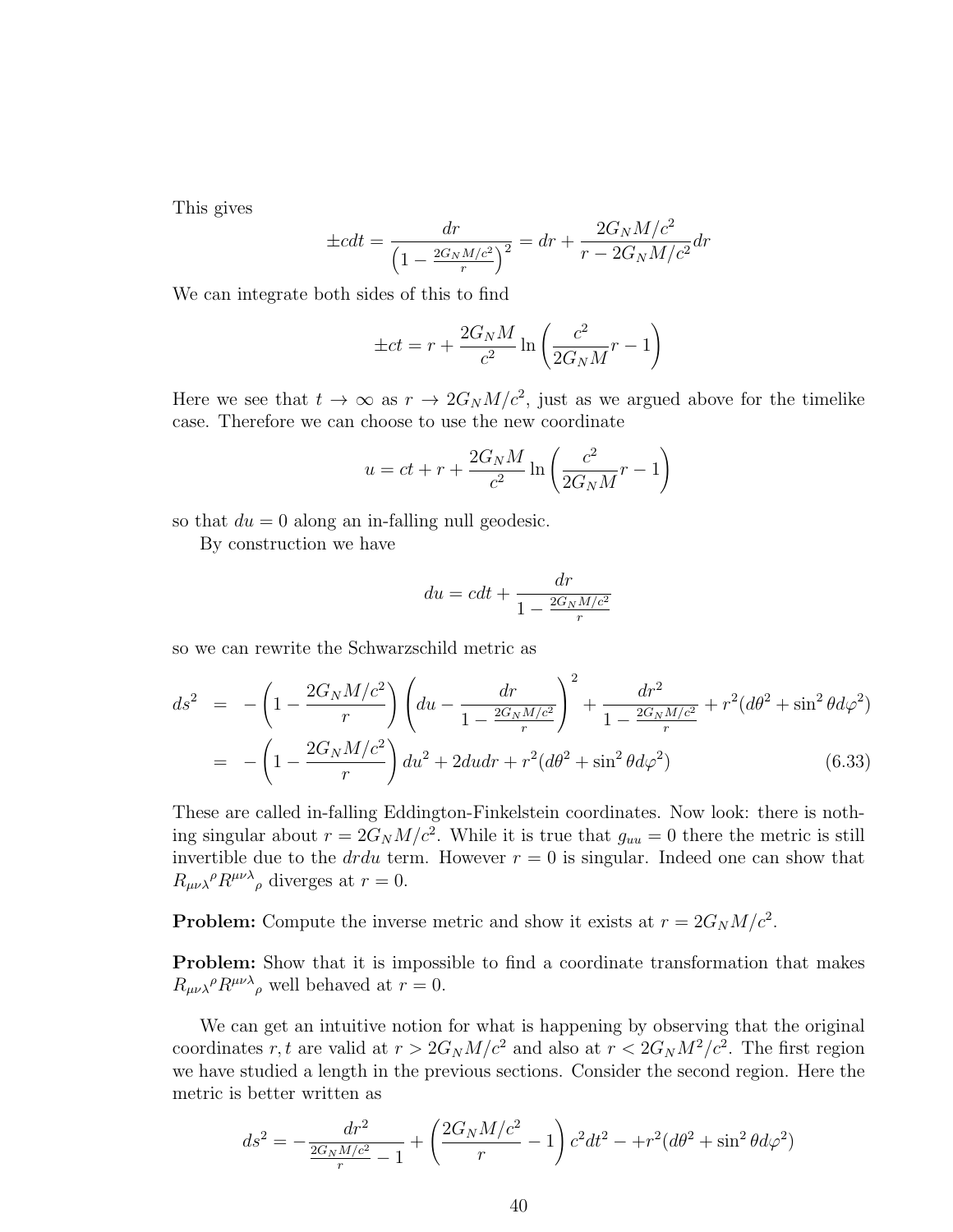so that here r is time and t is space. The metric is now wildly time dependent. Thus the roles of space and time have interchanged. As we have seen they have done so smoothly. Looking again at the Eddington-Finkelstein coordinates we see that at large r we have

$$
ds^{2} = -du^{2} + 2du dr + r^{2}(d\theta^{2} + \sin^{2}\theta d\varphi^{2})
$$

If we write  $r = (v + u)/2$  then we have

$$
ds^2 = du dv + r^2 (d\theta^2 + \sin^2 \theta d\varphi^2)
$$
\n(6.34)

These are the normal coordinates for Minkowski space where  $u, v$  describe the lightcone about  $t = r = 0$ . That is the light cone consists of the points  $u = constant$  or  $v =$ constant.

**Problem:** Show that in flat space the with  $u = ct + r$ ,  $v = -ct + r$  the metric is (6.34) and that the light cone through  $t = r = 0$  is parameterized by  $u = 0$  or  $v = 0$ .

As we fall into  $r = 2G_N M/c^2$  the light cone defined by u, v or r, t 'tips'. Eventually we reach  $r = 2G_N M/c^2$  where the Eddington-Finkelstein metric is

$$
ds^2 = 2du dr + r^2(d\theta^2 + \sin^2 \theta d\varphi^2)
$$

Thus the light cones have tipped so much that  $u$  and  $r$  are both lightlike  $(u$  is lightlike everywhere). Once in the region  $r < 2G_N M/c^2$  we again have lightcones but they have tipped so much that the singularity at  $r = 0$  (which should now be thought of as a time in the future) now lies inside the light cone of an in-falling observer. This means that they are doomed to hit  $r = 0$ . It has become an event in their future, that exists throughout space, and it therefore unavoidable.

The surface defined by  $r = 2G_N M/c^2$  is called an event horizon and the radius  $2G_N M/c^2$  is called the Schwarzschild radius. We have seen that lightrays and observes who fall in through  $r = 2G_N M/c^2$  cannot escape back to  $r > 2G_N M/c^2$  and in fact are doomed to hit  $r = 0$  where there is a singularity. This is known as a Black Hole.

Does this mean that there is a Black Hole at the centre of our sun? No. The point is that the Schwarzschild metric is the solution in the absence of matter (*i.e.* with  $T_{\mu\nu} = 0$ ). A star, like our sun, has matter in the region  $r < R_s$  where  $R_s$  is the radius of the sun. The Schwarzschild solution is then valid for  $r > R_s$ .

A different, non-singular, solution is required for  $r < R_s$  corresponding to the fact that  $T_{00} \neq 0$  there. However if there is a body that is so dense that its radius is less than it's Schwarzchild radius then it will be a black hole as the Schwarzschild solution is valid for values of r that include  $2G_N M/c^2$ .

For example the sun has  $R_s = 7 \times 10^7$  m and  $2G_N M/c^2 = 3 \times 10^3$ m. However there is a black hole at the centre of our (and most) galaxies.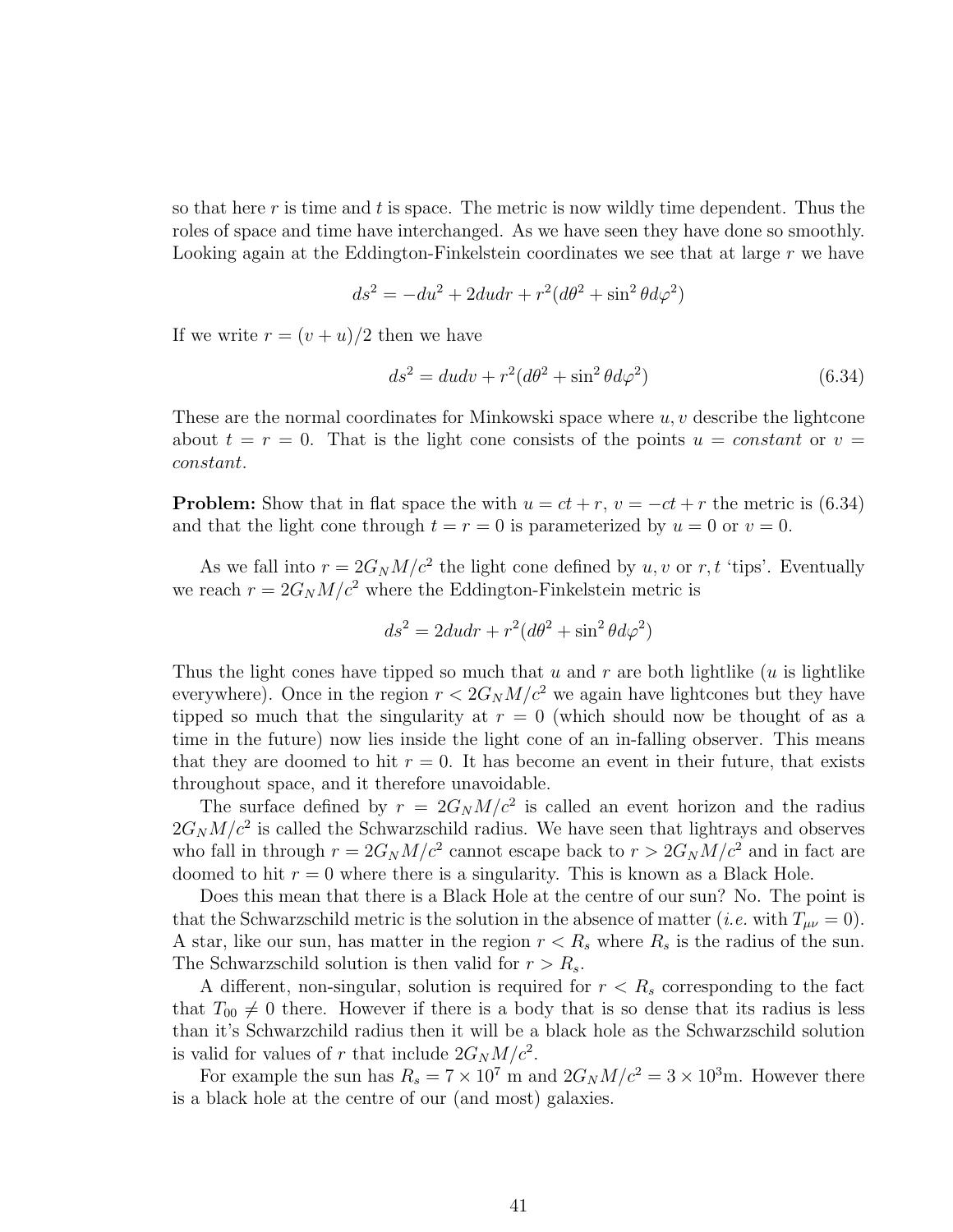### 7 Cosmology: FRW

The idea now is to model the cosmic history of our universe. In particular we assume that the spacetime has spacelike hyper-surfaces with the maximum symmetry. Therefore the 3-dimensional spatial cross sections are either hyperbolic space  $H^3$ , flat space  $\mathbb{R}^3$  or spheres  $S^3$ . Let us endow this space with local coordinates  $x^i$  and metric  $\gamma_{ij}$ . Without loss of generality we can take the four-dimensional metric to be of the form

$$
ds^2 = -c^2 dt^2 + a^2(t)\gamma_{ij} dx^i dx^j \tag{7.1}
$$

Thus the only parameter is the scale factor  $a(t)$  which gives the physical size of the spatial hypersurfaces.

We also consider a non-vanishing energy-momentum tensor. To be consistent with the symmetries we assume that

$$
T_{\mu\nu} = \begin{pmatrix} \rho & 0\\ 0 & pa^2 \gamma_{ij} \end{pmatrix} \tag{7.2}
$$

i.e. we assume that the only non-vanishing components consist of an energy density  $\rho$  as well as an isotropic pressure  $p_i$ . Note that we do not assume that  $\rho$  and  $p$  are constant. Thus the general assumption of the model is that, on a large cosmological scale, the universe is isotropic and homegeneous. The former means that there is no preferred direction whereas the latter means that there are no preferred points. These seem like very reasonable assumptions. Certainly as far as we can tell, on the largest scales that we can observe, the universe consists of an even but sparse distribution of galaxies and hence can be thought of as homogeneous. As far as we can tell the universe is also isotropic however since we can only look out from where we are it could be the universe is not isotropic, so that it has some kind of centre, in which case we must be relatively near the centre. However such an earth-centric view has been out of fashion in cosmology for hundreds of years, i.e. since Copernicus.

This means that we choose the metric  $\gamma_{ij}$  to be one of three possibilities:  $\mathbb{R}^3$  (a 3D) plane),  $S<sup>3</sup>$  (a 3D sphere) or  $H<sup>3</sup>$  (3D hyperbolic space). These are the three manifolds that are isotropic and homogenous, meaning that there are no preferred points and no preferred directions. Since we can absorb a constant scale factor these metric take the form

$$
ds_3^2 = \gamma_{ij} dx^i dx^j = \frac{dr^2}{1 - kr^2} + r^2 (d\theta^2 + \sin^2 \theta d\varphi^2)
$$

With  $k = -1, 0, 1$ . Clearly for  $k = 0$  we have  $\mathbb{R}^3$  in spherical coordinates:

$$
ds_3^2(k=0) = dr^2 + r^2 d\theta^2 + r^2 \sin^2 \theta d\varphi^2
$$

For  $k = 1$  we write  $r = \sin \psi$  and find

$$
ds_3^2(k=1) = d\psi^2 + \sin^2\psi d\theta^2 + \sin^2\psi \sin^2\theta d\varphi^2
$$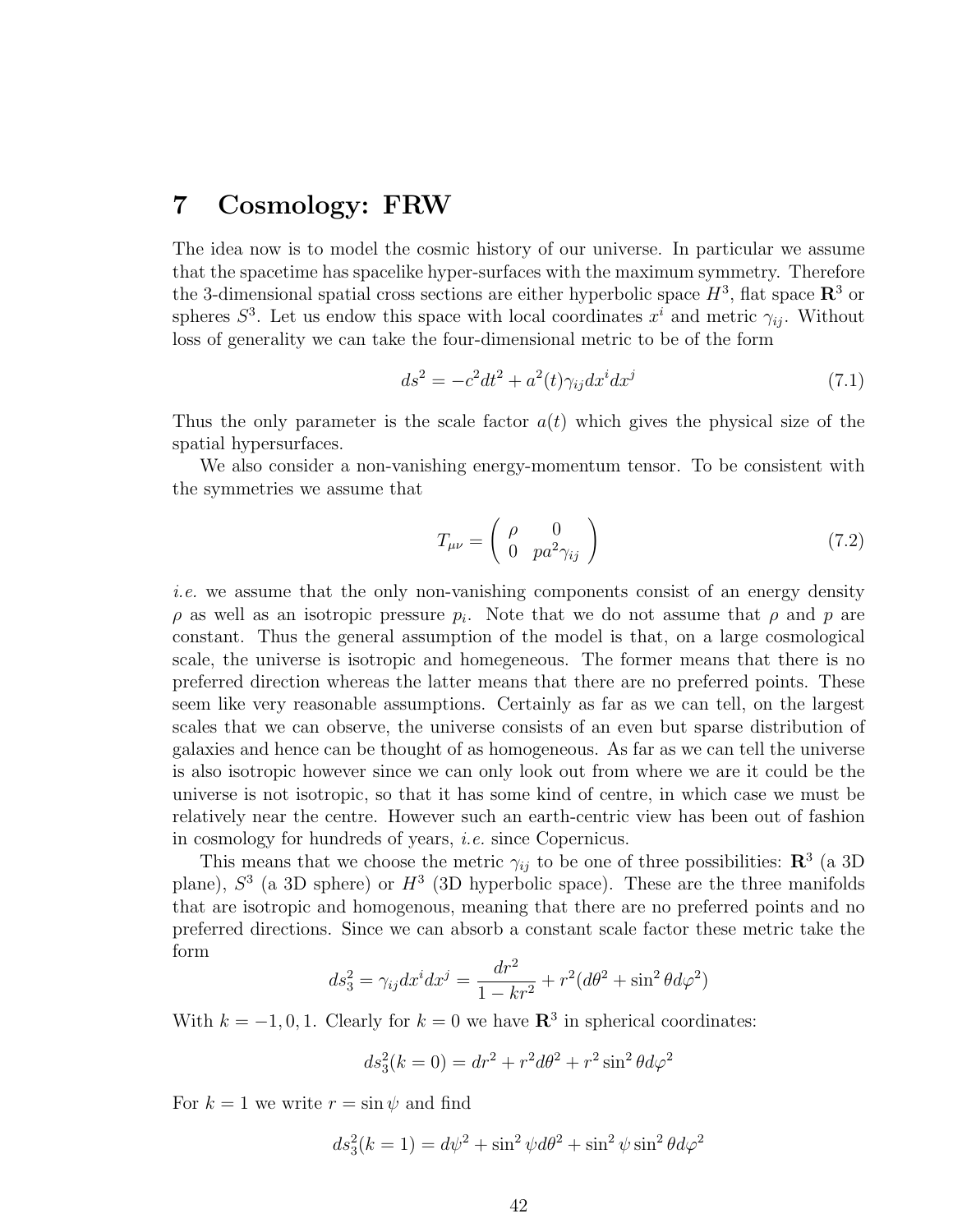which is just the metric on  $S^3$ . For  $k = -1$  we write  $r = \sinh \rho$  in which case we have

$$
ds_3^2(k=-1)=d\rho^2+\sinh^2\rho d\theta^2+\sinh^2\rho\sin^2\theta d\varphi^2
$$

This is the metric on hyperbolic space. Unfortunately we don't have time to go into the details here. In all these cases one finds the the Ricci tensor  $r_{ij}$  constructed from  $\gamma_{ij}$ satisfies

$$
r_{ij} = 2k\gamma_{ij}
$$

Experiments indicate that, in our universe,  $k = 0$  so if you'd like you can simply take this case and use  $\gamma_{ij} = \delta_{ij}$  in Cartesian coordinates.

We need to solve the Einstein equation

$$
R_{\mu\nu}-\frac{1}{2}g_{\mu\nu}R=\kappa^2T_{\mu\nu}
$$

To begin with we must calculate the Levi-Civita connection coefficients

$$
\Gamma_{ij}^t = \frac{1}{2} \left( -\frac{1}{c^2} \right) \left( \partial_i g_{tj} + \partial_j g_{ti} - \partial_t g_{ij} \right) = \frac{1}{c^2} a \dot{a} \gamma_{ij}
$$
\n
$$
\Gamma_{tj}^i = \frac{1}{2} \frac{1}{a^2} \gamma^{il} \left( \partial_t g_{lj} + \partial_j g_{lt} - \partial_l g_{tj} \right) = \frac{\dot{a}}{a} \delta_j^i
$$
\n
$$
\Gamma_{jk}^i = \frac{1}{2} \frac{1}{a^2} \gamma^{il} \left( \partial_j g_{lk} + \partial_k g_{lj} - \partial_l g_{jk} \right) = \gamma_{jk}^i
$$
\n(7.3)

where  $\gamma_{jk}^i$  are the Levi-Civita connection coefficients of the spatial metric  $\gamma_{ij}$ . From these we can calculate the Ricci tensor

$$
R_{\mu\nu} = R_{\mu\lambda\nu}{}^{\lambda} = -\partial_{\mu}\Gamma^{\lambda}_{\nu\lambda} + \partial_{\lambda}\Gamma^{\lambda}_{\mu\nu} - \Gamma^{\sigma}_{\mu\lambda}\Gamma^{\lambda}_{\nu\sigma} + \Gamma^{\sigma}_{\mu\nu}\Gamma^{\lambda}_{\sigma\lambda}
$$
(7.4)

We find the non-zero components are

$$
R_{tt} = -\partial_t(3\frac{\dot{a}}{a}) - 3\frac{\dot{a}^2}{a^2}
$$
  
\n
$$
= -3\frac{\ddot{a}}{a}
$$
  
\n
$$
R_{ij} = r_{ij} + \frac{1}{c^2}\partial_t(a\dot{a}\gamma_{ij}) - \frac{2}{c^2}\dot{a}^2\gamma_{ij} + \frac{3}{c^2}\dot{a}^2\gamma_{ij}
$$
  
\n
$$
= r_{ij} + \frac{1}{c^2}a\ddot{a}\gamma_{ij} + \frac{2}{c^2}\dot{a}^2\gamma_{ij}
$$
\n(7.5)

(7.6)

where  $r_{ij}$  is the Ricci tensor for the spatial manifold. Since it is maximally symmetric we have that

$$
r_{ij} = 2k\gamma_{ij} \tag{7.7}
$$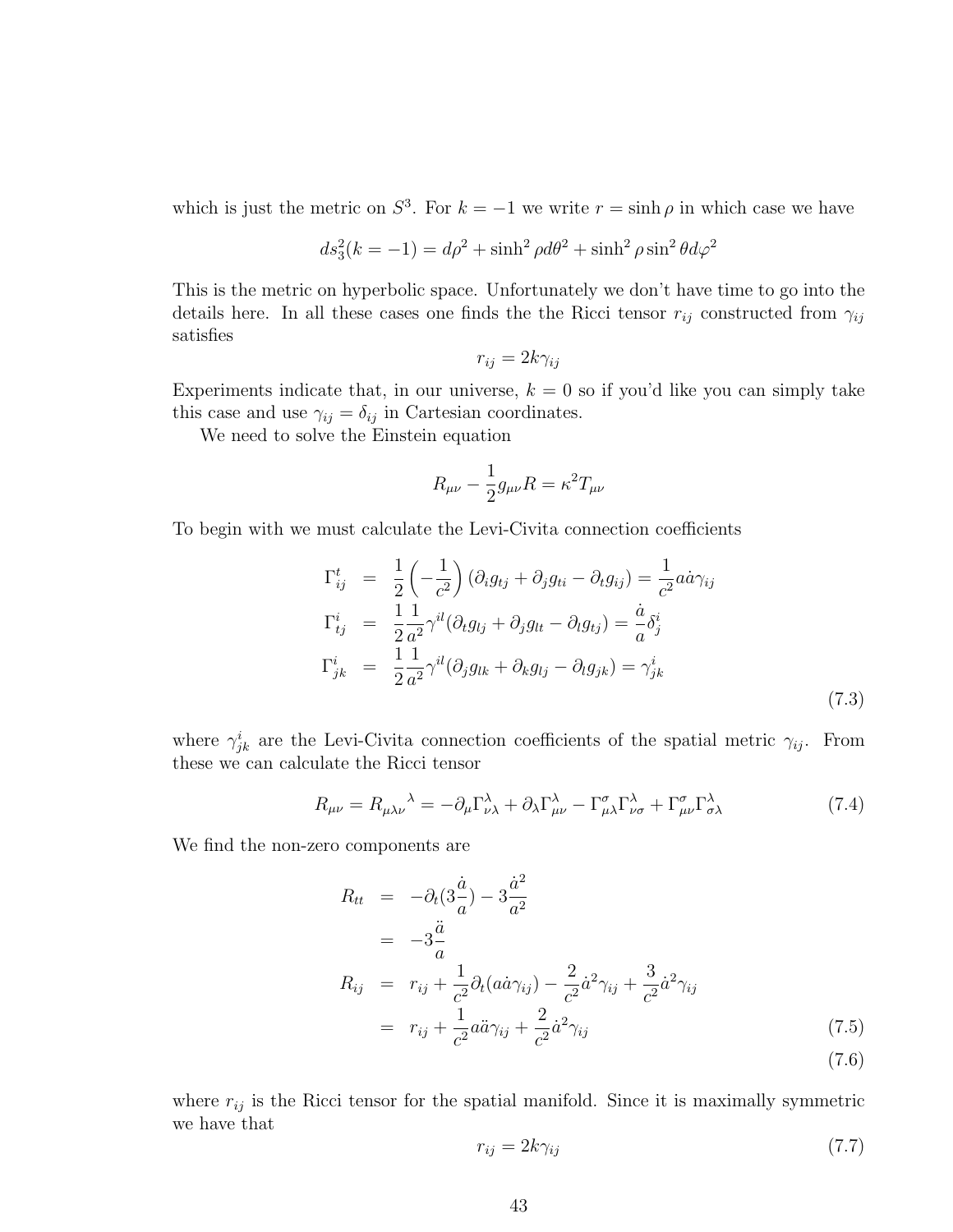for some  $k = 0, -1, 1$ . Continuing we see that the Ricci scalar is

$$
R = -c^{-2}R_{tt} + a^{-1}\gamma^{ij}R_{ij}
$$
  
= 
$$
\frac{6}{c^2}\frac{\ddot{a}}{a} + 6\frac{k}{a^2} + \frac{6}{c^2}\frac{\dot{a}^2}{a^2}
$$
 (7.8)

Putting these together we find that the Einstein equation is

$$
R_{tt} + \frac{c^2}{2}R = 3\frac{\dot{a}^2}{a^2} + 3\frac{kc^2}{a^2}
$$
  
=  $\kappa^2 T_{tt}$   

$$
R_{ij} - \frac{1}{2}a^2 \gamma_{ij}R = \left(-\frac{2}{c^2}a\ddot{a} - \frac{1}{c^2}\dot{a}^2 - k\right)\gamma_{ij}
$$
  
=  $\kappa^2 T_{ij}$  (7.9)

Thus we find the equations

$$
3\frac{\dot{a}^{2}}{a^{2}} + 3\frac{kc^{2}}{a^{2}} = \kappa^{2}\rho
$$
  

$$
2\frac{\ddot{a}}{a} + \frac{\dot{a}^{2}}{a^{2}} + \frac{kc^{2}}{a^{2}} = -\kappa^{2}c^{2}p
$$
 (7.10)

The first equation is known as the Friedman equation. Note that it is first order in time derivatives. This is a consequence of the Bianchi identity. Quite often the second equation is rewritten, using the Friedman equation, so that

$$
\frac{\dot{a}^2}{a^2} + \frac{kc^2}{a^2} = \frac{1}{3}\kappa^2 \rho
$$
  
\n
$$
\frac{\ddot{a}}{a} = -\frac{1}{6}\kappa^2 (3pc^2 + \rho)
$$
\n(7.11)

One famous feature of these equations is that we can only find a static universe if  $p = \rho = 0$  (in which case we have Minkowski space). Thus the universe is evolving. Indeed not long after General Relativity was invented Hubble observed the expansion of the universe (which at that time was not a prediction of General Relativity).

Often one introduces the Hubble 'constant'  $H = \dot{a}/a$  however, except for the case of exponential expansion,  $H$  is not constant (although its time variation is over cosmic scales).

Note that at late times, meaning large  $a$ , one can drop the  $k$  term from the equations.

In addition the matter 'equation of state' is often taken to be  $p = w\rho/c^2$  where w is a constant. For any known type of matter one has that  $w \ge -1$  and so this is generally assumed to be the case. In this case one can solve the equations. Let us assume for simplicity that  $k = 0$  and try

$$
a = a_1 t^{\gamma} \tag{7.12}
$$

for some constant  $\gamma$ . From the Friedman equation we see that

$$
\frac{1}{3}\kappa^2 \rho = \gamma^2 t^{-2}
$$
 (7.13)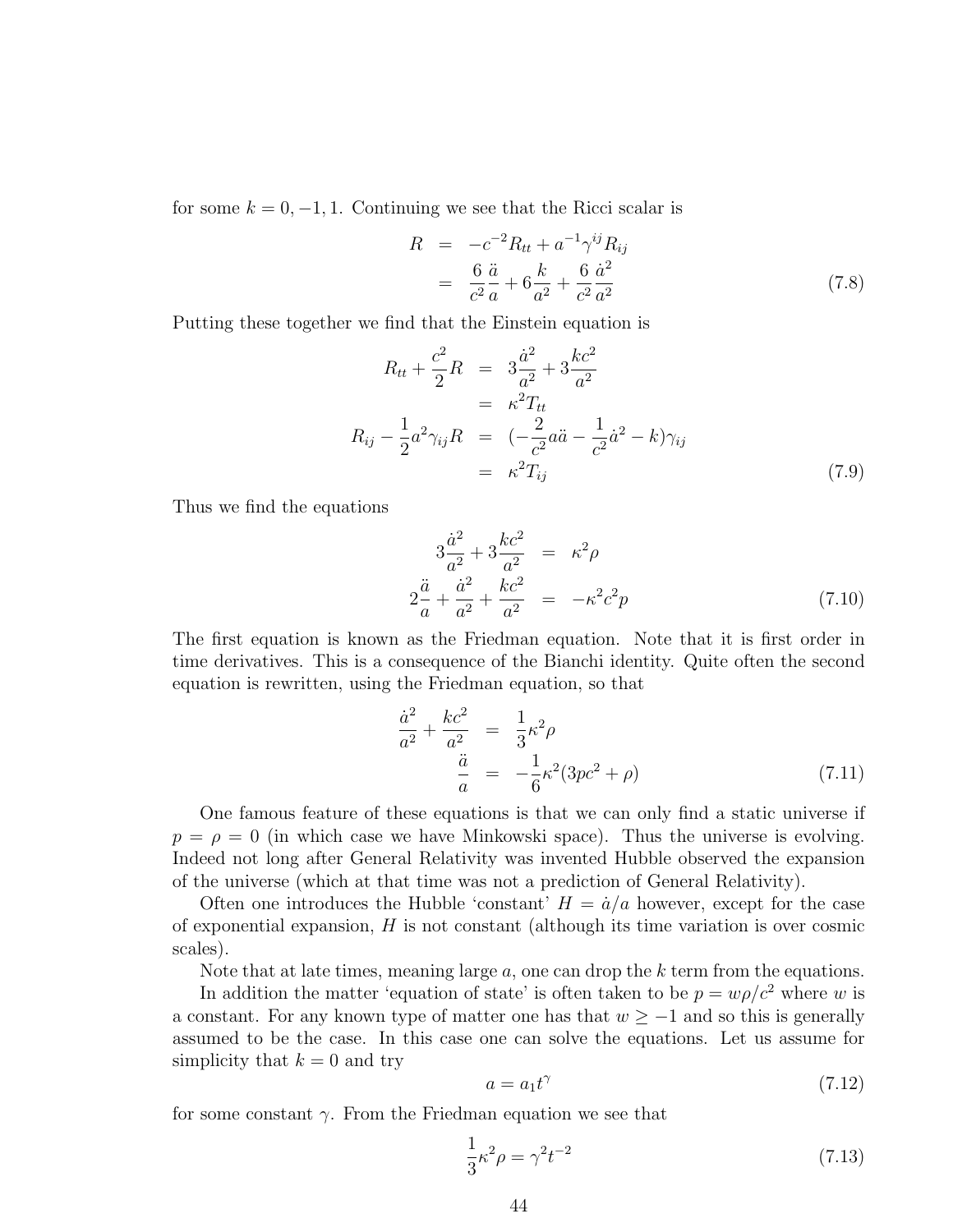and hence substitution into the remaining equation gives

$$
\gamma(\gamma - 1)t^{-2} = -\frac{1}{6}\kappa^2(3w + 1)\rho
$$
  
= 
$$
-\frac{3w + 1}{2}\gamma^2 t^{-2}
$$
 (7.14)

This implies that

$$
\frac{3w+3}{2}\gamma^2 = \gamma\tag{7.15}
$$

and hence we find

$$
a(t) = a_1 t^{\frac{2}{3w+3}} \tag{7.16}
$$

where  $a_1 = a(1)$ . In the limit that  $w = -1$  the solution becomes exponential:

$$
a = a_1 e^{\sqrt{\frac{\kappa^2 \rho}{3}}t}
$$

This spacetime is known as de Sitter space.

Notice that in the  $w > -1$  case there is a singularity at some early time where  $a = 0$ . This is a genuine curvature singularity. Thus the present observation of the expansion of the universe points to in initial 'Big Bang' singularity. Note that the Universe isn't expanding into anything and indeed for  $k \neq 1$  the 'size' of the spatial cross sections is infinite.

Problem: Find a change of variables that maps the metric

$$
ds^2 = -c^2 dt^2 + a^2(t)\gamma_{ij} dx^i dx^j
$$

to so-called conformal time:

$$
ds^2 = a^2(\eta)(-d\eta^2 + \gamma_{ij}dx^idx^j)
$$

What is  $\eta$  exactly for the case that  $a(t) = a_1 t^{\gamma}$ ?

Another concept that arises is that of a particle horizon. Consider a massless particle moving such that, along  $\Sigma$ ,  $\gamma_{ij}dx^idx^j = dr^2$  for some variable r. It follows a null geodesic

$$
0 = -c^2 dt^2 + a^2 dr^2 \tag{7.17}
$$

Thus in the time after  $t = t_0$  the particle will travel a distance

$$
R = c \int_{t_0}^t \frac{dt'}{a(t')}
$$
\n(7.18)

The point is that this can be bounded. For example if the Hubble parameter  $H = \dot{a}/a$ is constant, *i.e.*  $a = a_0 e^{Ht}$  where  $a_0 = a(0)$ , then

$$
R = -ca_0^{-1}H^{-1}e^{-Ht}|_{t_0}^t = ca_0^{-1}H^{-1}(e^{-Ht_0} - e^{-Ht})
$$
\n(7.19)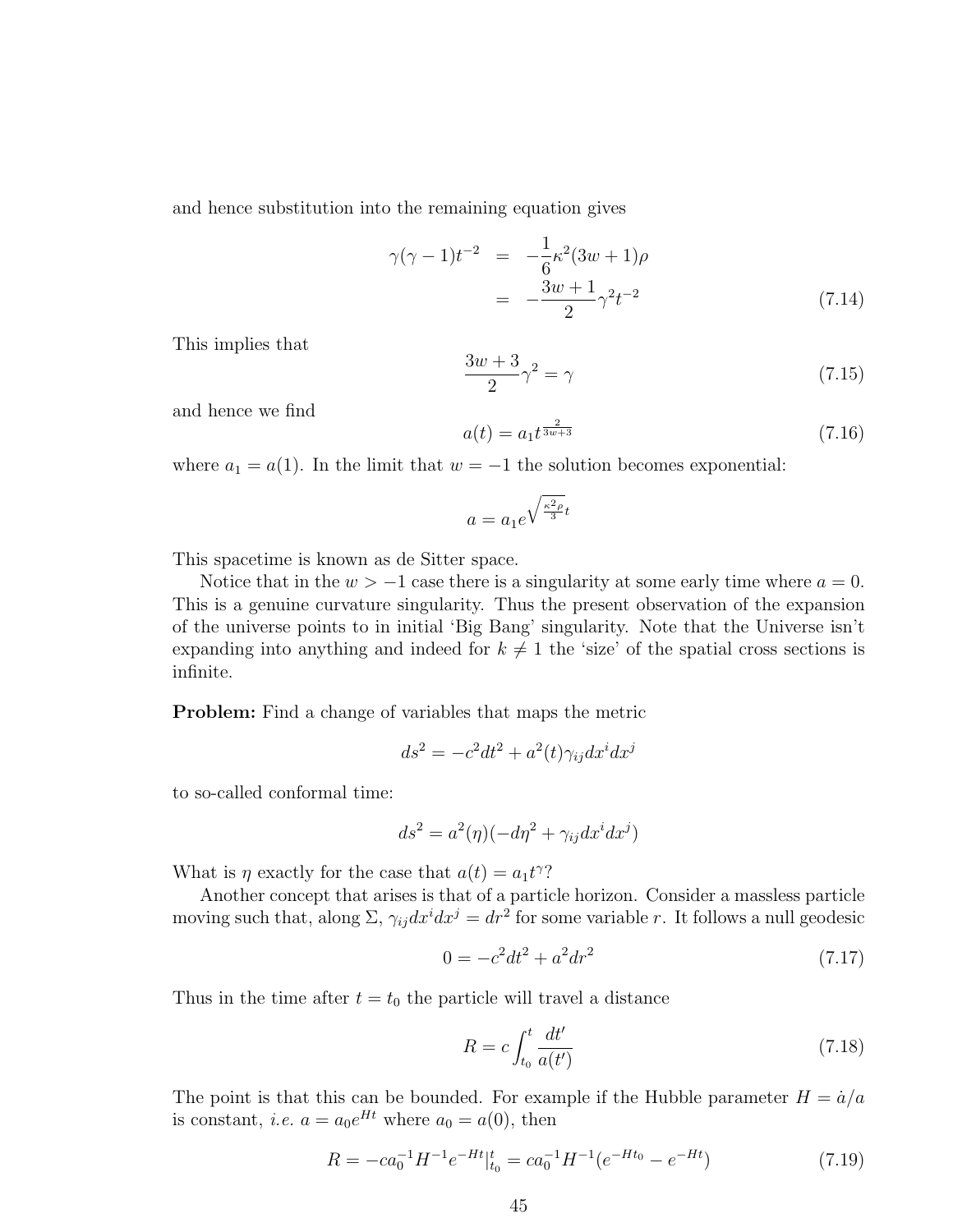Thus if we send the particle out today so that  $t_0 = 0$ , even if we wait until  $t \to \infty$  we see that  $R$  will be bounded, *i.e.* the particle can only make it out a finite distance due to the expansion of the universe.

Another point to notice is that at different periods in the expansion different fields may have dominated, with different values of  $w$ , thereby leading to different expansion rates (but always positive). In particular initially the Universe was hot and the matter in the form of atoms had not yet formed and hence the main contribution was largely photons and radiation. The energy momentum tensor of the electromagnetic field is traceless  $g^{\mu\nu}T_{\mu\nu} = 0$  and hence  $w = 1/3$ . In this 'radiation' era the Universe expanded as  $a \propto t^{1/2}$ .

**Problem:** Show that  $g^{\mu\nu}T_{\mu\nu} = 0$  and  $w = 1/3$  for the electromagnetic field. (HINT: you may recall that  $T_{\mu\nu} = F_{\mu\lambda} F_{\nu}{}^{\lambda} - \frac{1}{4}$  $\frac{1}{4}g_{\mu\nu}F^2$ .

After the Universe cooled down enough matter did form and the dominant source of the energy momentum tensor was from a pressureless gas of matter. Here  $w = 0$  and hence  $a \sim t^{\frac{2}{3}}$ . This is known as the matter dominated era.

We now think there there are two other era's in the universe's expansion. Both of these correspond to  $w = -1$  (*i.e.*  $p = -\rho$ ) and exponential expansion. In this case we see that

$$
T_{\mu\nu} = \begin{pmatrix} \rho & 0\\ 0 & -\rho a^2/c^2 \gamma_{ij} \end{pmatrix} = -\rho/c^2 g_{\mu\nu}
$$

This type of energy momentum tensor is caused by a non-vanishing, vacuum energy  $\rho$ . Such a contribution to Einstein's equation is called a cosmological constant. it corresponds to adding in a term to the Einstein equation

$$
R_{\mu\nu} - \frac{1}{2}g_{\mu\nu}R + \Lambda g_{\mu\nu} = \kappa^2 T_{\mu\nu}
$$

However this is now normal viewed as coming from a vacuum energy term  $V g_{\mu\nu}$  in  $T_{\mu\nu}$ .

What are the two era's? One is now. Observation now strongly supports the notion that we are undergoing small but exponential expansion. The associated cosmological constant  $\Lambda$  is small but, in time, the exponential growth in a has come to dominate.

The other era was in the early universe, before the radiation dominated era. This is called inflation and the cosmological constant or vacuum energy in that case was large. This era is still somewhat speculative but it has become the dominant idea in cosmology and has begun to pass observational tests. However the original motivation for inflation was to solve some problems with the standard expansion scenario. In particular there are two key problems (there are others):

• Why is the universe in thermal equilibrium across the whole sky? We have measure the temperature of space and it is the same everywhere up to fluctuations of the order of 10<sup>−</sup><sup>5</sup> . Under the power-law expansions of the matter and radiation era's different parts of the sky have not been in causal contact with each other. So it is rather striking that their temperature is the same to with a factor of 10<sup>−</sup><sup>5</sup> .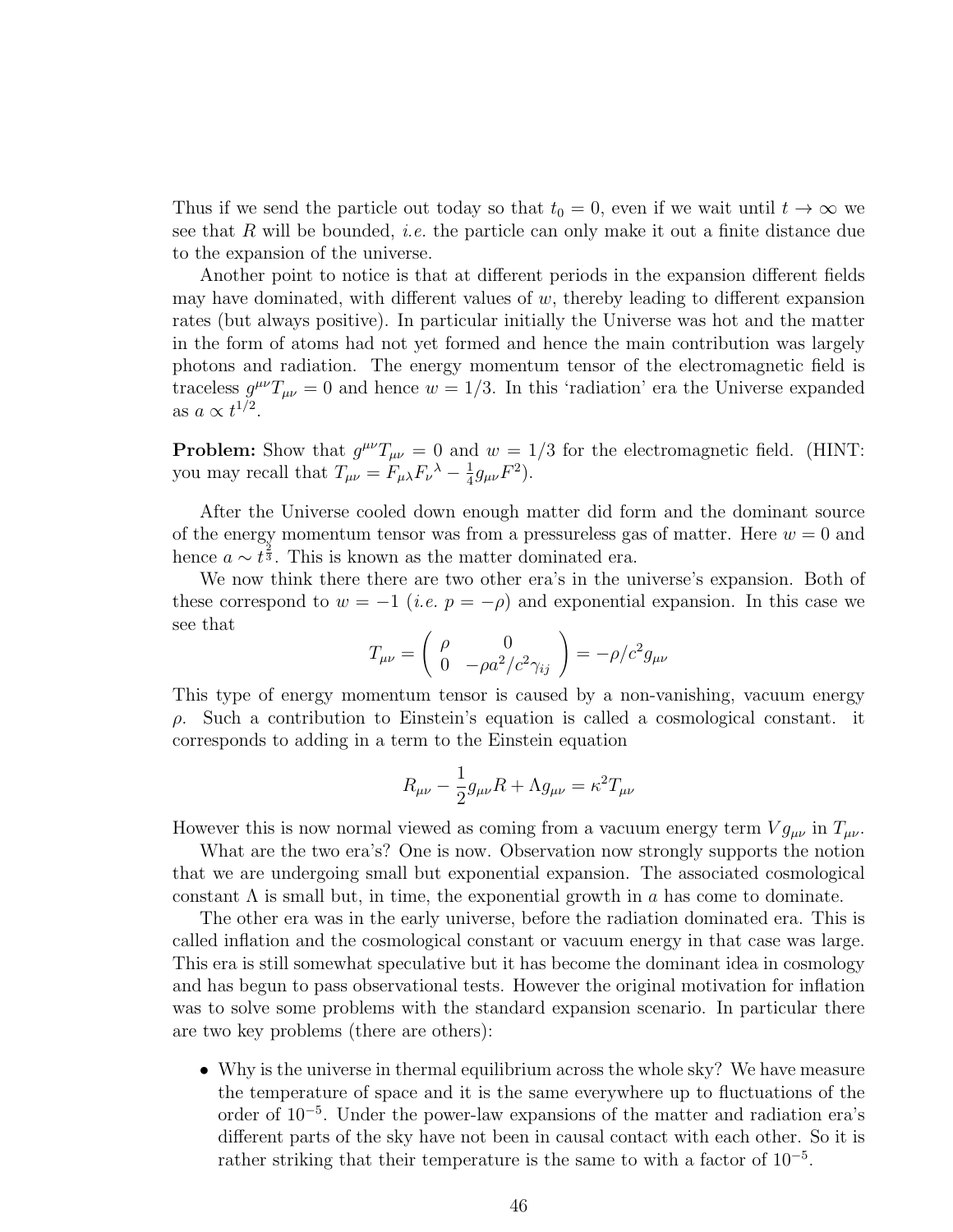• Why is the universe so close to  $k = 0$ . The universe that we observe today is very flat. Although expansion clearly flatens space (the effect of k drops as  $a^{-2}$ ) the power law expansions of the matter and radiation era's are not enough to account for this unless we assume that the initial universe was very very flat.

To solve these problems one postulates a period of vast expansion. In particular ere one requires a to have grown by a factor of  $e^{60}$ , *i.e.* 

$$
a(\text{after}) = e^{60}a(\text{before})
$$

So the most natural thing to imagine is the exponential expansion associated to a cosmological constant.. The number $e^{60}$  is referred to as 60 e-foldings. Therefore the part of the universe that we see all came from an extremely small, quantum-sized, portion of the universe immediately after the big bang. Indeed the temperature fluctuations that we see, and which led to structure formation, are just quantum fluctuations of the initial space.

### Appendix: Comparison with Gerard Watt's Course

In recent years this course has been given by Dr Watts. Although the content of his course and this one are essentially the same there are some conventions and notations that differ. Thus in order to read his notes and practice his exams perhaps it is helpful to list here some of the differences between his course and this one. With these comments in mind you should be able to translate all of the questions in his exams into a form that you can try to solve.

- He uses the  $(+, -, -, -)$  signature for the metric, *i.e.* Minkowski space has the metric  $ds^2 = c^2 dt^2 - dx^2 - dy^2 - dz^2$ .
- He discusses the Newtonian force law more generally *(i.e.* not just about a spherically symmetric source):

$$
F_i = -m\partial_i \varphi \qquad \nabla^2 \varphi = 4\pi G_N \rho(x)
$$

where  $\rho(x)$  is the mass distribution. The  $F = -G_N M m/r^2$  law that we used simply corresponds to a point source at the origin:  $\rho = M\delta(x)$ .

- He calls a  $(p, q)$  tensor a  $\left[\begin{array}{c} p \end{array}\right]$ q 1 tensor
- When discussing geodesics he introduces the notion of covariant derivative along the curve:

$$
\frac{DU^{\lambda}}{D\tau} \equiv \dot{X}^{\mu}D_{\mu}U^{\lambda} = \dot{X}^{\mu}(\partial_{\mu}U^{\lambda} + \Gamma^{\lambda}_{\mu\nu}U^{\nu})
$$